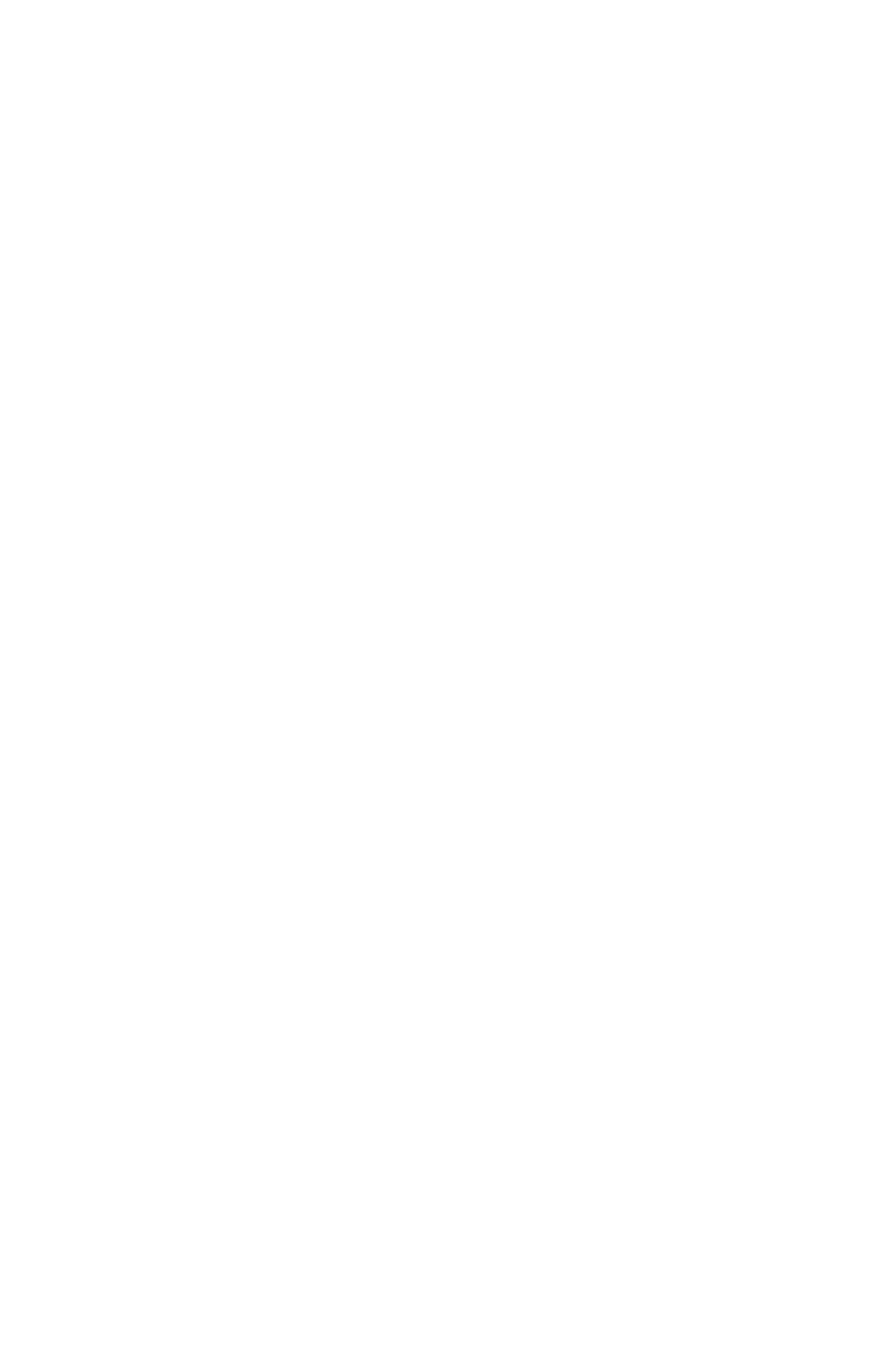# **Watch with Me**

**Inspiration for** a life in hospice care

**Cicely Saunders** 

**Observatory Publications**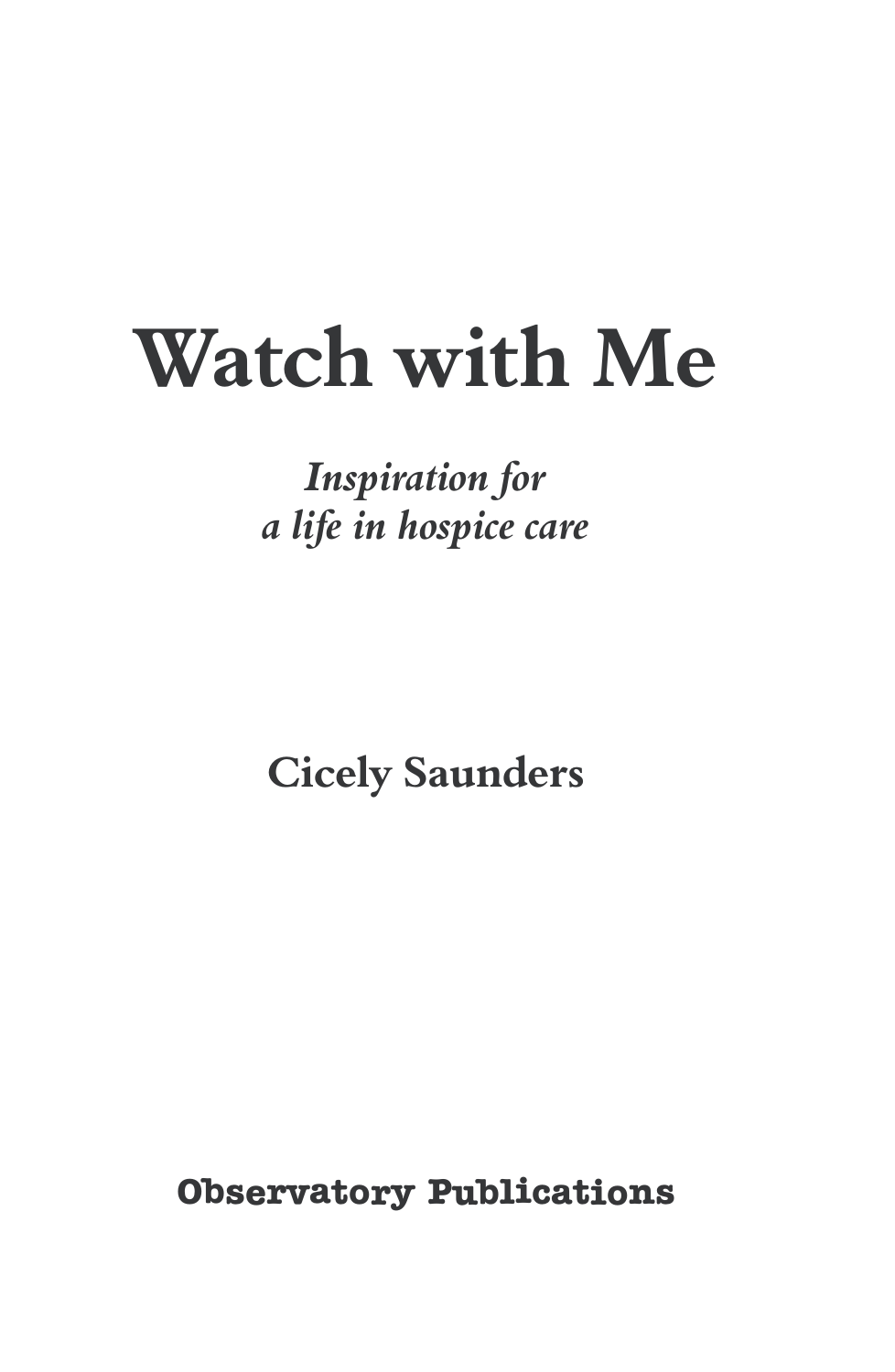## **Acknowledgements**

'Watch with Me' first appeared in *Nursing Times*, vol. 61, no. 48 (November 1965), pp. 1615–17, copyright EMAP Healthcare, 1965, and is reproduced by permission of *Nursing Times*; 'Faith' was first published in *The Guildford Lectures 1974* (Guildford Cathedral, 1974), pp. 1–7, and appears here by kind permission of the Dean and Chapter, Guildford Cathedral; 'Facing Death' was first published in *The Way*, October 1984, pp. 296–304, and appears here by kind permission of the publisher; 'A Personal Therapeutic Journey', from a series of articles entitled 'Into the valley of the shadow of death', first appeared in the *British Medical Journal*, vol. 313 (21–28 December 1996), pp. 1599–1601, and appears here by kind permission of the BMJ Publishing Group; 'Fresh Springs' by Sr Gillian Mary S.S.C. (Society of the Sacred Cross) from *Beyond the horizon*, edited by Dame Cicely Saunders (Darton, Longman & Todd, 1990), p. 79, appears here by kind permission of the author.

Published in 2005 by OBSERVATORY PUBLICATIONS International Observatory on End of Life Care, Institute for Health Research, Lancaster University, Lancaster, LA1 4YT, UK

> observatory-publications@lancaster.ac.uk www.eolc-observatory.net

First published by Mortal Press in 2003

© 2003 Cicely Saunders

The right of Cicely Saunders to be identified as the author of this work has been asserted by her in accordance with the Copyright, Designs and Patents Act, 1988.

All rights reserved. No part of this publication may be reproduced, stored in a retrieval system, or transmitted in any form or by any means, electronic, mechanical, photocopying, recording or otherwise, without the prior written permission of the publisher.

> British Library Cataloguing-in-Publication Data A British Library CIP Record is available.

ISBN 0-9544192-2-7 Typeset in Bembo by BBR Solutions Ltd, Chesterfield. Printed on acid-free paper in the UK by [TBC].

Buy this and other Observatory Publications titles from www.eolc-observatory.net.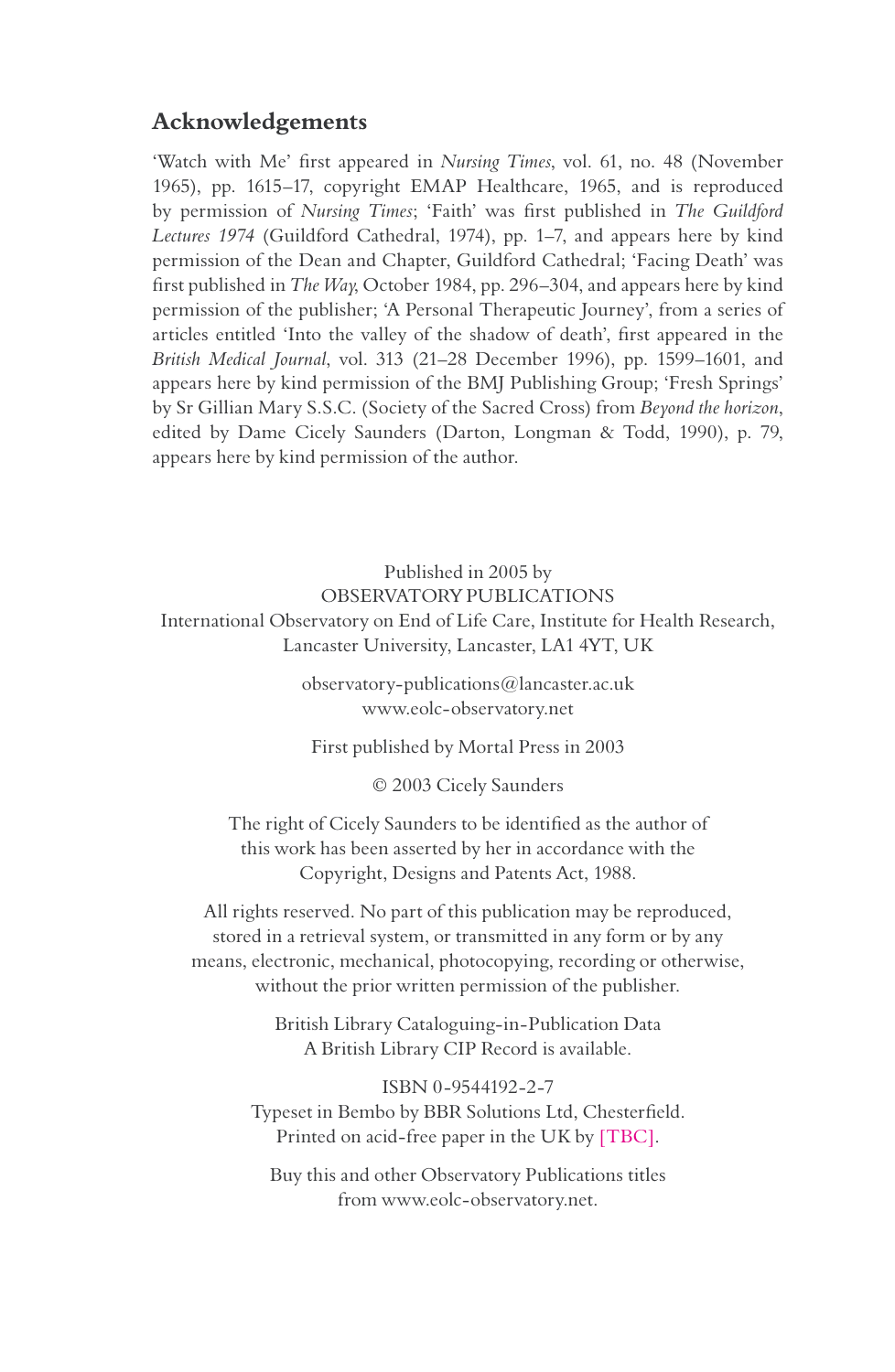## **Contents**

- vii Foreword *by David Clark*
- Watch with Me
- Faith
- Facing Death
- A Personal Therapeutic Journey
- Consider Him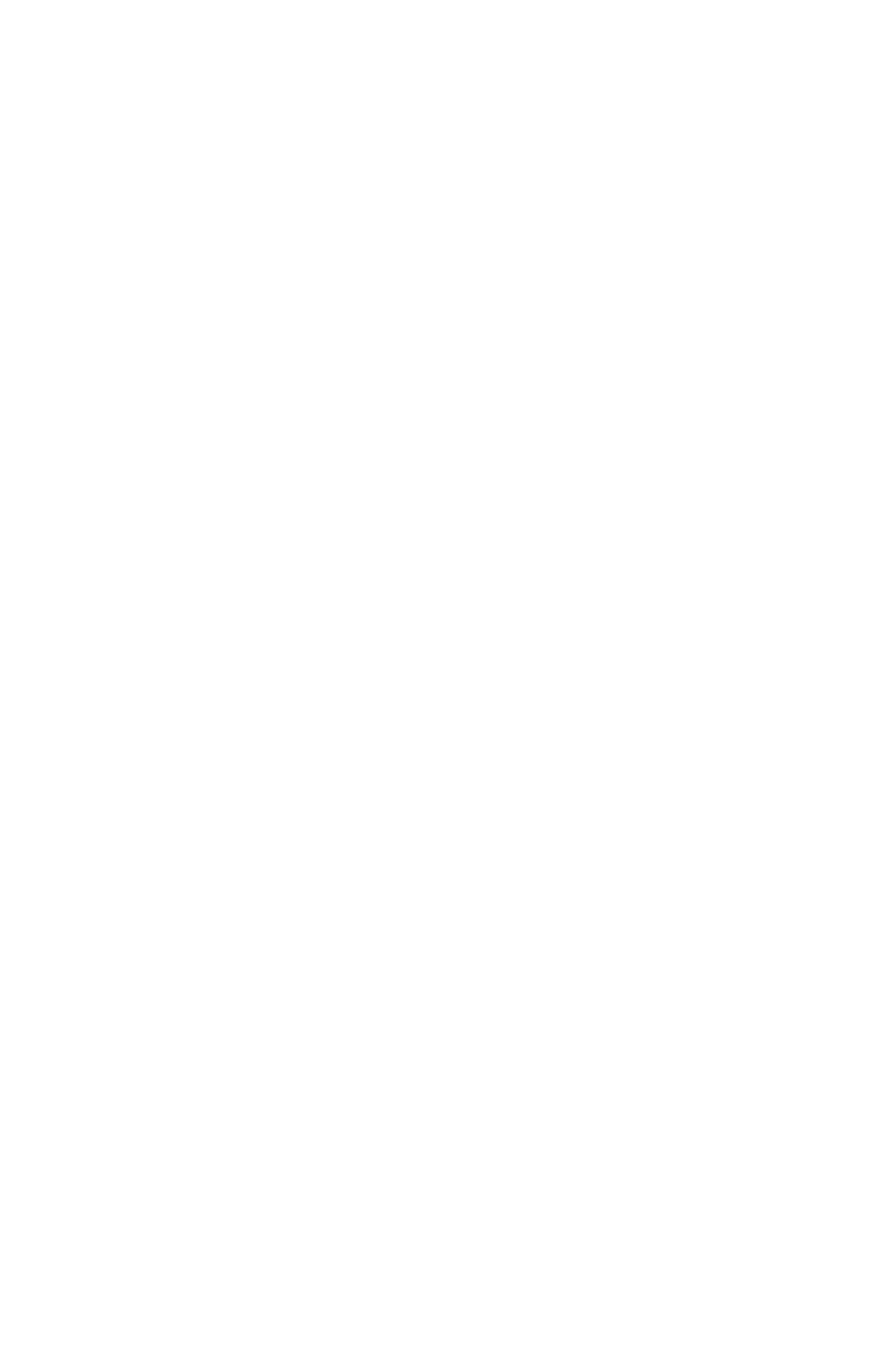## **Foreword** *by David Clark*

The name of Cicely Saunders is synonymous with the **L** creation of the modern hospice movement. Hospice care is one of the great social innovations of the twentieth century and most of her adult years have been dedicated to its development. Probably the first physician anywhere to devote an entire professional career to the care of dying people, her work has stimulated new services throughout the world and she is a longstanding advocate of the importance of research and teaching. Underpinning the entire scheme however, have been some significant religious and spiritual concerns that she brings to her practice and her writing. These have evolved and deepened over time and have been shaped by the prevailing theological and philosophical landscape, to which she continues to be open as a source of ideas. This book takes us into these concerns and helps us to understand not only how she came into this work, but how she has sustained her involvement over the decades. It provides a unique insight into the inspiration for a life in hospice care.

Cicely Saunders was born on 22 June 1918 and at the age of 20 went to read politics, philosophy and economics at Oxford University. In 1940 she interrupted academic studies to become a student nurse at the Nightingale Training School at London's St Thomas's Hospital. When a back injury forced her to leave nursing, she returned to Oxford and qualified in 1944 with a wartime BA and a Diploma in Public and Social Administration. She then commenced training as a hospital almoner, or medical social worker.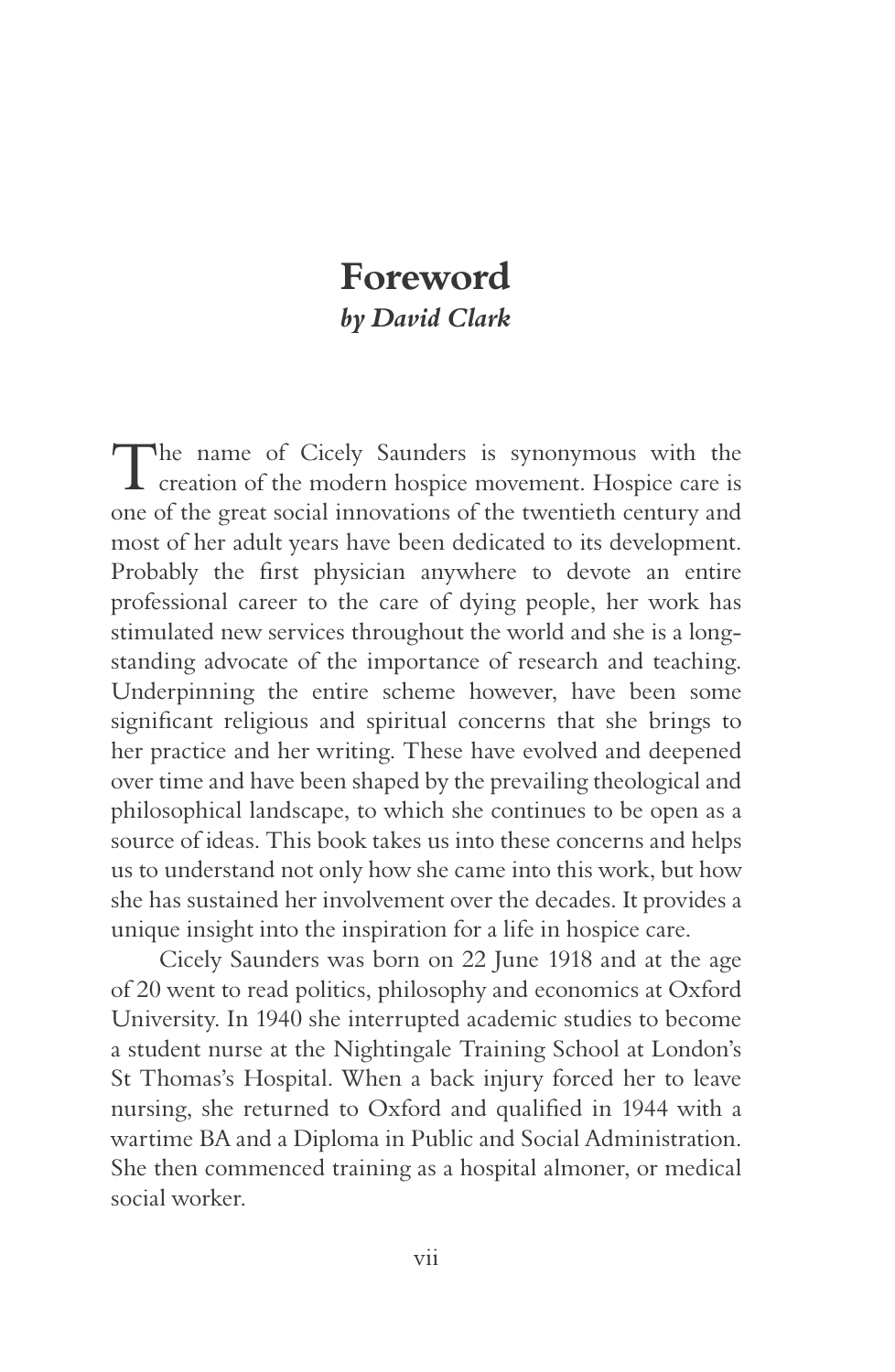It was in this role in a large London hospital that she cared for David Tasma, a refugee from Poland and a survivor of the Warsaw ghetto. Within the short time that they knew each other he proved an inspiration to Cicely Saunders, so much so, that their professional relationship turned into a deep friendship. When he died, on 25 February 1948, David Tasma left Cicely Saunders with a gift of £500 and the encouragement, 'I'll be a window in your Home'—a reference to their discussions about the possibility of alternative places in which to care for those close to the end of life.

She determined immediately to learn more about the needs of those with a terminal illness and began work as a volunteer in St Luke's, a home for the dying in Bayswater, London. There followed the momentous decision to study medicine, starting in 1951 and qualifying in her late thirties. In 1958 she took up a position as Research Fellow at St Mary's School of Medicine, conducting work at St Joseph's Hospice in Hackney, in the East End of London. Here she laid down the basic principles of modern hospice care, developing a systematic approach to pain control in terminally ill patients; giving attention to their social, emotional and spiritual needs; and teaching what she knew to other people.

Soon she made plans to build her own modern hospice: one that would focus on three linked activities—clinical care, teaching and research. She gathered around her a group of supporters who helped to work out her ideas in detail, and she travelled to the United States and other countries to promote and refine her thinking. There were huge barriers to be overcome, yet after eight years of fund-raising, planning and promotion, St Christopher's Hospice was opened to its first patients in 1967. As she often remarked afterwards, 'it took me 19 years to build the Home round the window'.

For the next 18 years Cicely Saunders was the medical director of the hospice she had created. She quickly expanded its services to include home care; she promoted research into pain control and into the efficacy of the programme; she developed a centre for specialist education; and she was the author of a steady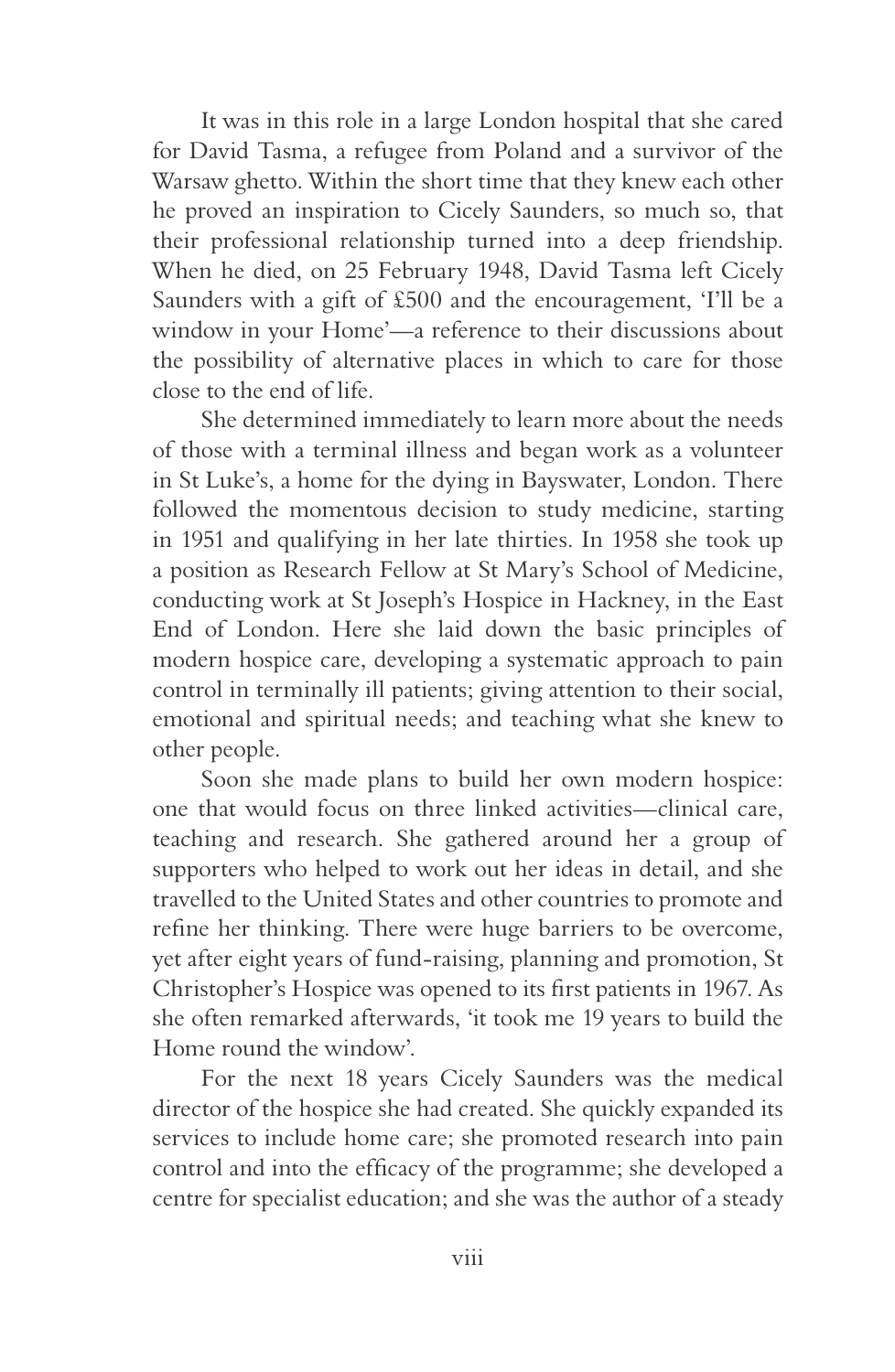stream of publications. The work was acclaimed internationally and she was awarded many prizes and honours from numerous countries. St Christopher's received thousands of visitors each year and became a beacon of inspiration for others who came there to study, to develop clinical skills and to conduct research in the burgeoning field that had now come to be known as palliative care.

In 1985 Cicely Saunders retired from full-time work at the hospice, yet remained active in her writing, teaching and support for developments in palliative care. Her eightieth birthday was celebrated in 1998 with a conference in her honour at the Royal College of Physicians, London. In the year 2000 she stood down from the position of Chairman at St Christopher's to take on the role of President/Founder and to give time to assist in the development of a major new initiative, the Cicely Saunders Foundation.

In July 2003, just after her eighty-fifth birthday, Cicely Saunders spoke to a packed gathering in London's Westminster Cathedral Hall. The lecture was part of a series concerned with the spiritual exercises of St Ignatius and their relationship to various forms of human experience and daily living. She drew upon her own spiritual journey, from a search for God through wartime nursing, to her work as the founder and leader of the world's first modern hospice, all couched within her mature reflections on spiritual understanding in later life.

Soon afterwards, Dame Cicely asked me if I thought the lecture might be published. On reading it I certainly felt that it should find a wider audience. At the same time the piece awakened in me echoes of her earlier writings, and I found myself hunting back to locate these important antecedents to this most recent offering. The effect was uplifting and I was soon able to trace a particular and deeply enduring preoccupation: running through several published works was a concern for the relationship between personal biography, the spiritual life and an ethics of care. In each instance this was narrated in the first person, drew upon a range of religious and philosophical influences, and was underpinned throughout with a primary motivation: the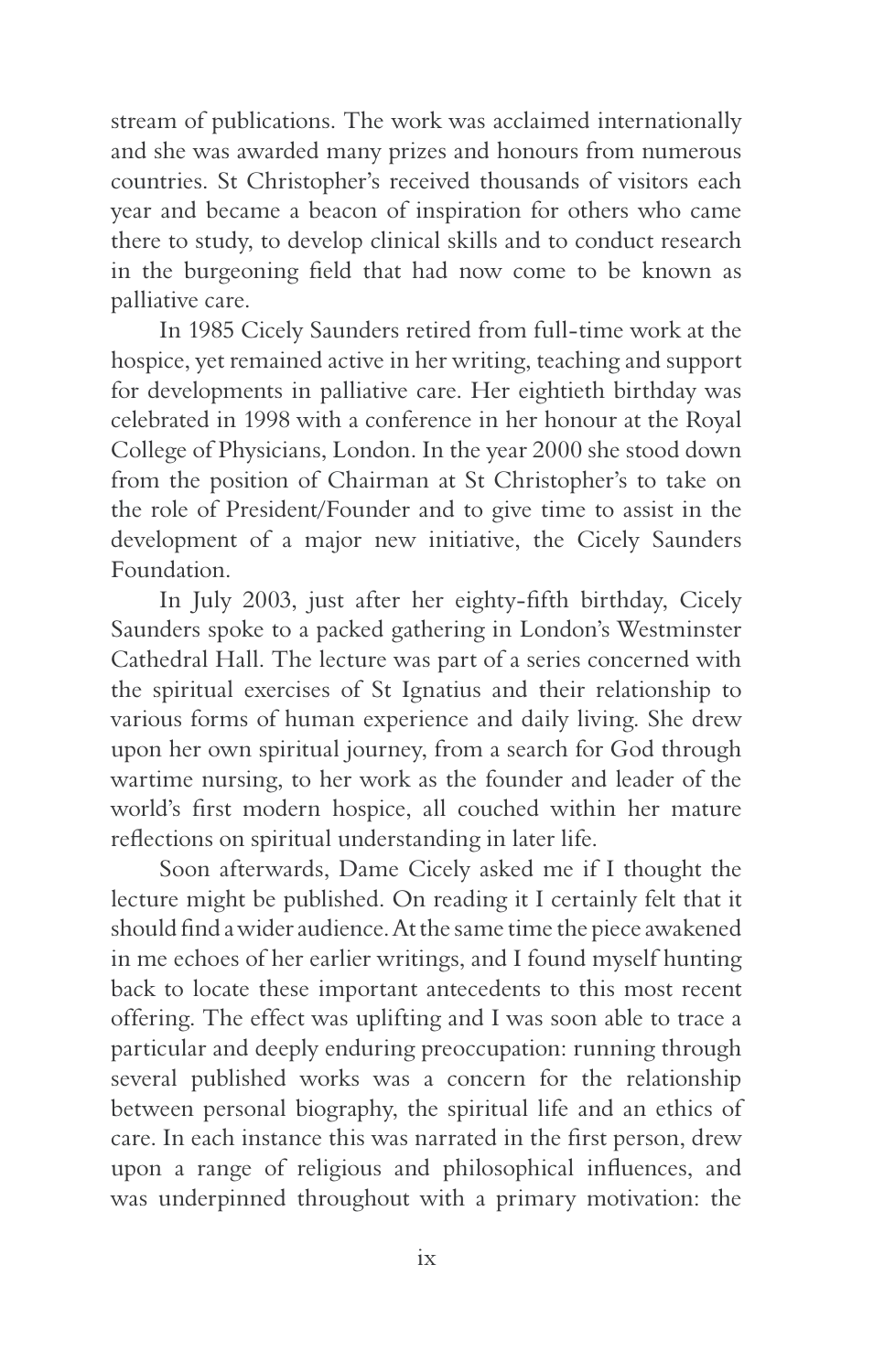care of specific individuals in the face of imminent death. In short, these were writings of the deepest importance within the contemporary hospice and palliative care canon.

So it became clear that the publication of the 2003 lecture would be richly enhanced by locating it in a pre-existing framework of related material. In discussion with Dame Cicely, a selection of five works was chosen—as it turned out, beginning in 1965, and with one piece from each subsequent decade. And so it was that this engaging book came about.

The opening chapter here is taken from a talk given to the 1965 Annual General Meeting of St Christopher's Hospice and was published just before Advent. It begins with reference to the foundations of St Christopher's, laid earlier that year. Seen more widely, these foundations have varied forms: the interest and money contributed; the people involved; the work previously done in the care of dying people. The most important foundation stone however is found in words spoken in the garden of Gethsemane: 'Watch with me'. The article can therefore be seen as a preparation for what will be encountered in the hospice: patients who don't want to die; mental suffering; the need for a sense of community and religious foundation. 'Watch with me' sums up the demands that lay ahead in 1965, but also echoes throughout the pages of this book, a recurring theme in each of the pieces.

In a 1974 lecture at Guildford Cathedral, Cicely Saunders was asked to speak on the subject of faith. The difficulty of the assignment is acknowledged, but so too is a source of inspiration: the patients from whom she has learned so much and for whom she tries to speak. David Tasma's request for 'what is in your mind and in your heart' created an obligation to do something about the care of the dying, however long it might take. This is linked to the idea of faith as obedience to a command; so that 'It is in action that faith is seen, grows and develops'. The creation of St Christopher's, 19 years after David Tasma's death and when his donation of £500 had been extended to £500,000, is one such example. At the same time it is also important to beware the faith that may simply become foolhardiness. In an interestingly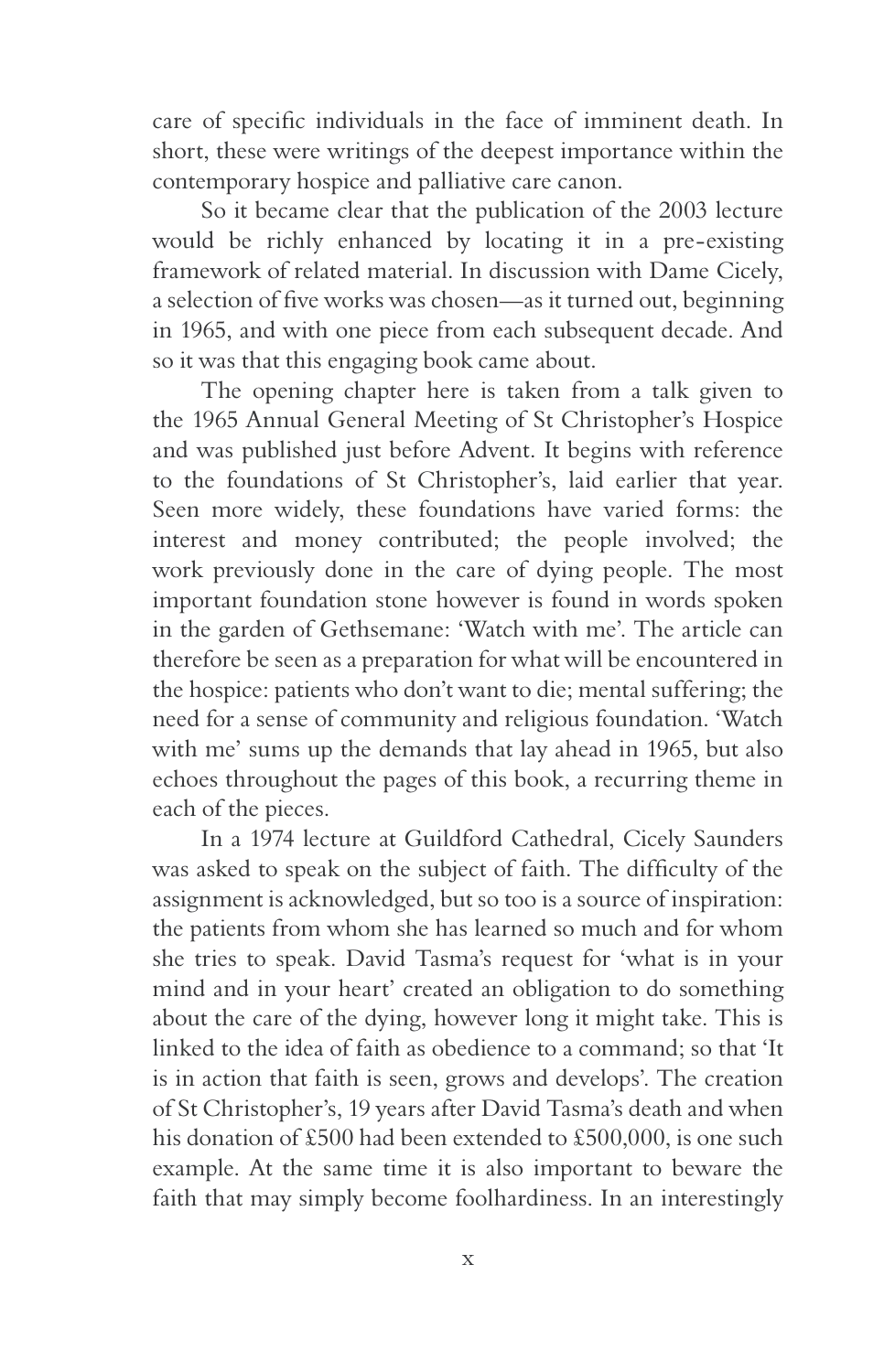topical reference for the period, Tolkien's metaphors of the quest are taken up here to illustrate how, despite the worst adversities, 'release comes unexpectedly and in the end all are seen to have played a part'. Yet faith can also be about letting go, or about receiving with open hands, as well as being the giver.

Written for a Catholic journal in the mid-1980s, 'Facing Death' is a reflective piece containing the distillation of decades of personal experience in caring for the dying, coupled with some of the spiritual and intellectual influences that have been brought to bear on this work along the way. It deals with sudden and violent death, as well as death from cancer and other diseases. It shows how the dying person is embedded within a web of personal and family relationships, responsibilities and obligations and how these are influenced by culture and history. In particular it focuses on aspects of coming to terms with death, with or without some kind of faith, so that 'To face death is to face life and to come to terms with one is to learn much about the other'.

'A Personal Therapeutic Journey' appeared in the Christmas edition of the *British Medical Journal* in 1996. It has often been quoted since and must have been enjoyed by many readers. We are taken back to those busy wards at St Thomas's in wartime, with their demanding routines and limited armamentarium. Reflections on the use of the 'Brompton Cocktail' recall an era before the modern techniques of pain control. The subsequent role of hospices in advancing new understandings is highlighted and there is a reminder about Cicely Saunders's concept of 'total pain'—still surely the most important and original concept to emerge in the field of palliative care.

The collection is concluded wonderfully with 'Consider Him', the lecture of summer 2003. Again she returns to the themes of personal faith, the inspiration for therapeutic work, the lessons taught by individual patients and the need for community and fellowship in the care of dying people. Those already familiar with the achievements of Cicely Saunders will find in this piece and all of those that precede it here a splendid affirmation of her life and philosophy; they will also gain new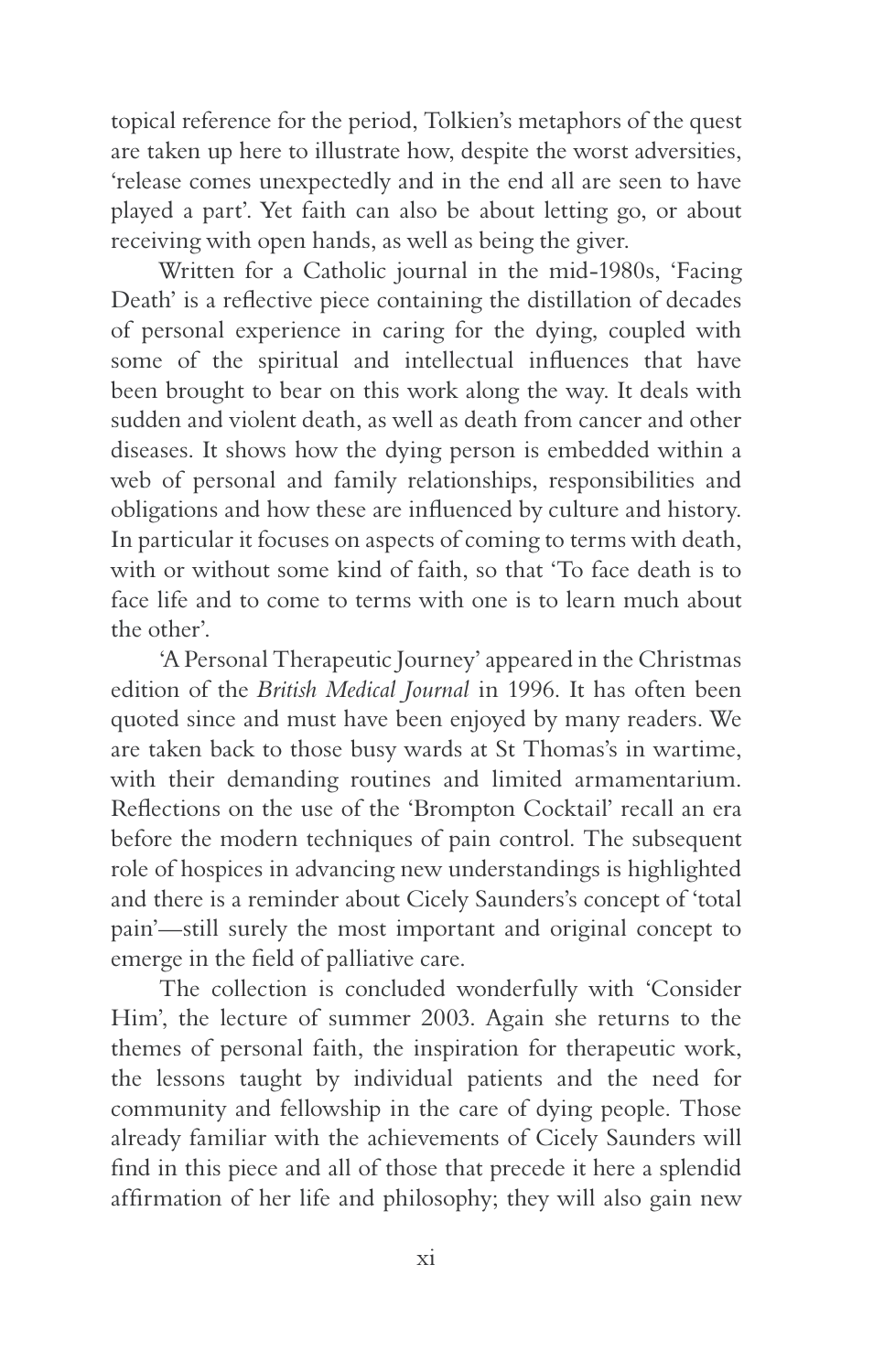insights into the evolution of her thinking and its relevance to contemporary debates in palliative care. Those less aware of her work will gain insights into a remarkable life, her abiding curiosity, and enduring energy. As a result they will come to understand a personal philosophy that has contributed so much to the landscape of modern care for dying people and their families.

These five pieces are much more than a set of personal reflections. They pose an enduring challenge to prevailing orthodoxies in the now established field of palliative care; they highlight what it means to care *about* as well as to care *for* patients; they raise questions about the nature of vocation and how it might be maintained across a professional lifetime; they speak to us across the decades about what it means to search for better ways of caring for the dying and how this can be achieved; and on every page they offer some observation or insight that is of continuing relevance to the philosophy and practice of contemporary end of life care.

In conversation with Dame Cicely in 2002, she talked at length about the four decades encompassed by the pieces in this book, and her evolving spiritual path over those years. 'In general,' she remarked, 'I don't believe so many things today as I did before; but my beliefs now are certainly held more deeply.' Whether or not one shares those beliefs, this is a book that should be read by anyone concerned about the care of dying people in the modern world.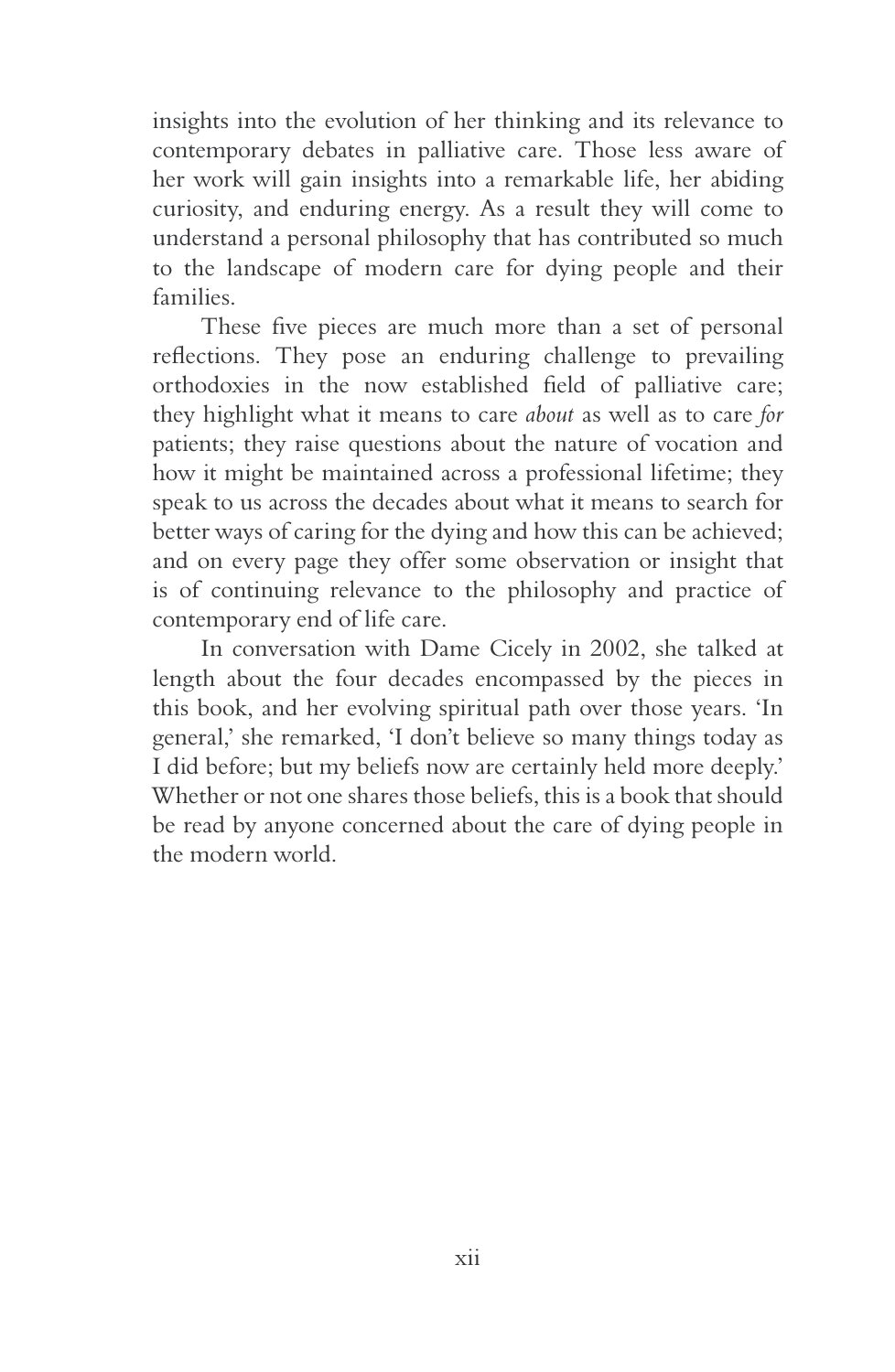## **'Watch with Me'**

W Je can think about the foundations of St Christopher's  $\boldsymbol{N}$  in various ways. We can say that they consist of all the interest and the money that has been given and promised and that have made the building and the laying of the foundation stone possible. We can think about them as all the work that has ever been done in this field in the past by people other than ourselves and on which we will build our own work. We can think about them as the people who have gradually joined in thinking, praying and working for St Christopher's ever since the vision was first given more than 17 years ago. I think that you all know that I like best of all to think of St Christopher's as being founded on patients, those we have known and who are now safely through this part of their lives. One used to speak for all of them each time I told her of some meeting, as she said 'I'll be there'. Now I want to look at our foundations by taking one particular phrase which I believe expresses our ideals concerning St Christopher's.

## **Ideals and aims of St Christopher's**

I am sure the most important foundation stone we could have comes from the summing up of all the needs of the dying which was made for us in the Garden of Gethsemane in the simple words 'Watch with me'. I think the one word 'watch' says

Taken from a talk given to the annual general meeting of St Christopher's Hospice, published in *Nursing Times*, vol. 61, no. 48 (November 1965), pp. 1615–17, copyright EMAP Healthcare, 1965, and reproduced by permission of *Nursing Times*.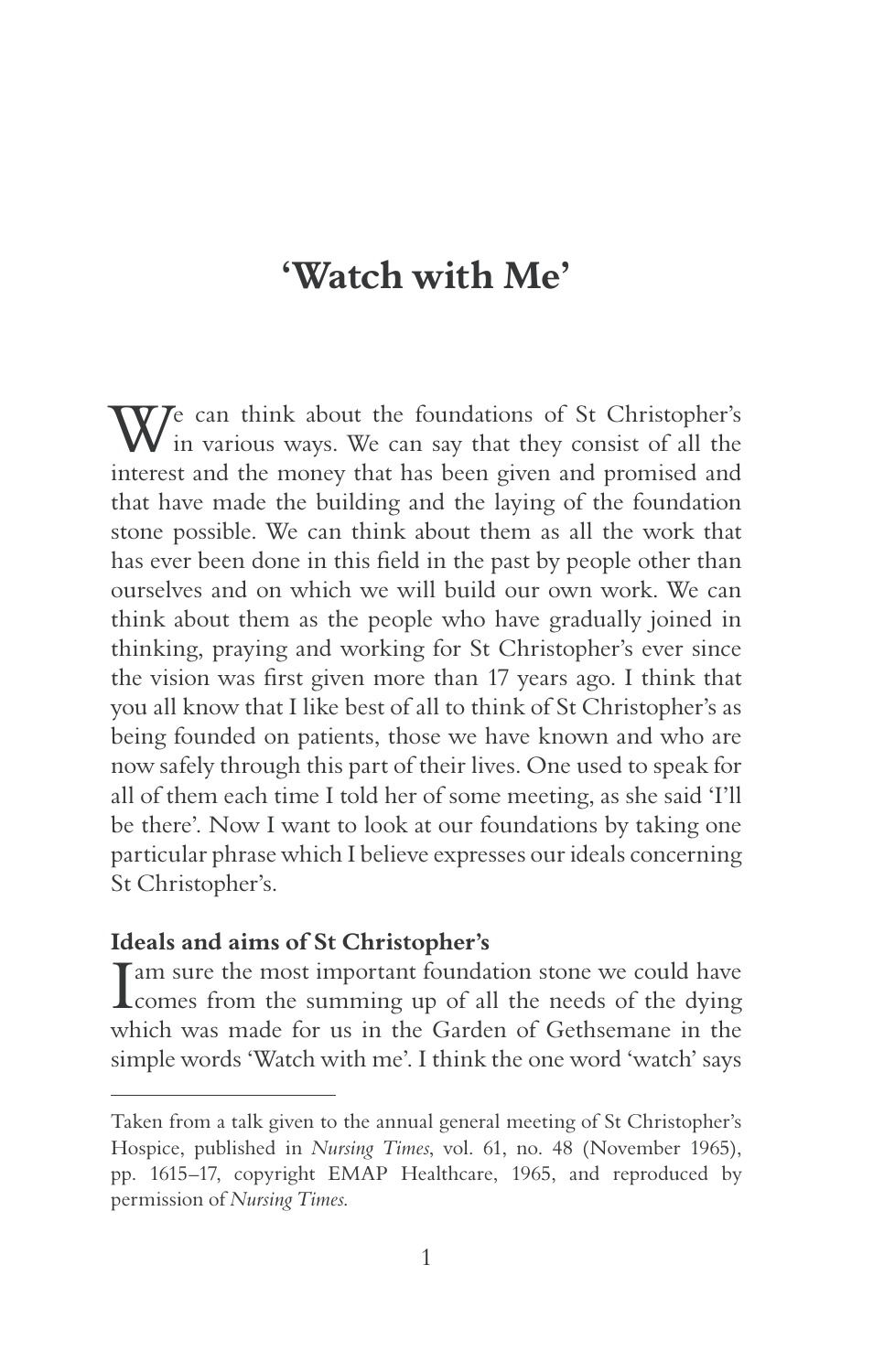many things on many different levels, all of importance to us. In the first place it demands that all the work at St Christopher's should stem from respect for the patient and very close attention to his distress. It means really looking at him, learning what this kind of pain is like, what these symptoms are like, and from this knowledge finding out how best to relieve them. It means continually gaining new skills, developing those already learnt from St Luke's Hospital and the writings of its founder Dr Howard Barrett, from all the work of St Joseph's Hospice and from discussion with many other people both here and in the USA. I have not found any individual place concentrating on these problems alone but many have helped to shed light on different facets of them and all this we want to bring together and develop into new skills in an area that is very greatly neglected.

## **'Not only skill but compassion also'**

We want to plan and carry out research in the relief of  ${\cal N}$  distress such as has not been done anywhere else, so far as I have been able to discover. It is often easier in a specialist setting to go on learning in this way and by building what we think is an ideal unit we hope to be able to help not only our own patients but to raise standards generally and also to stimulate others to think about these problems. A patient comes to my mind here, a young woman who said, 'You seem to understand the pain from *both* sides.' Our aim in learning such understanding is to give the kind of relief described by another woman who said, 'It was *all*  pain but now it's gone and I am free.'

Seventeen years ago a young Pole died and left me £500 to be 'a window in your Home'. This was the very beginning of St Christopher's. I also remember his saying, 'I only want what is in your mind and in your heart.' This was echoed years later by another Pole who said to us, 'Thank you. And not just for your pills but for your heart.' I think both of them showed that they wanted not only skill but compassion also. They needed warmth and friendship as well as good technical care. I think our understanding of what real watching means must include this.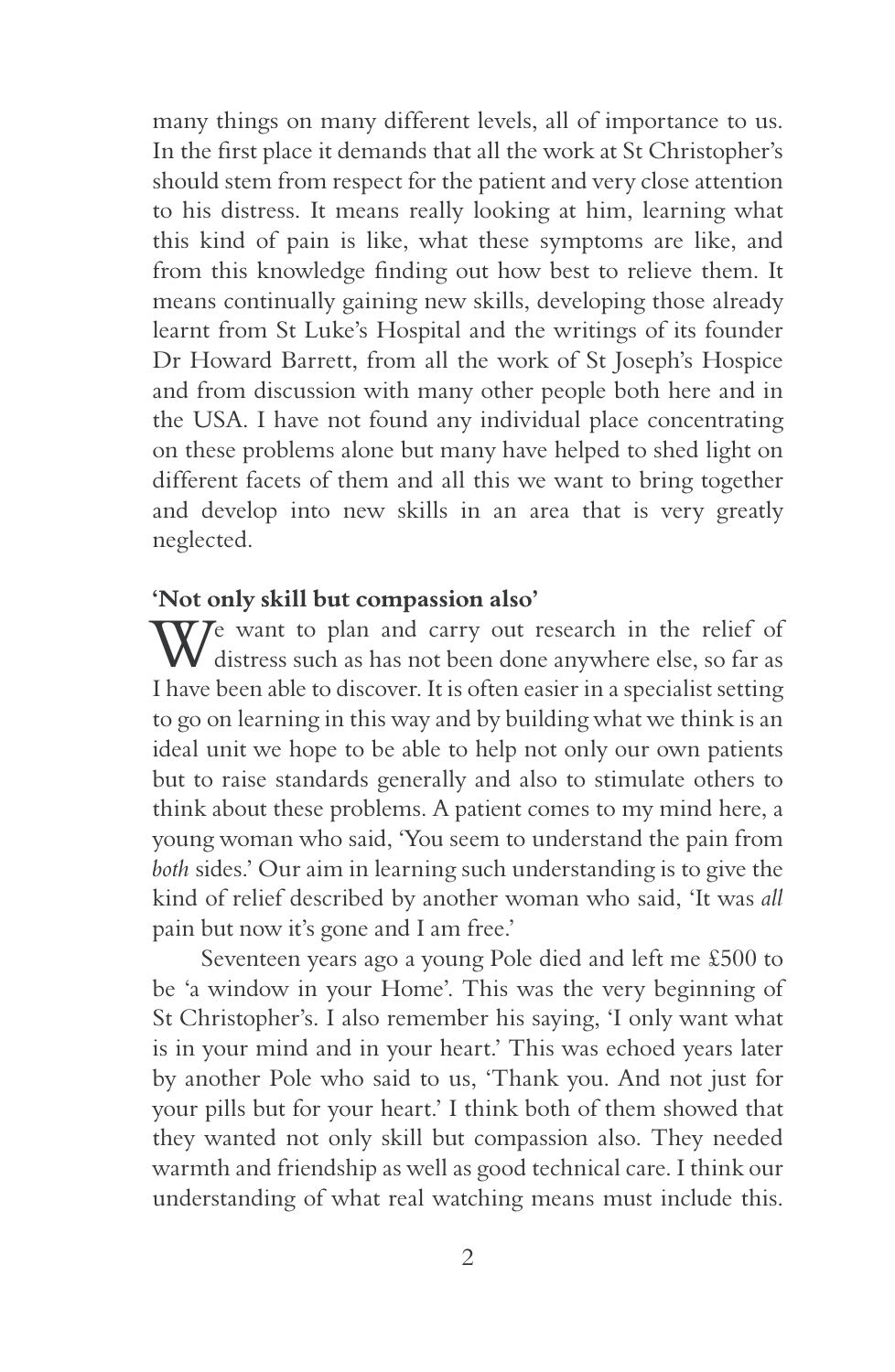We have, indeed, to learn what this pain is like. Still more we have to learn what it feels like to be so ill, to be leaving life and its activity, to know that your faculties are failing, that you are parting from loves and responsibilities. We have to learn how to feel 'with' patients without feeling 'like' them if we are to give the kind of listening and steady support that they need to find their own way through.

Here again comes a key phrase I have often quoted, 'I look for someone to look as if they are trying to understand me.' These patients are not looking for pity and indulgence but that we should look at them with respect and an expectation of courage, a heritage from seeing people like the woman who said to me, 'You can tell them all that it was *all right*.' She was not going though a strange, dramatic or just unlucky experience, to be written up as such with sentimentality or sensationalism, but an all-too-common experience such as ordinary people have always faced and somehow managed to come through.

#### **'I do not** *want* **to die'**

We will be seeing patients who go along the path which leads from the honest but wistful plea, 'I do not *want* to die, I do not *want* to die', to the quiet acceptance of 'I only want what is right'. We will not only see acceptance but also a very real joy, the true gaiety of someone who has gone through doubt, fear and unwillingness and come out the other side. I remember coming away from the bedside of a man who had come along that difficult path just about an hour before he died and saying to myself—'He looked *amused*'—and he really did. Certainly we are going to see hard things, but we are also going to see rewards and compensations and insight given to our patients here and now and we will see an extraordinary amount of real happiness and even light-heartedness.

Planning an ideal unit is not enough to interpret all the meaning of the word 'watch' if teaching is not a vital part of what we do. We want St Christopher's to be a place where all kinds of people can join us to learn from our experience and learn from our patients with us. This does not mean burdening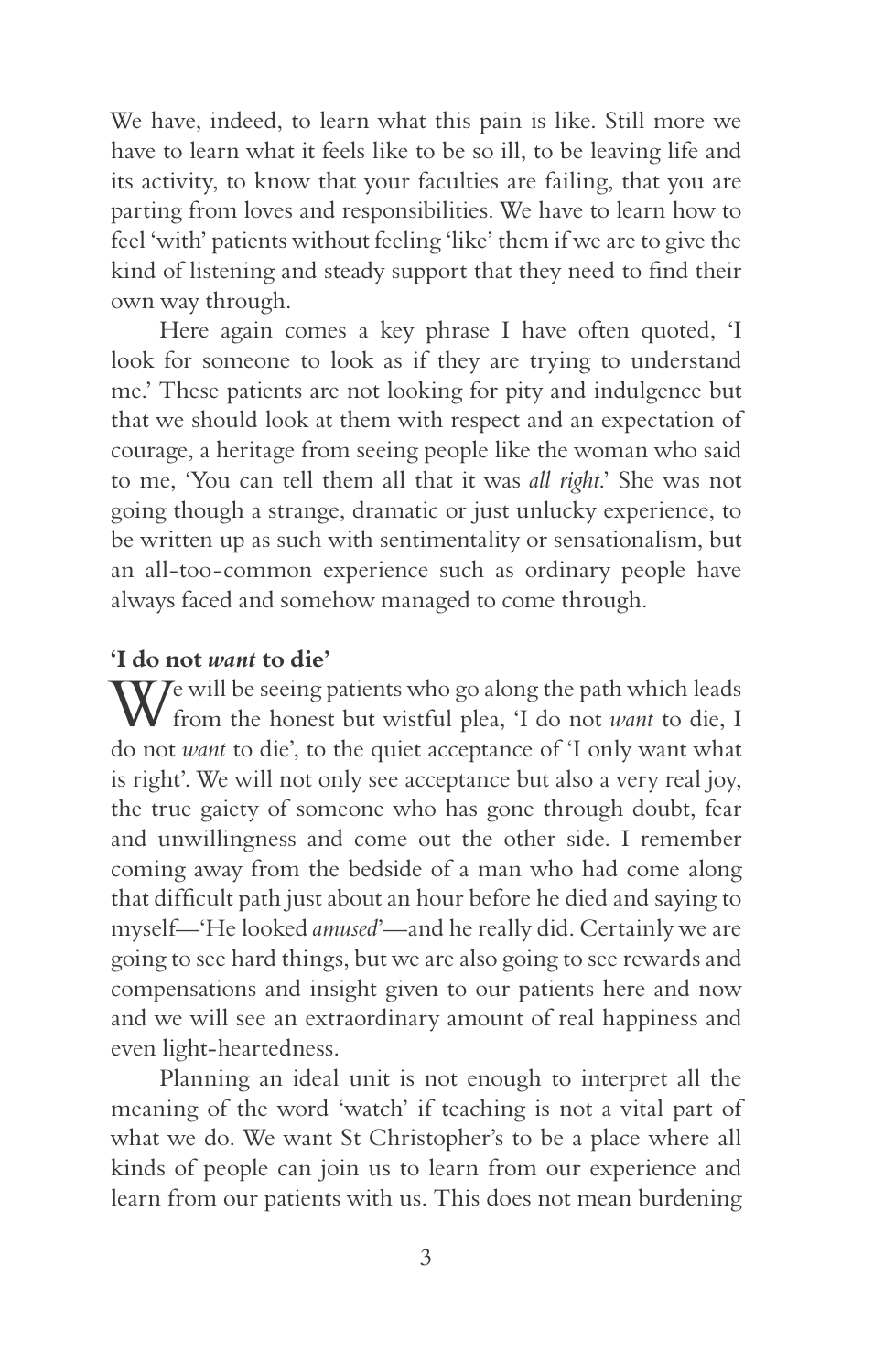the patients with the demands of continual bedside teaching. It does mean that you can give them an interest I know they enjoy if it is done in the right way. It can also reveal a new purpose in what is happening to them and what they are doing themselves. Certainly they are not all going to be saints. Some will be, indeed, and we will be very honoured and helped by their coming to us. Others will be splendidly maddening and I have no time to suggest the various crises with which we are going to have to cope. But who is to say who does the best—the person whose last weeks are the crown of a life of devotion, the young girl who makes the whole ward into a party for months on end and never shows you how much it costs her, or the old man who just manages to stop grumbling for his last 10 days or so? Certainly we will never fail to learn from them and some of the things that we will learn may surprise our future staff. Work here will not just be solemn. Rather I would just say it will be real and reality is gay and funny as well as serious. Above all, it will never be dull.

## **Being there**

'Watch with me' means, still more than all our learning of  $\mathcal N$  skills, our attempts to understand mental suffering and loneliness and to pass on what we have learnt. It means also a great deal that cannot be understood. Those words did not mean 'understand what is happening' when they were first spoken. Still less did they mean 'explain' or 'take away'. However much we can ease distress, however much we can help the patients to find a new meaning in what is happening, there will always be the place where we will have to stop and know that we are really helpless. It would be very wrong indeed if, at that point, we tried to forget that this was so and to pass by. It would be wrong if we tried to cover it up, to deny it and to delude ourselves that we were always successful. Even when we feel that we can do absolutely nothing, we will still have to be prepared to stay.

'Watch with me' means, above all, just 'be there'. I remember the patient who said of the people who had really helped her, 'They never let you down. They just keep on coming.' I also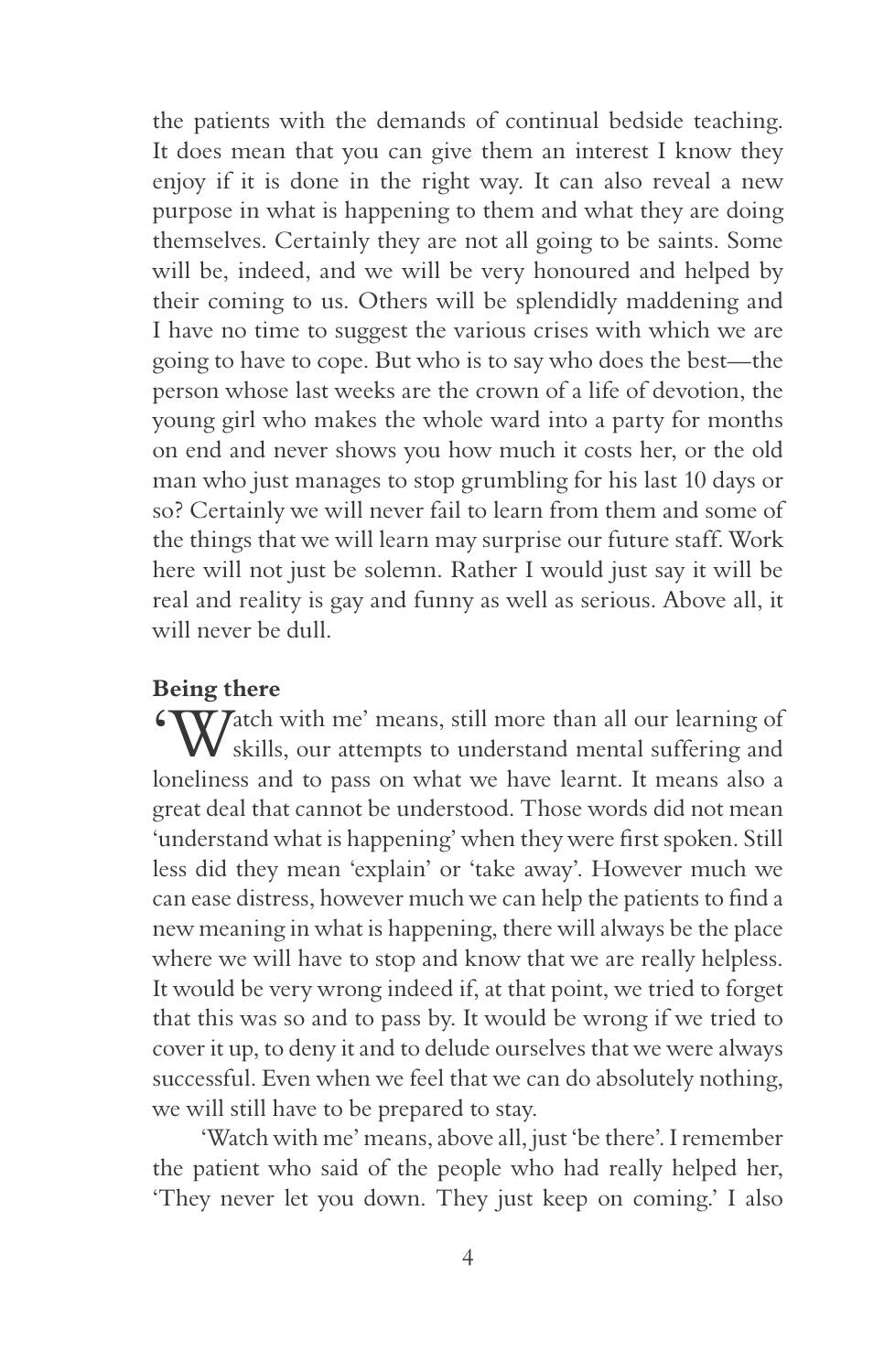remember she described the way God had met her by saying, 'He sends me people.' I am quite certain that St Christopher's has to learn to be a place where people do not let you down but instead give the feeling of reassurance and safety that comes from faithfulness.

I think from this need especially stems the demand that we should grow into a real community. It is very important that we should be a group of people who have confidence in each other and that St Christopher's should be the kind of family and home that can give the welcome and hospitality of a good home, where people are accepted as themselves and can relax in security. It must also be a place where everyone knows that the individual contributions matter and that there is no hierarchy of importance in what is done. Who will know what or who matters most to an individual patient as his manifold problems are dealt with by various members of such a group? There is a kind of compassionate matter-of-factness that develops in such a place and in this the hard-pressed worker is not overwhelmed by her own responsibilities.

#### **The community of all men**

Above all, I think that it is here that we see the very great anneed for a religious foundation. We must remember that we belong to the much wider community of the whole Church, to the whole communion of saints and, indeed, to the whole community of all men. It is because of this that St Christopher's is ecumenical and undenominational. We will welcome people of all sorts and kinds and be of all sorts and kinds ourselves. We are not emphasising that there is just one way but rather that there is one Person coming in many ways.

The same words 'Watch with me' remind us also that we have not begun to see their meaning until we have some awareness of Christ's presence both in the patient and in the watcher. We will remember his oneness with all sufferers, for that is true for all time whether they recognise it here or not. As we watch them we know that he has been here, that he still is here and that his presence is redemptive.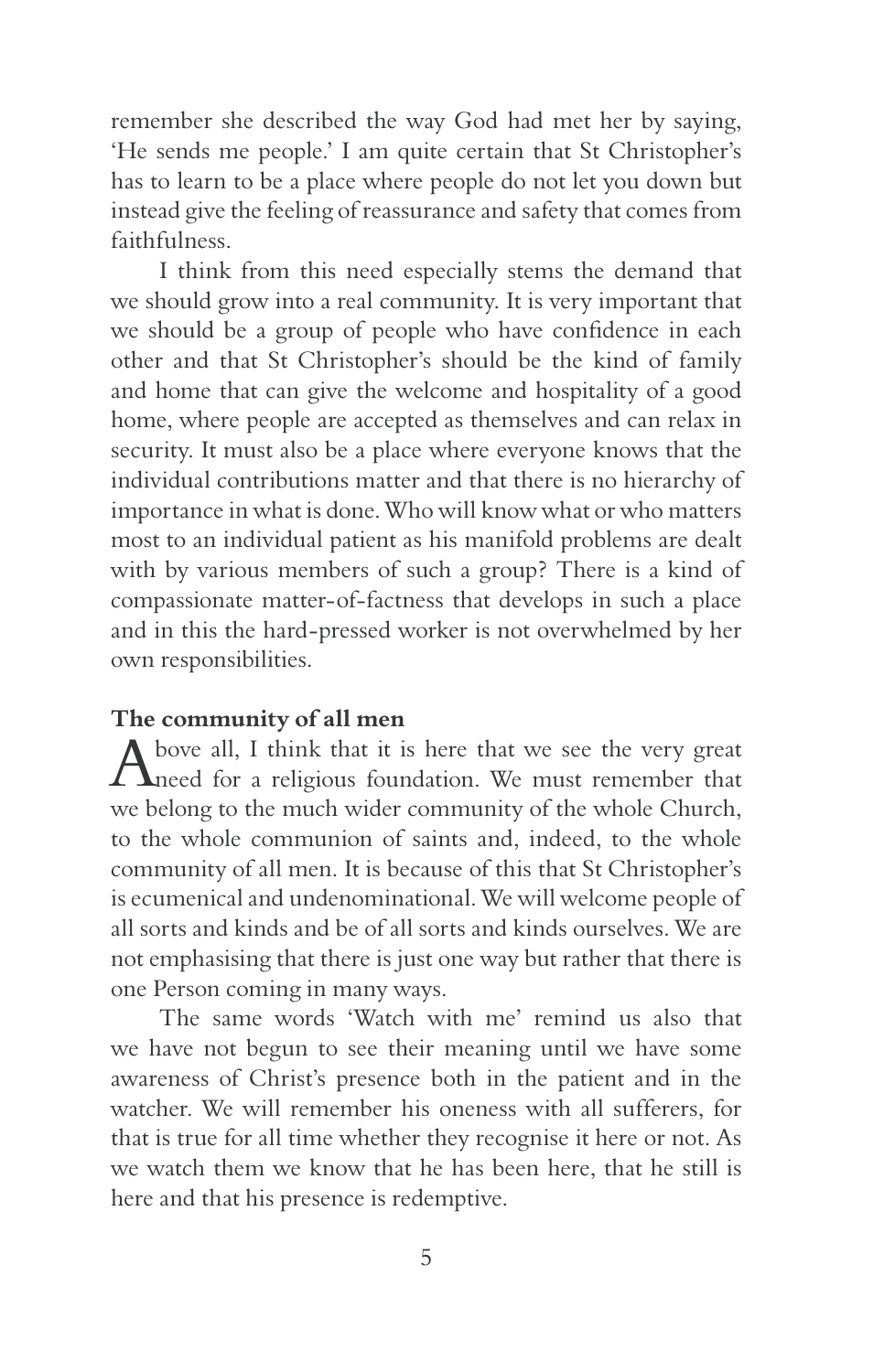#### **Reinterpreting an old truth**

 $\nabla$  *T*e do not help patients through this part of life by denying that it can sometimes be very hard. We do not see it truly if we just think somewhat vaguely of immortality and 'going on' rather than of death followed by resurrection. Dying followed by rebirth has been a dominant theme of man's religion from the very beginnings of belief. For Christians this has once and for all been summed up and made truth in Christ himself. I believe that it is very important that this message should be shown at St Christopher's in every possible way for it has hardly any meaning to a great majority of people in Great Britain today. This stands out with sad vividness in Geoffrey Gorer's survey, *Death, grief and mourning in contemporary Britain*. It is a truth which needs to be reinterpreted in terms that are relevant to all those who will come to us, to the patients, to their relations and to all the visitors. Perhaps we may have a contribution to make to the 'new theology' as we learn about this very simply, seeing this truth, this Person, meeting people today.

#### **Through symbols and sacraments**

Christ will be present in all the skills that we learn and in symbols and sacraments of all kinds. These will include the sacraments of the cup of cold water and the washing of the disciples' feet. All these things will speak silently to the patients about God's love for them. So too will the whole planning and decoration of the building itself, thought out over a very long period with our architect and carried out by him with great insight and imagination. Especially, I think it will be shown in the planning of the chapel and in all the pictures, the symbols and the sculpture that are being created specially for us by artists who share this faith with us. It is very important that this message should be shown in these different ways. I have seen again and again how receptive patients are to the things they look at when they are not able to bear with talking any longer. Often it is important that very little should be said at all because it is so easy to interrupt a real message.

So much of our communication with people is done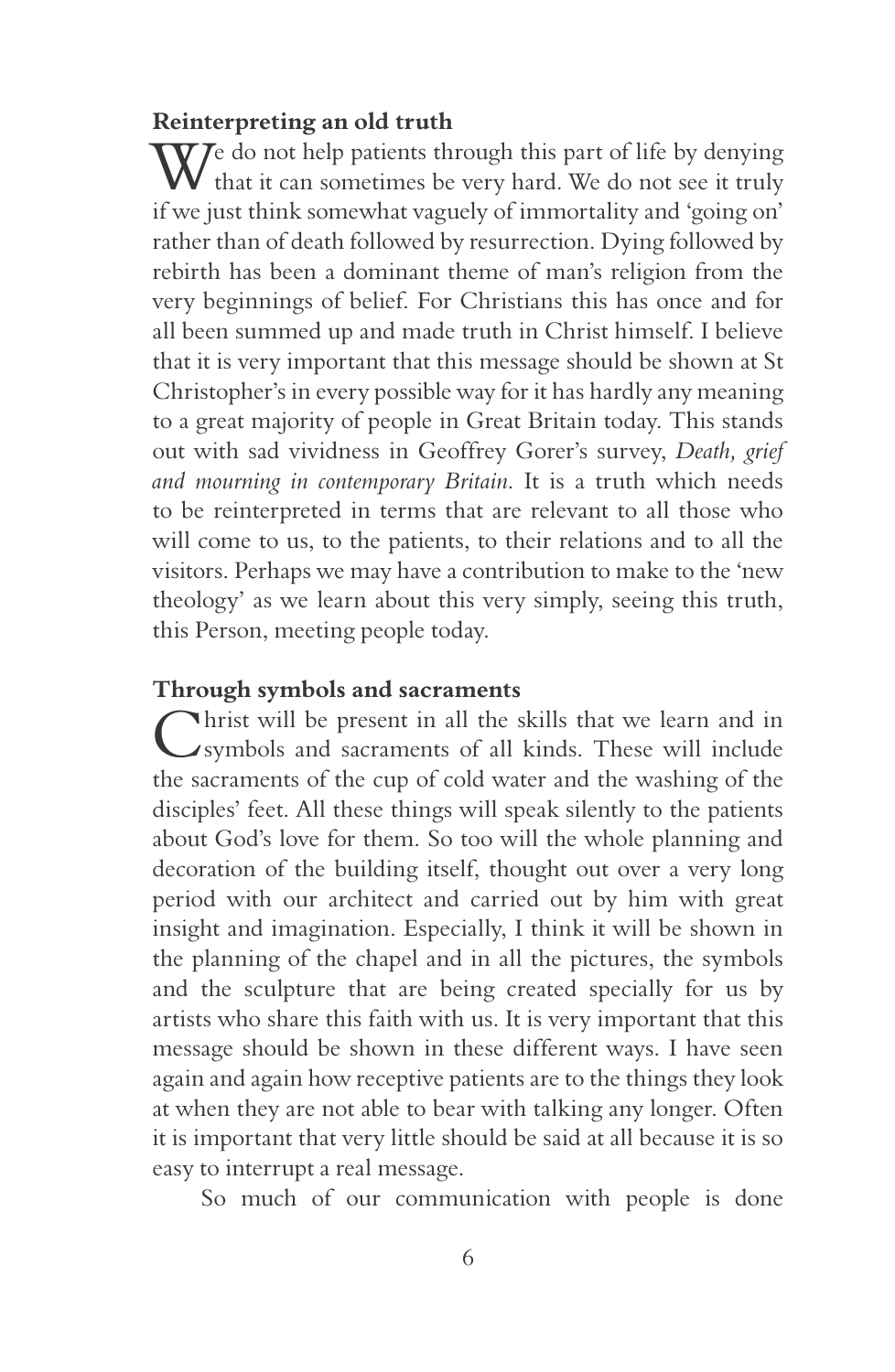without words but I think this is especially so with the very ill. The patient who says soon after her admission, 'It is marvellous to begin to feel safe again', has been met by the atmosphere and by the things she lies and looks at just as much as by the nursing and by the drugs and relief she is given. In a whole climate of safety she finds her own key and her own meeting. We will see patients able to listen, perhaps for the first time, to something that has been said to them all their lives but for which they have somehow never had time for real attention.

I have been impressed again and again at St Joseph's by the way patients will lie and look at a picture or a crucifix and how much these can then say to them. I believe that it is very important that these should be works created now, by artists who are interpreting these truths in the context of the world today. I am especially glad that this growing emphasis on art for St Christopher's has given us connections with Poland once again, a link that has been there from the beginning and forged again and again.

#### **'My bags are packed …'**

Think all of us remember the words of Pope John when he said, 'My bags are packed and I can leave with a tranquil heart at any moment.' I think that this is how we pray for all the patients who come to us. We remember that some of them are already ill, frail, lonely or despairing and pray for them now. Others are busy and have no thought of calamity. Perhaps only in calamity are they going to find the meaning of the whole of the rest of their lives. I think that we should pray that we will be able to make it possible for them to pack their bags with the right things, pack them with what matters, with what *they* need; that while they are here they will find all that they should of reconciliation, fulfilment and meaning as they go through this last part of their lives.

## **… to be silent, to listen, to be there**

I have tried to sum up the demands of this work we are planning in the words 'Watch with me'. Our most important foundation for St Christopher's is the hope that in watching we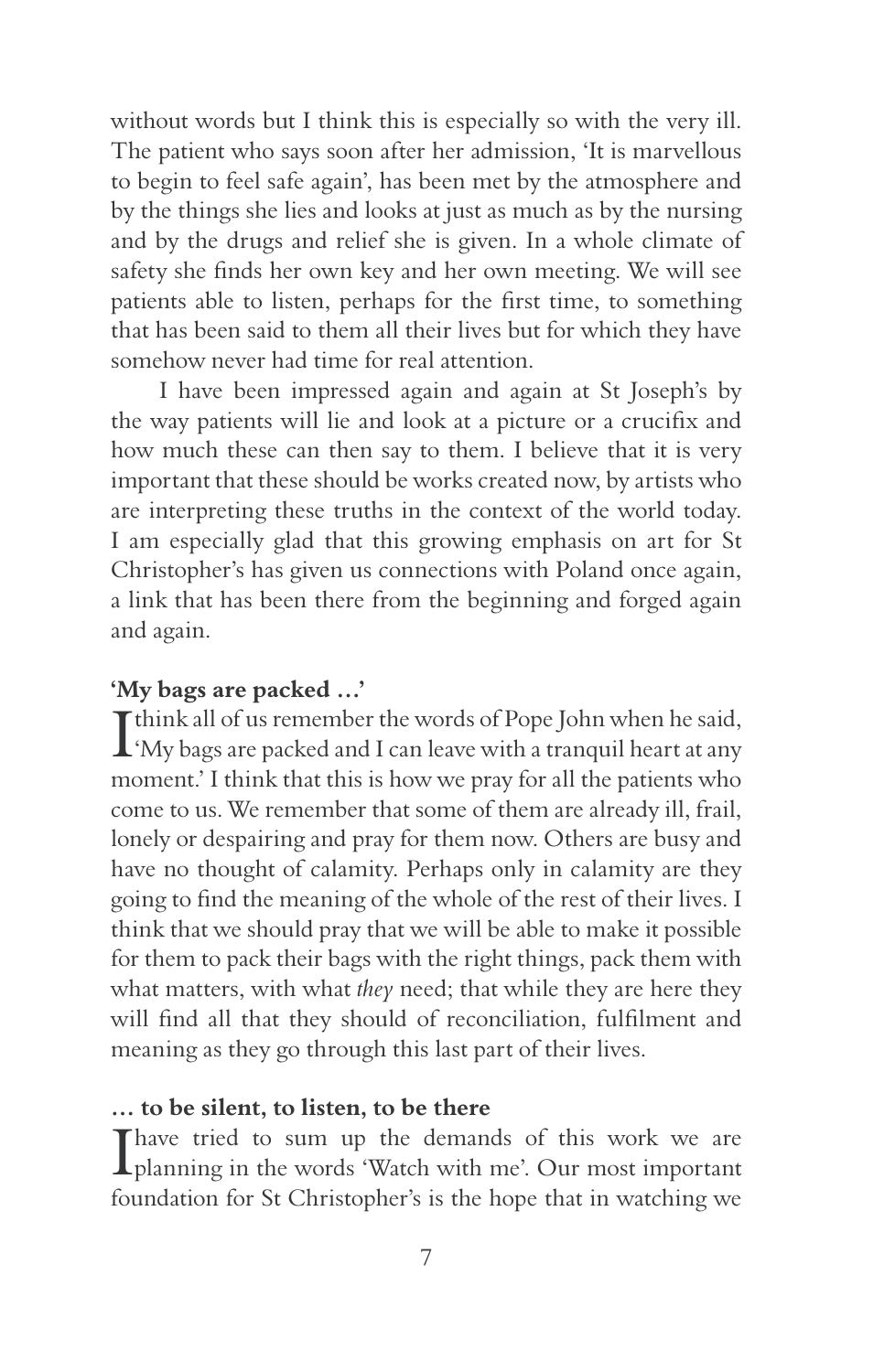should learn not only how to free patients from pain and distress, how to understand them and never let them down, but also how to be silent, how to listen and how just to be there. As we learn this we will also learn that the real work is not ours at all. We are building for so much more than ourselves. I think if we try to remember this we will see that the work is truly to the greater glory of God.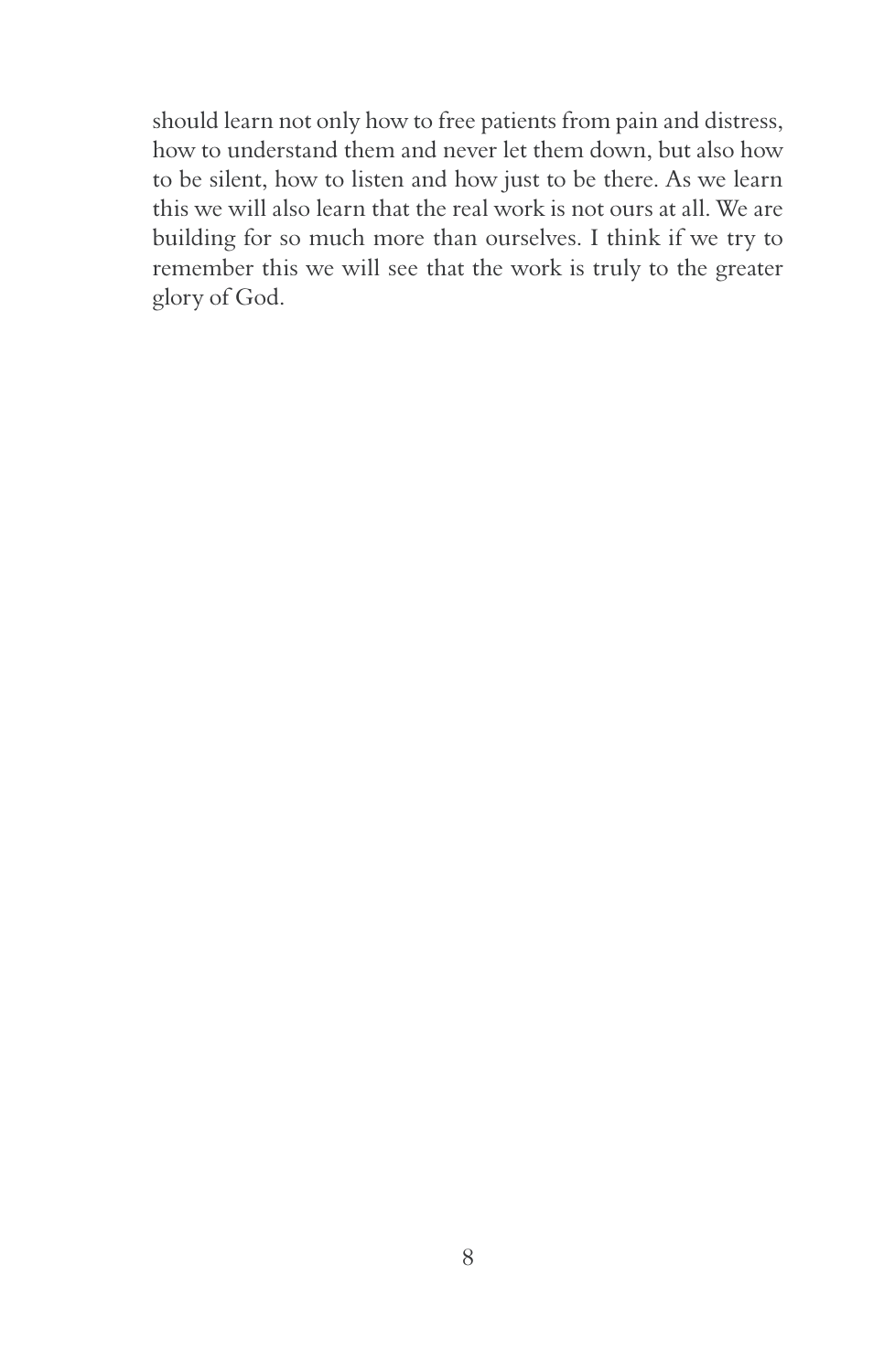## **Faith**

ne of the first rules for taking examinations is to 'read the question'. What does it mean? Why is it asked and what is the examiner trying to find out? In preparing myself for the first of your lectures for this autumn I found myself doing a similar exercise. Why was I asked to do this? What is expected of me? Fortunately Canon Telfer was specific and has given me valuable help in trying to tackle a daunting assignment.

I am not expected to talk of faith as a theologian. Indeed the main reason for my being here at all is the fact that I am not a theologian. I was invited as a member of the laity, as one of the nonprofessionals. Above all, I am invited to represent St Christopher's Hospice, with the background of its hopes, its beginnings and its day-to-day working among the long-term sick and dying people. Our work has been seen as showing something of the nature of faith, and what our patients have been teaching us as having much to say to ordinary living.

I have been here before, and perhaps some of you may remember Louie, who had been in bed all her life, with fragile bones. One day, when she knew that she was dying and we were talking about it, I said to her, 'What's the first thing you'll say to Him, Louie?' and she said, without hesitation, 'I know You.' She *knew* Him, she did not just know *about* Him. For her, faith was loving trust rather than belief in doctrine or concepts, in fact it was hardly in words at all. It is from this kind of faith that I want

First published in *The Guildford Lectures 1974* (Guildford Cathedral, 1974), pp. 1–7, and appears here by kind permission of the Dean and Chapter, Guildford Cathedral.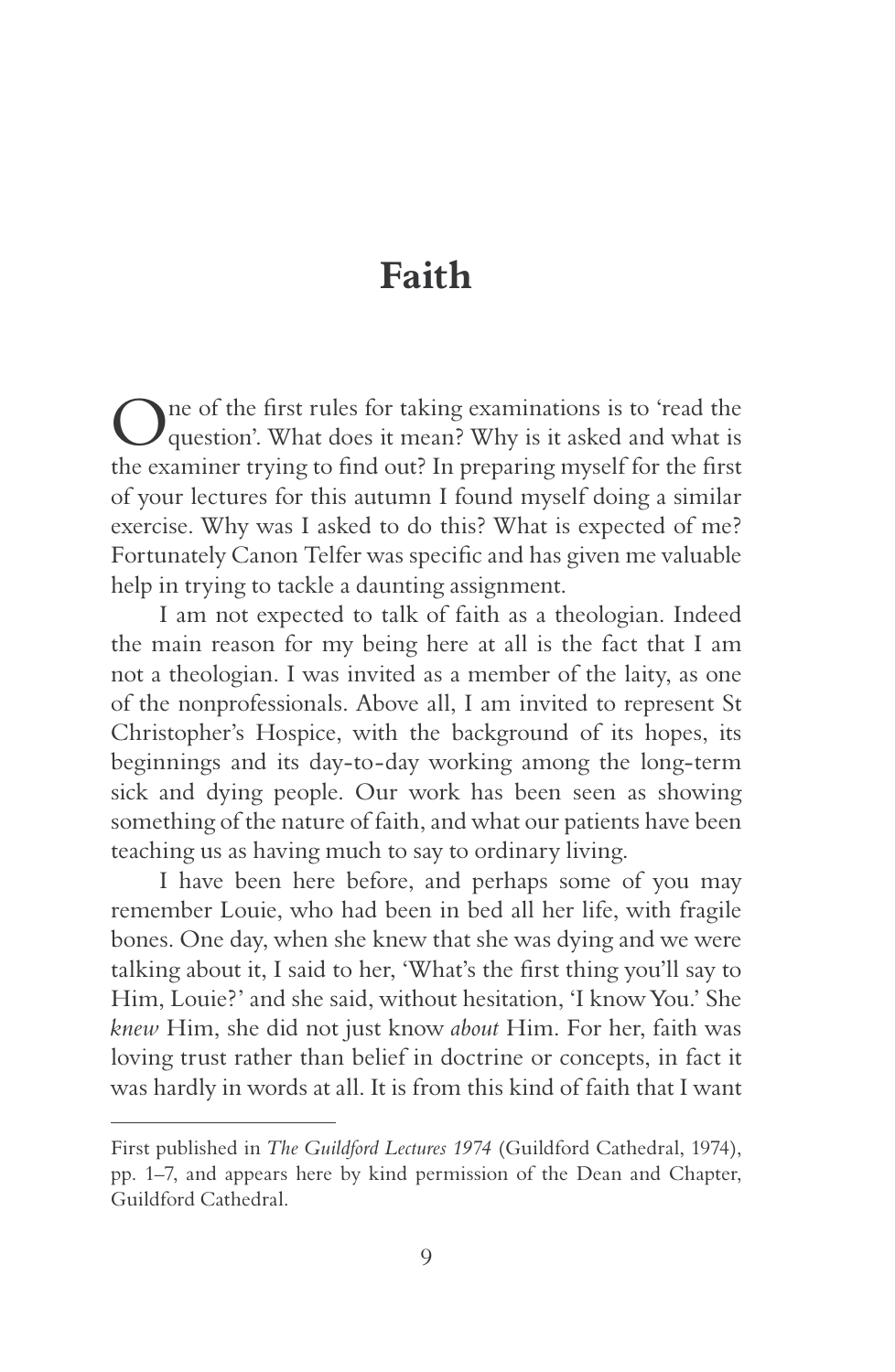to begin, for Louie is one of the many people, nearly all of them patients, through whom the vision of St Christopher's was given and in whom much of its life continues. I would not have dared to accept this assignment if I had not felt I could, and should, try to speak for them.

When our own knowing Him seems so pathetically overwhelmed by lesser concerns, again and again we find inspiration in coming back to our patients. About two weeks ago you may have seen David Frost interviewing four of them, each talking of faith in different ways and allowing the Infinite God to shine through a finite person, through what was becoming an increasingly fragile existence. Since that programme was made Mr Vincent has been losing further movement in his hands and Mary has gone quietly, without pain, into Paradise.

St Christopher's began when David Tasma, a lonely Polish man from the Warsaw ghetto, talked of his needs with me when I was still a social worker. When he left £500 'to be a window in your Home', and when he said, 'I only want what is in your mind and in your heart', he talked of his hopes for people who would come after him, and of certainties he would not see. Through him a demand was made on me—I had to go and do something about it, however long it might take.

It was 19 years before the first patient came past David Tasma's window and the first members of staff began to try to give what was in their minds and in their hearts, to bring all they could summon of skill and friendship to relieve the manifold distress that has ever since been coming into St Christopher's. For me, his words put together two of the many descriptions of faith which I could have taken for my texts. In the first, Jesus is told by the centurion that He need only say the word for his servant to be healed and the centurion is ready to go back home and find it so. Jesus looked at him and said, 'I have not found so great a faith'. In the second, the writer to the Hebrews defines faith, 'Faith gives substance to our hopes and makes us certain of realities we cannot see' (New English Bible). Or as Phillips translates it, 'Faith means putting our full confidence in the things we hope for, it means being certain of things we cannot see.'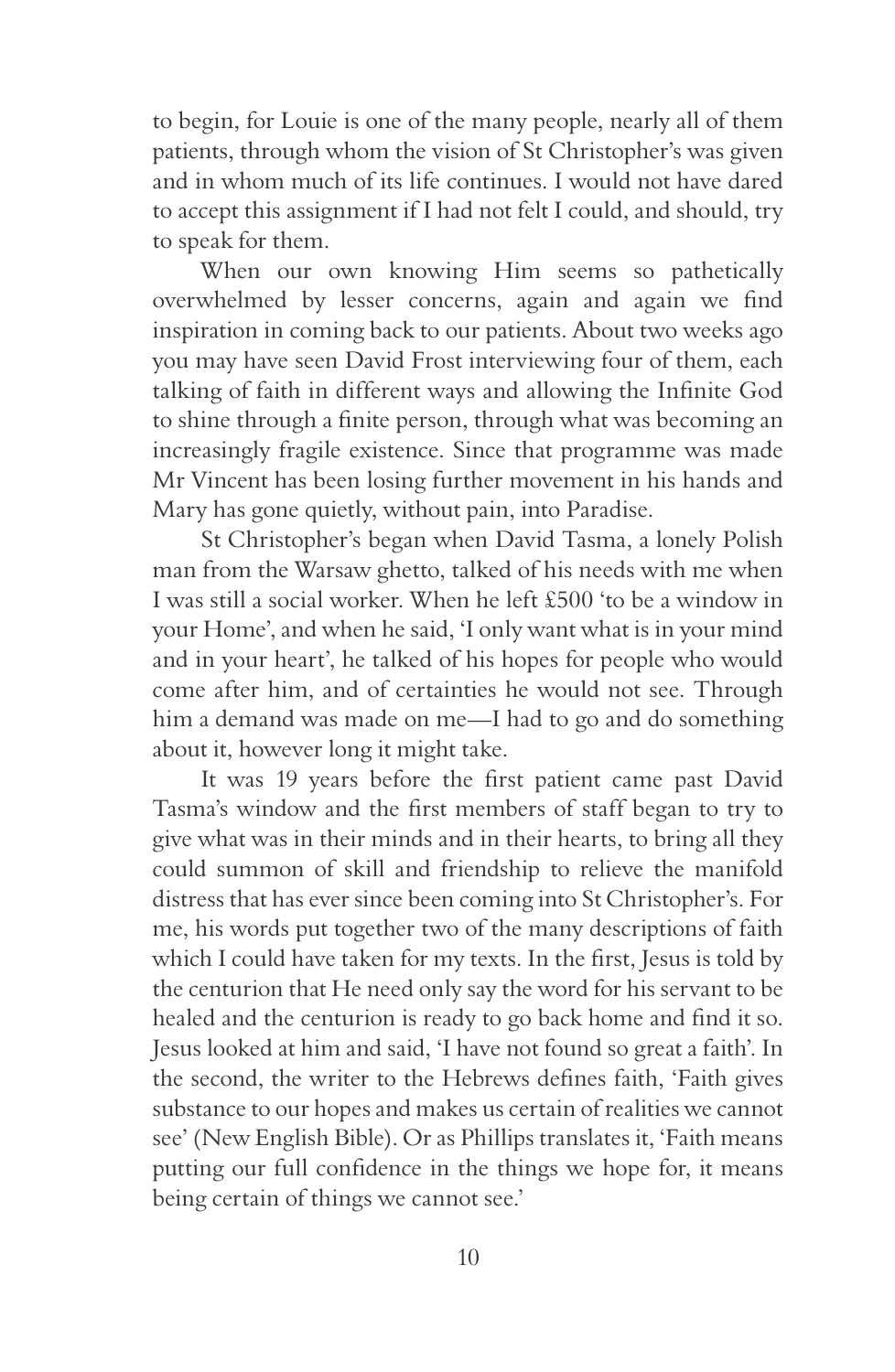The story of the centurion speaks of committing yourself to a person, of seeing in Him such compassionate authority that you are prepared to do anything He says; the second tells of going ahead with a conviction, putting your trust in it and going on into the action it impels. I think that these two 'faiths' are the same, certainly the action they imply is similar. This faith is obedience to a command, and surely nothing can command us quite so inexorably as an inner conviction. It is in action that faith is seen, grows and develops.

It is not at all straightforward. I remember once, when a most unwelcome piece of publicity was about to hit us, I went to see a very mature and supportive patient to ask for her prayers, afraid that we had really made a mistake in deciding to allow a film to be made in the Hospice. She said firmly, 'Never go back on guidance,' and sent me back to do all I could in talking to the reporters concerned. 'No man, having put his hand to the plough and looking back, is fit for the Kingdom of God …' does not mean that faith cannot be mistaken in guidance but is a firm reminder as to which direction we should be looking if we are to get back on the way.

After a few years spent learning from patients in St Luke's, Bayswater and in becoming a doctor, I began work on the control of pain in St Joseph's Hospice. There I met Louie, Alice, Terry and others who, like David Tasma, became convinced that what they saw as a promise which would meet their own special needs could indeed become a concrete reality. The words, 'Now you've got to get on with it' were unmistakable. Later, potential staff began to appear and to bring their own contributions of faith and talents. Nineteen years after David's promise, the Home, St Christopher's Hospice, was built round the window—the £500 had become £500,000.

It was rather like a sermon I heard once in Westminster Abbey, for which I can't give due credit as I have forgotten who was the preacher. He described the faith that would move a mountain and cast it into the sea in what was for me a new way. One person, looking at a mountain above a cliff, became convinced that it should be moved into the sea. So he took a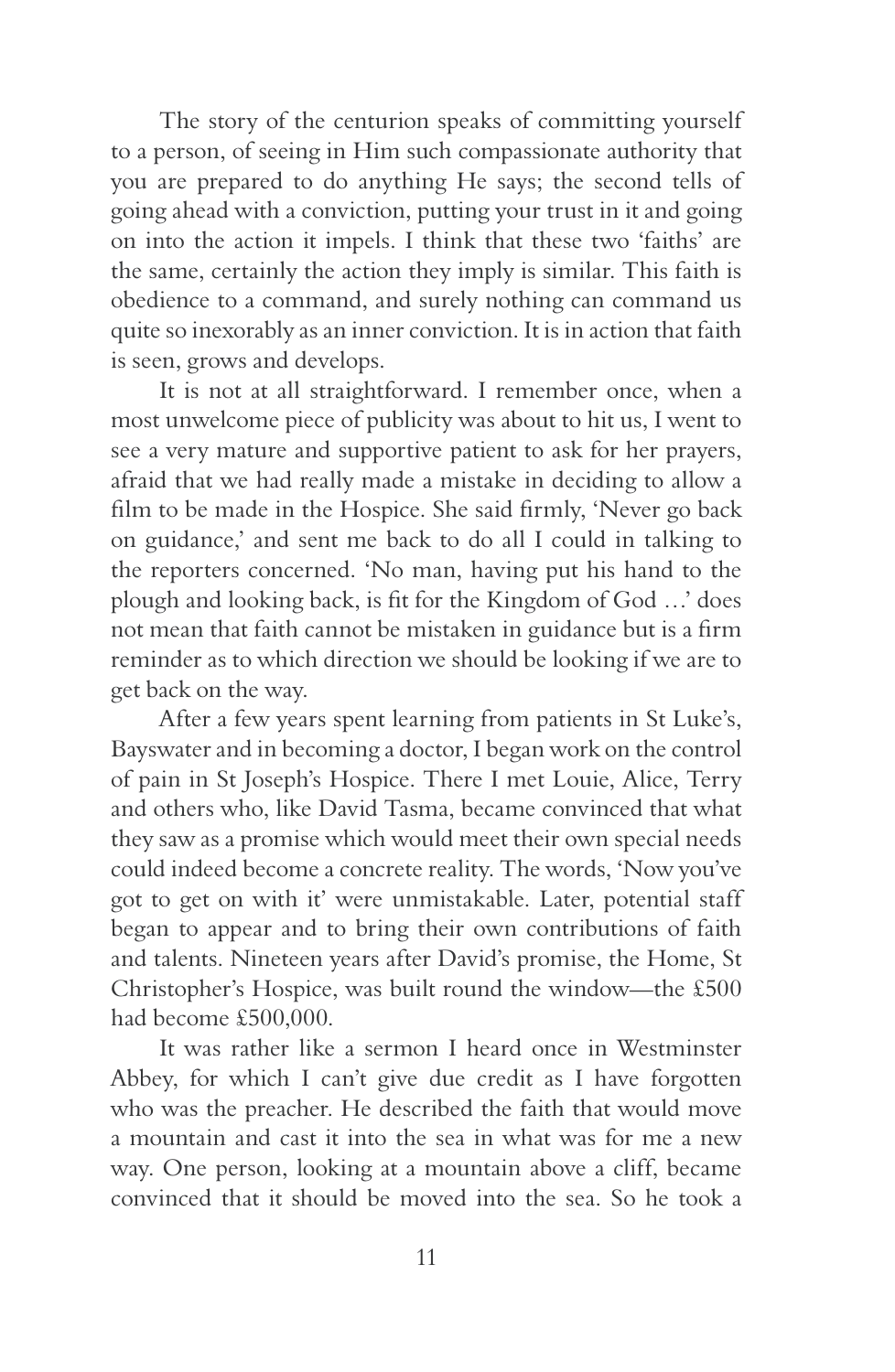wheelbarrow and a spade and began, load by load, to push it over the cliff. For a while he kept on alone; then one or two others, instead of mocking him, thought that this was something that needed doing, and joined him. Later others saw it as a possibility and joined also. Eventually the mountain was no more.

Such action can be the simple obedience to God's command. But we have to be careful for we are great self-deceivers. Faith may be foolhardiness and Jesus has some firm things to say about counting the cost. It can also be a cloak in which we dress our own ambitions. We know ourselves so little and we know God still less. Sometimes the way of finding Him is by a readiness to plumb our own inner depths. If we can find our own wellspring of being we may have found something of our link with the maker of all things. But another, and for many of us a less hazardous way, is in knowing others. We are more likely to find our Incarnate God in others than in words or concepts. I believe that the response to His call through patients, in their need and their achievement, has been a place of safety for us. We are less likely to think of ourselves as 'just a stick for God to use' and so end up as no more than a stick to beat others—driving them to act to our satisfaction and not in answer to a call from our Father and theirs. The constant call for love is a more reliable guide for faith than some 'illuminations'.

Faith has been compared to belief in fairy tales. Those who make this comparison perhaps do not always know how truly they speak. We love the archetypal story of the journey which goes through innumerable dangers, finds unexpected helpers and then is suddenly set right in what Professor Tolkien calls the Eucatastrophe, the happy ending which upturns all the evil so apparently undefeatable and ends in the fruitfulness of living happily ever after. Abraham and Moses each set out on their journey, not knowing where or how they were going, and became fathers of us all. Surely the attraction of Tolkien's Ring trilogy is the complex and haunting journey of his fellowship. He will not have it that his story is an allegory but we may find in such tales what we will. Readers will remember the confusion of ambition and self-seeking that hinders some of the travellers and that it is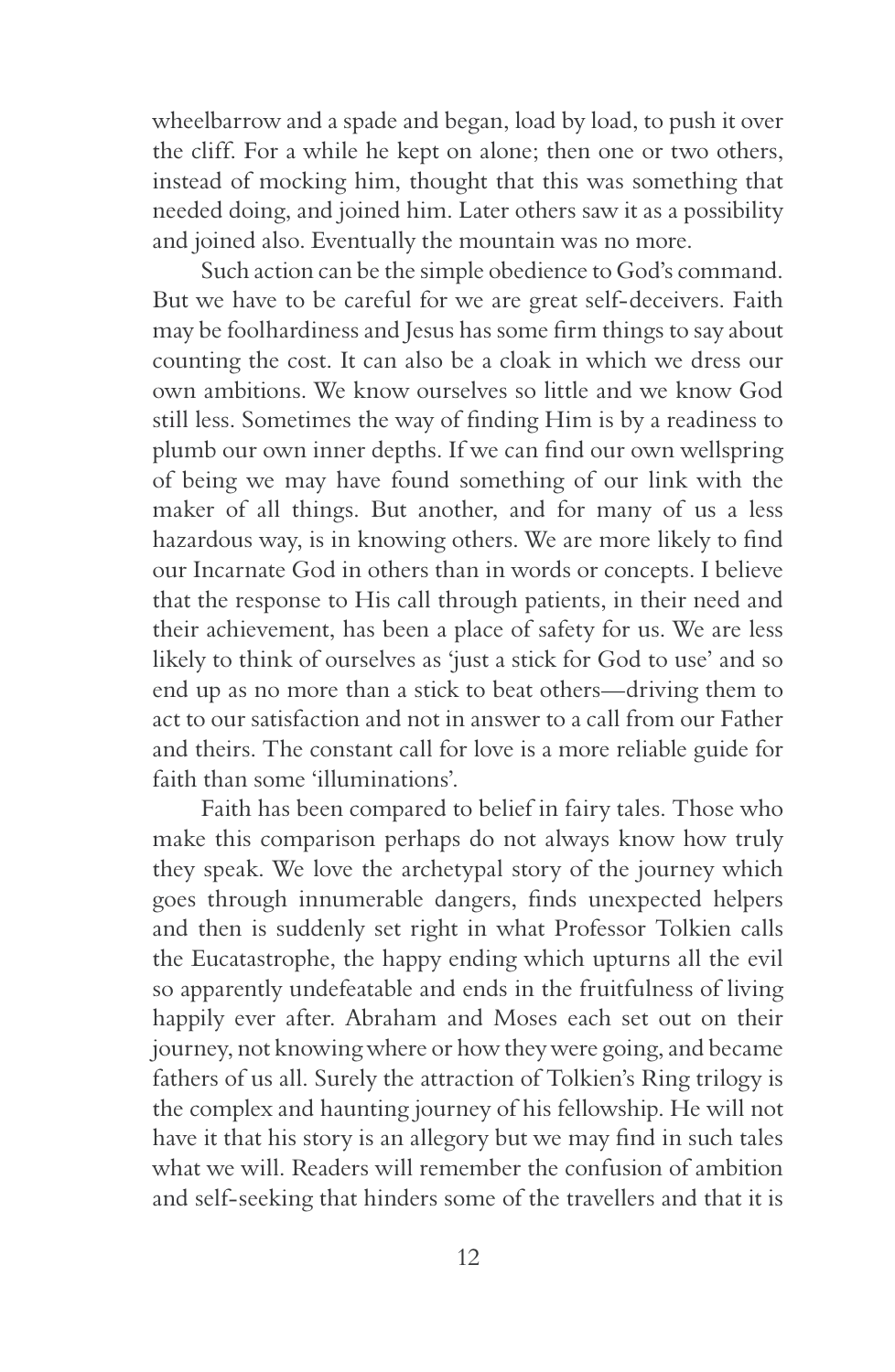Frodo's simple obedience to a call he scarcely understands and Sam's single-hearted love for Frodo himself which leads the two of them to fulfil the quest on their own. The final dogged stage of their journey is heart-rending but heartening reading for any who see no sign of the happy ending for themselves—and a fine description of the simplicity of the faith which has nothing left to do but simply hang on … 'having done all, to stand'. Those who reach this place may find, like Frodo, that God's way of release comes unexpectedly and in the end all are seen to have played a part.

Faith is not only doing and not only keeping on, however doggedly. It is also letting go. Frodo and Sam come back, but Frodo has to give up to others the peace he has won for them. Faith comes to the place of taking hands off, of letting go. Sometimes this is in the desperation of the weariness of the friend who said to me last week, 'I'll do whatever my surgeon says, I've felt rotten for so long now, I leave the decision entirely to him.' Sometimes it is in being ready to receive instead of constantly being the giver. I spoke last time I was here of a certain Mr P who was in the Hospice for a few months and who came back to a trust in God during his stay. When I was giving him some photographs of himself taken at our Boxing Day party he wanted to pay me, I wanted to give them as a present. We both wanted to give, neither wanted to receive. I finally held out my hand to say, 'I suppose that is what life is about, learning to receive.' He put both his hands out next to mine, palms upwards, and said, 'That's what life is about, four hands held out together.' Clenched hands are lonely, unrelenting, closed in (even to the agony of Pincher Martin's clawed fists as they resist the dark lightning of God's love in William Golding's compelling novel). Open hands are vulnerable, accepting and a symbol of the faith that can receive and be blessed, over and above all our imagining. They are ready for freedom and for spontaneity. Jesus tells us that to enter His Kingdom we must become like children … surely in their trust and the openness that is so ready to grow in love. I think that is why the crime of taking away a child's trust has such a devastating condemnation from Him and why we respond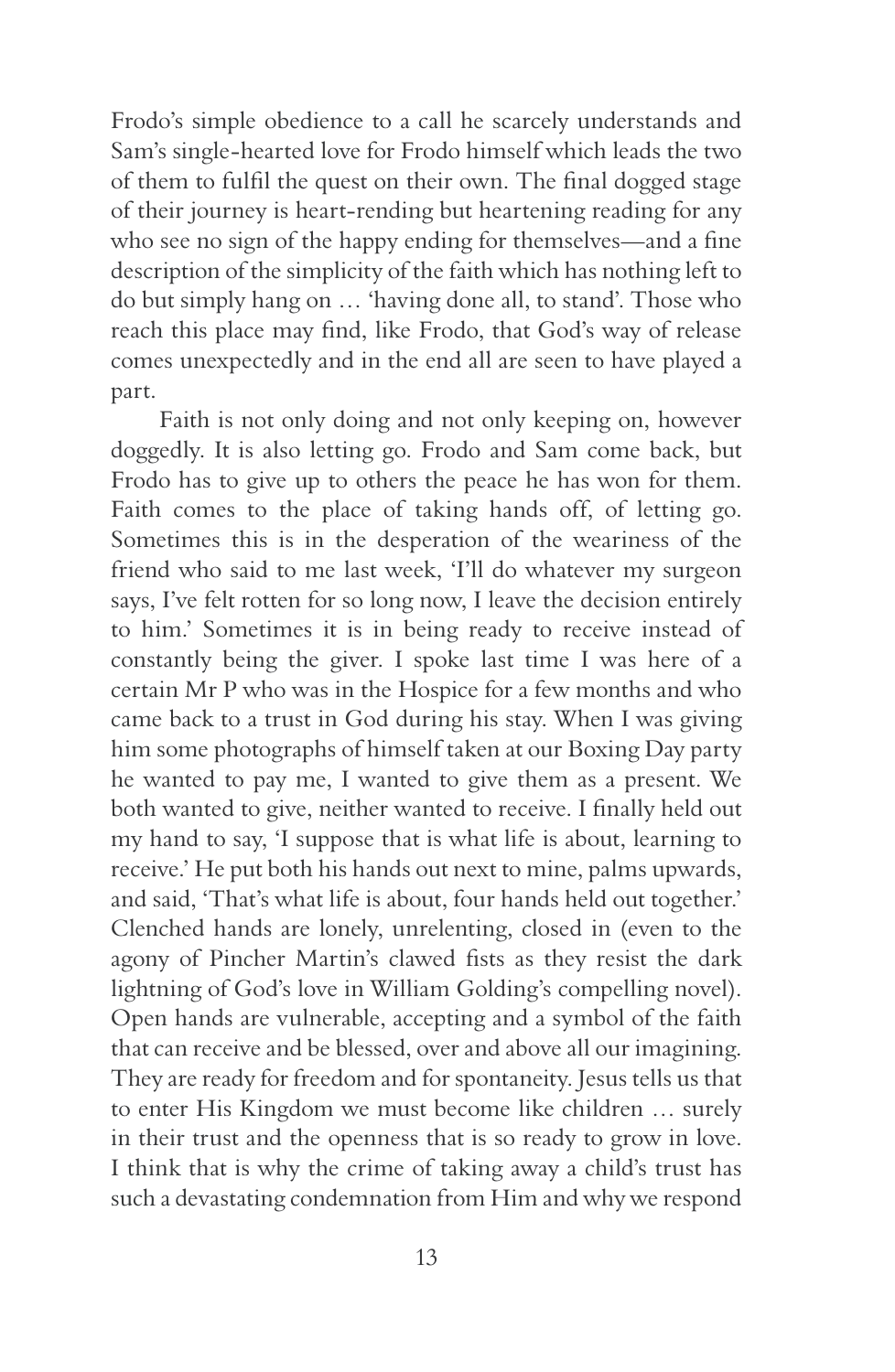to the interpretations of the psychologists as they tell us of the importance of those early years in the growth of a basic trust in life.

What of a child whose trust is betrayed or who is deprived from the beginning of his chance to open up to others, whose potential for love and spontaneity becomes twisted and bitter? What of all the questions of faith? 'Why should this happen to the one I love?' A harder and more common question than 'Why should this happen to me?' What too of all the seemingly random miseries of war, greed and materialism? All the wastes and sorrows of the world?

Those who are busy in trying to relieve suffering are fortunate because the question 'how?' overwhelms the 'why?' and for that first question there is an answer, demanding though it may well be on the questioner. It seems to me that it is the question asked by the Good Samaritan and the answers lead us into the sacraments of the cup of cold water and of taking a towel, sacraments which strengthen the faith of many who do not at this moment find the more liturgical sacraments helpful.

Faith grows also when people ask the question 'how?' at the approach of the passivities and diminishments of illness and of dependence of all kinds. I remember a man who said, 'I do not understand, I can do nothing for you, I can only hurt you,' and when, later, just as he was dying, he was told, 'Please believe me—it is you who has been giving to me,' he could say with simplicity, 'I believe you.' Love links the two kinds of faith, the faith of trust and the faith of belief. Love is the key to the answers of all the questions of 'why?' for in love we learn to wait for the full answers. That same man, when he knew that he was going to die, said one day, 'I do not *want* to die …'. The sharing of the thought of Gethsemane seemed too far away to help at that moment, but when a few weeks later he said in another context, 'I only want what is right', he had not only come through, he had brought Gethsemane into today and Christ had triumphed there once more. We all have our cloud of witnesses around us if only we will be more ready to see them, and hold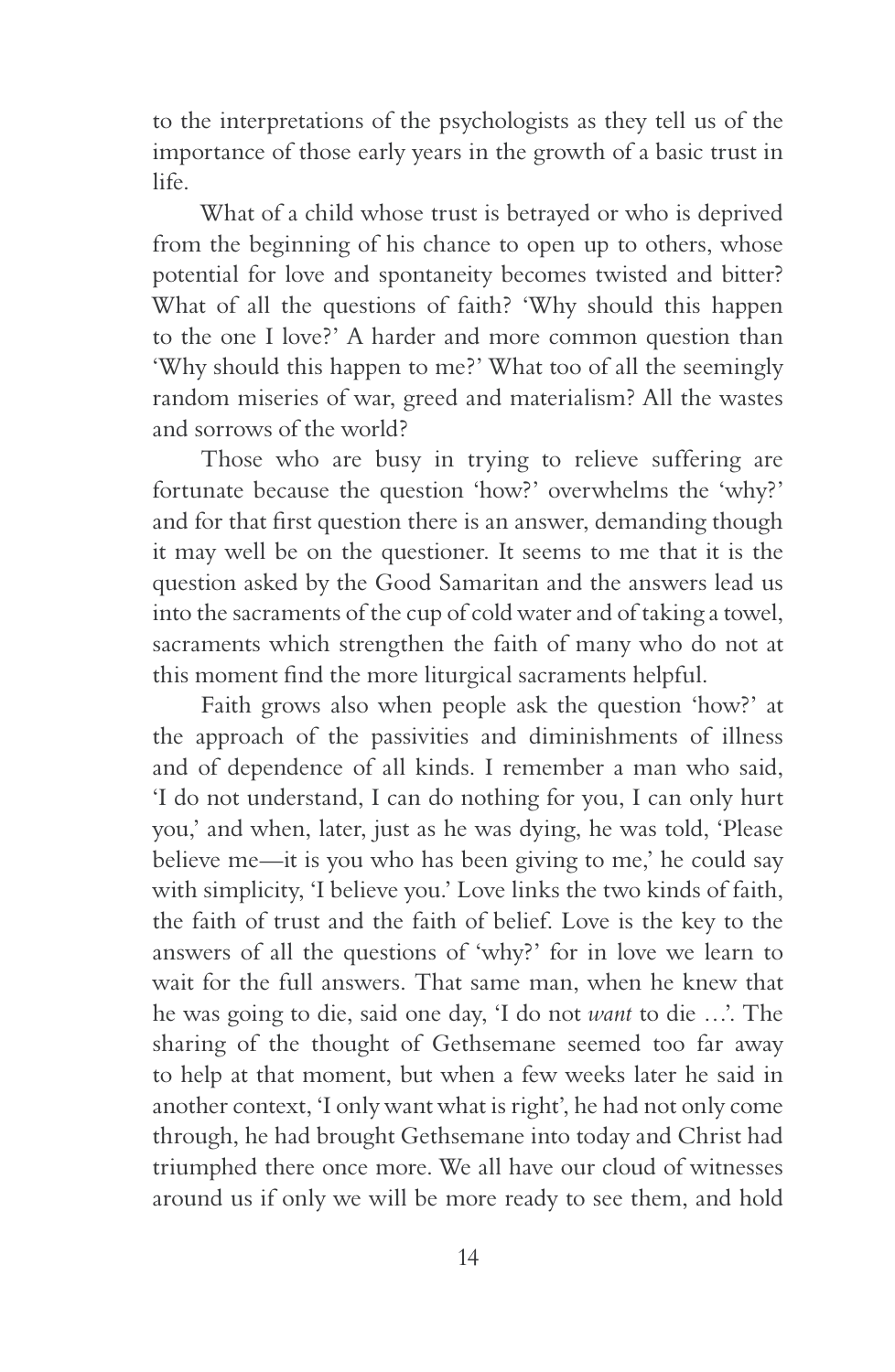out our hands to receive what God has to give us through them.

Faith is a strange word: it needs to be linked to another; faith-and-obedience, faith-and-love are not easily disentangled. When Louie said, 'I know You', she said it in the humble trust of love. You can be ashamed, you can be wrong and admit it, with someone who truly loves you. For then there is no more need of self-protection, you can open your fists into hands, you can move from doing into being, and be yourself.

Being vulnerable in trustful love is the foundation of the obedience of faith and of the place where you can receive although you cannot give. It seems to me that it is a description of faith when the Psalmist says, 'What reward shall I give unto the Lord: for all the benefits that he hath done unto me? I will receive the cup of salvation: and call upon the name of the Lord' (Psalm 116:11, 12).

There is great strength in weakness accepted and perhaps it sums up much of what theology has to teach in a way more comprehensible than words. Mr Vincent showed his two precious oil paintings to David Frost on television and the camera caught the horse and cart going down the village street at Chilham. Then Mr Vincent held his hands out, showed the deformity of increasing paralysis and said, 'It's progressive …'. He also said, 'It's suffering that God sends. You just have to accept it.' He has the right to say this because he has come on a long journey and God has been with him all the way. It is not the infliction of punishment or a heartless trial imposed from a distance. It is God's bearing from within Mr Vincent of his disease. In his case we do not know of any cause and no cure as yet. There are some diseases which arise from our way of life, others from the surprisingly few aberrations of the incredible subtlety of the cells of our bodies. It may help us to answer our questions 'why?' if we remember these facts and can accept that chance and accident are part of the world we know and will hit apparently haphazardly. But we have not yet come very far. If we added, 'We do not know why God allows this, but we do know that He will share it; and that as He does so He will redeem and transform it',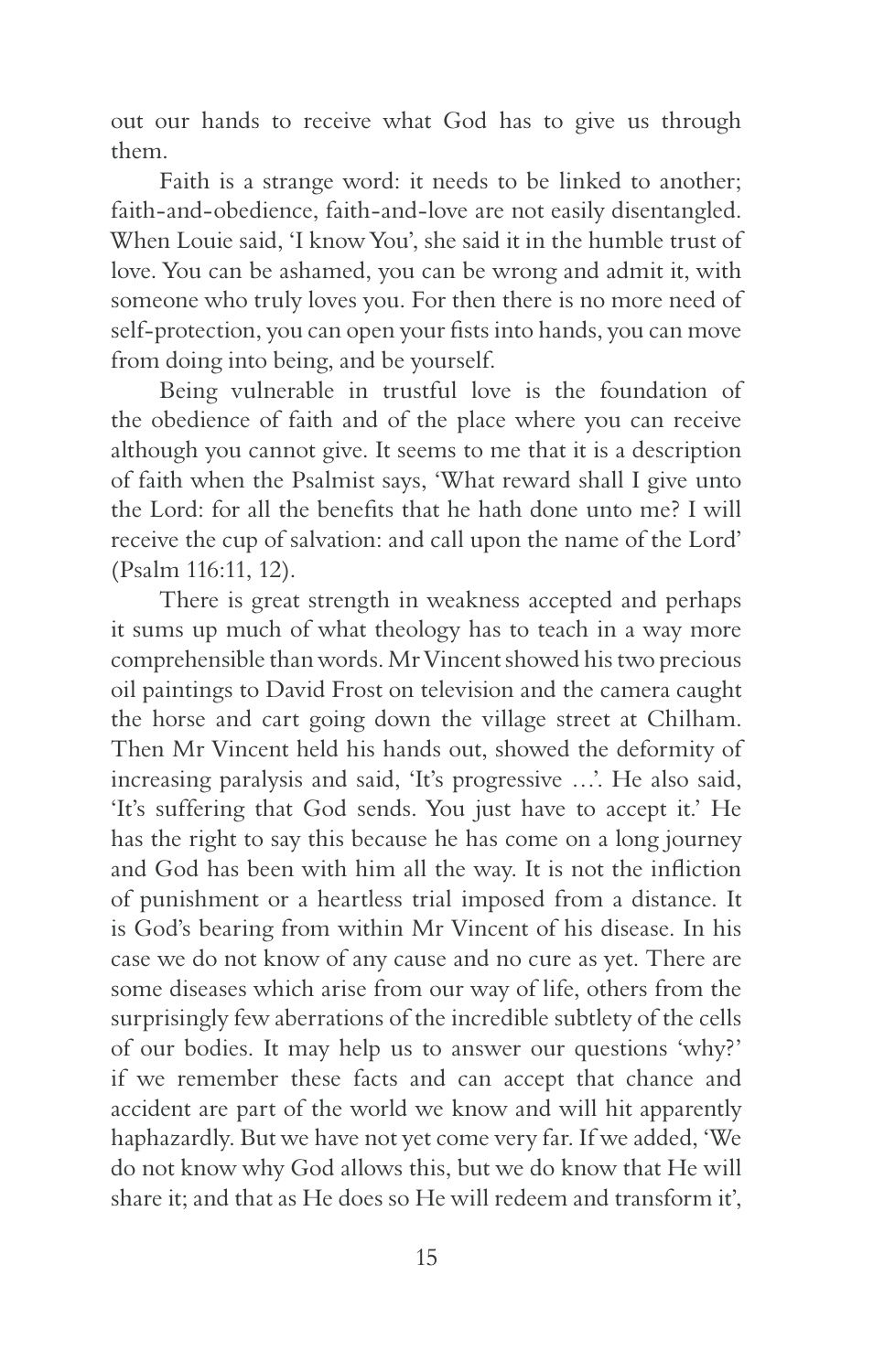then we are beginning to join Mr Vincent. But he is ready, from his experience, to use the shorthand of saying that God sent the suffering of his paralysis. He says so without bitterness because in it he has found new depths of the faithfulness of God and sees the whole as coming from His hand.

But Mr Vincent has left us far behind. He is also a practising Christian and his faith has much of the explicitness of belief. This raises a new set of questions. Is it not enough to live with open hands and to care about the constant learning to trust so as to be able to start a new beginning after each failure of love? Is it not enough faith for today if we are truly more concerned to be the kind of person we are meant to be than to remain stuck in the kind of doing and grasping in which our lives are spent? And, even if we believe in God, can we not accept that all religions speak of Him? Why do we Christians point to 'the faith' and say that to know God means to know a peculiarly personal God who has done certain things in history?

Many among those who admit to a love and longing for God in their hearts stop short of the claims and demands of such an outrageous particularity. How in all the immensity of space and time, in the complexities of our inheritance in evolution, and not least in all our misunderstandings of ourselves and our motives, can we possibly be expected to put our trust in such a 'once and for all'?

But perhaps here there is a likeness to the world we know, the home from which we start. Some of you may have watched the *Philpott File* from Guy's Hospital and seen how the years of training are summed up in one moment—as the surgeon puts the stitch into the valve in the open heart operation and as the sister takes the drain from the pericardium afterwards. We have seen how the whole of a lifetime of love is brought into one moment of meeting or farewell. Many of us have had a fleeting experience of the still wholeness of some kind of Eternal Now in love or vision. The world of nature is full of moments like that recently described to me by a friend when a sudden panorama of mountains in the snow was seen in a flash alongside a few snowflakes on a dark ski glove. We know how everything centres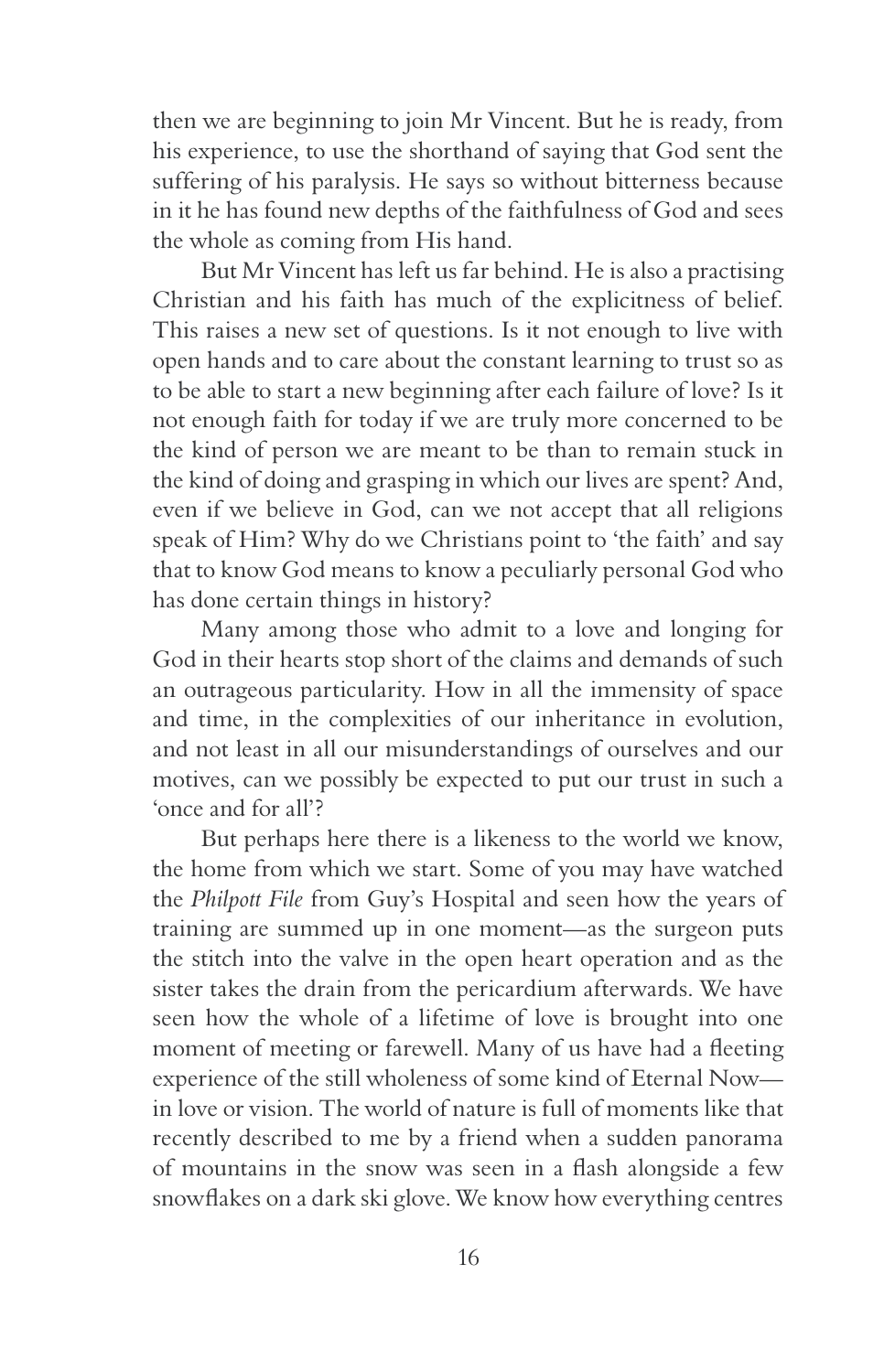down into a point. We live with the paradox of immensity and focus, both holding the truth. Cannot the Beyond in the Midst, the Prime Mover, the Ultimate Meaning, God Himself, come to such a point, the point of uttermost love? The greater the immensity, the finer, the more intense will be the focus.

There is no safe trust for us in the impassible, the unmoved, who sends help from above, we can only commit ourselves to the one who comes into the midst. And He who has the still wholeness within Him will absorb the long cry of a world's agony and so redeem it. The crucifixions which show nothing but agony and those which only illustrate quiet triumph are both true—but the darkness does not overcome finally. Sometimes we see glimpses of how this may be. I remember a few moments with someone much loved who was dying and how a visiting friend said, 'They look so awful when they are so ill, don't they.' But I did not see that at all—I saw only someone so nearly transparent to the God whom he loved and trusted. But that was a gift of love.

And finally, I suppose, that is what faith is, a gift of love, from love, to love. It is all much more simple than we think, though it is not easy. In fact, all I could ever say about faith as trust is so faint and far off I would have nothing to bring to you at all if I were not speaking of the gifts of David and Antoni and Mr Vincent and all the great multitude who came with their wheelbarrows to the mountain of getting St Christopher's built and working. This is not a place for assertions—only for an attempt to point to 'the drawing of this love and the voice of this Calling' that has slowly crystallised from a series of personal encounters.

At the Annunciation, Mary said, 'Let it happen as you say', and Christ came. I think that this is the word of faith, the 'I *know* you—I trust you', and the symbol of faith is the gesture of the hands open to receive. I cannot stop there; that is not the beginning. We love because He first loved us, because His hands are open to us. And they have in them for ever the prints of the nails.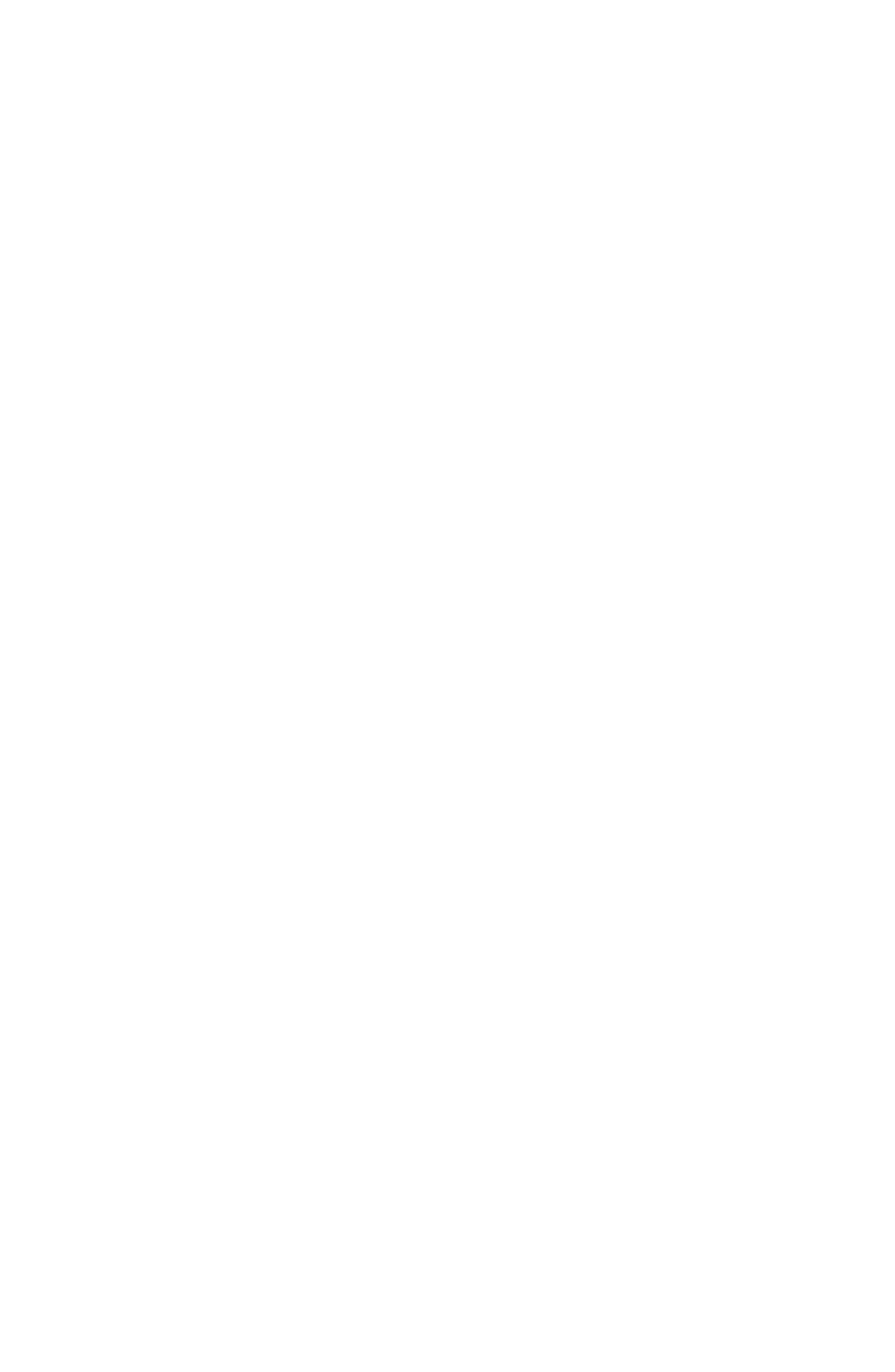## **Facing Death**

You know, doctor, I never really thought that I was going to die, I suppose we none of us do. But there does come a time when you are ready to lay it down.

Lily, a patient in a hospice

We may face death intellectually, plan for insurance and other practical matters, meditate on the death and resurrection of Jesus and know well the Christian teachings. We may (especially if we live in the USA), attend classes in 'Death and dying', but all this is likely to fall short of a true facing of its reality for ourselves. Even a ready facing of the little 'deaths' that we meet in life is different in quality from its ending. Like Lily, who had been disabled all her life, we do not really imagine that we will die.

A true facing of death is not done once for all, it is an individual journey for each person, a journey between those two statements. However, though each one is unique, it takes place across a broadly similar map. This journey is seen many times over by those who work in hospice teams and from time to time by all those in the caring professions. It implies work, often hard work, on the part of all involved—the patient, his family and friends and all the staff who are trying to help them. There may be many problems to face but there are also achievements to be made before the final letting go.

The modern voluntary euthanasia movement, now established in different forms around the world, aims to make

First published in *The Way*, October 1984, pp. 296–304, and appears here by kind permission of the publisher.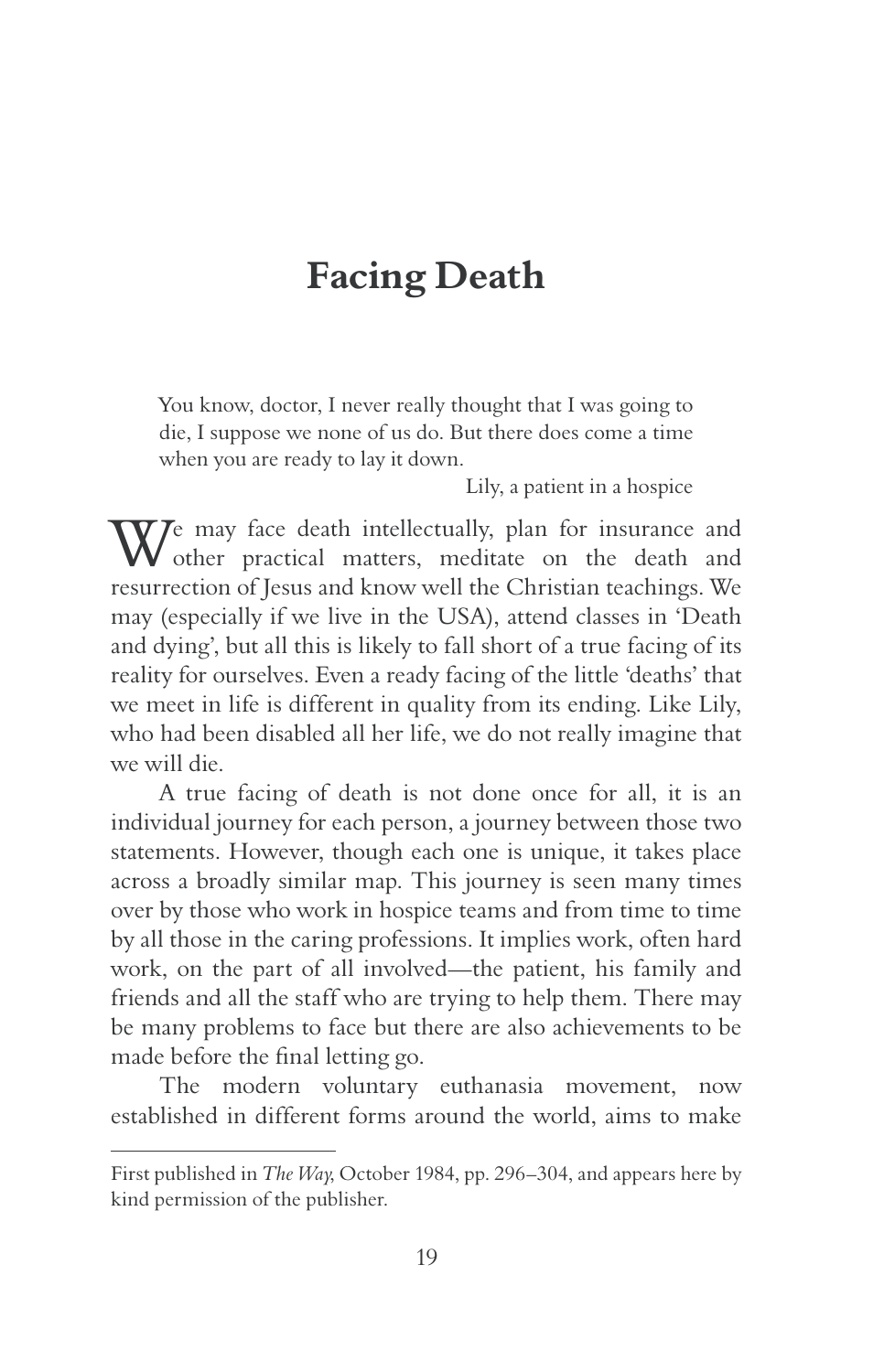a legalised shortening of this time available to all who choose. While understanding such a desire when good care is not available and other priorities make it seem a distant dream, there are fundamental objections to this solution. The existence of a legal option for a quick way into death implies that there is little value any longer in the person who is dying and in the journey that he is making. Those who work close to people in this situation would affirm how much the dying person and his family would lose if time were to be cut short. Psychiatrists report that suicide is the most devastating of bereavements, leaving intolerable feelings of rejection and guilt for those left behind. But those who believe a legal right to end life would undermine the peace of mind and freedom from fear of many vulnerable people ('I am no better than a burden, I should not expect people to look after me'), have a responsibility to help people who are in such need. They may do this by active care, by neighbourly and social concern or by trying to encourage others to find how much may be gained by living until death comes. The 'sanctity of life' lies in each unique person.

Many deaths are sudden and give no opportunity for facing and coming to terms with what is happening. Such an unprepared entry into another world, and a judgment to face there, has been greatly feared in the past. Many people today seem to have lost this concern and give little thought to the idea of living each day in readiness. A lack of belief in anything beyond this world is now common, even though hospice workers frequently meet among families and friends a tentative hope that death is not the end of a loved person. They may express a vague expectation of 'a better world' or feel like Wandor, who wrote, 'On reflection, I'm not sure I would be better off believing in God. But when my mother died, I found that I was glad that some people still do.'1 But even where there is no belief in another life that demands some preparation, there is surely still a place for completing work in this one. Time is often needed for a final summing up of what a life has meant and for reconciliations and meetings that can make a major difference to the family's journey through bereavement.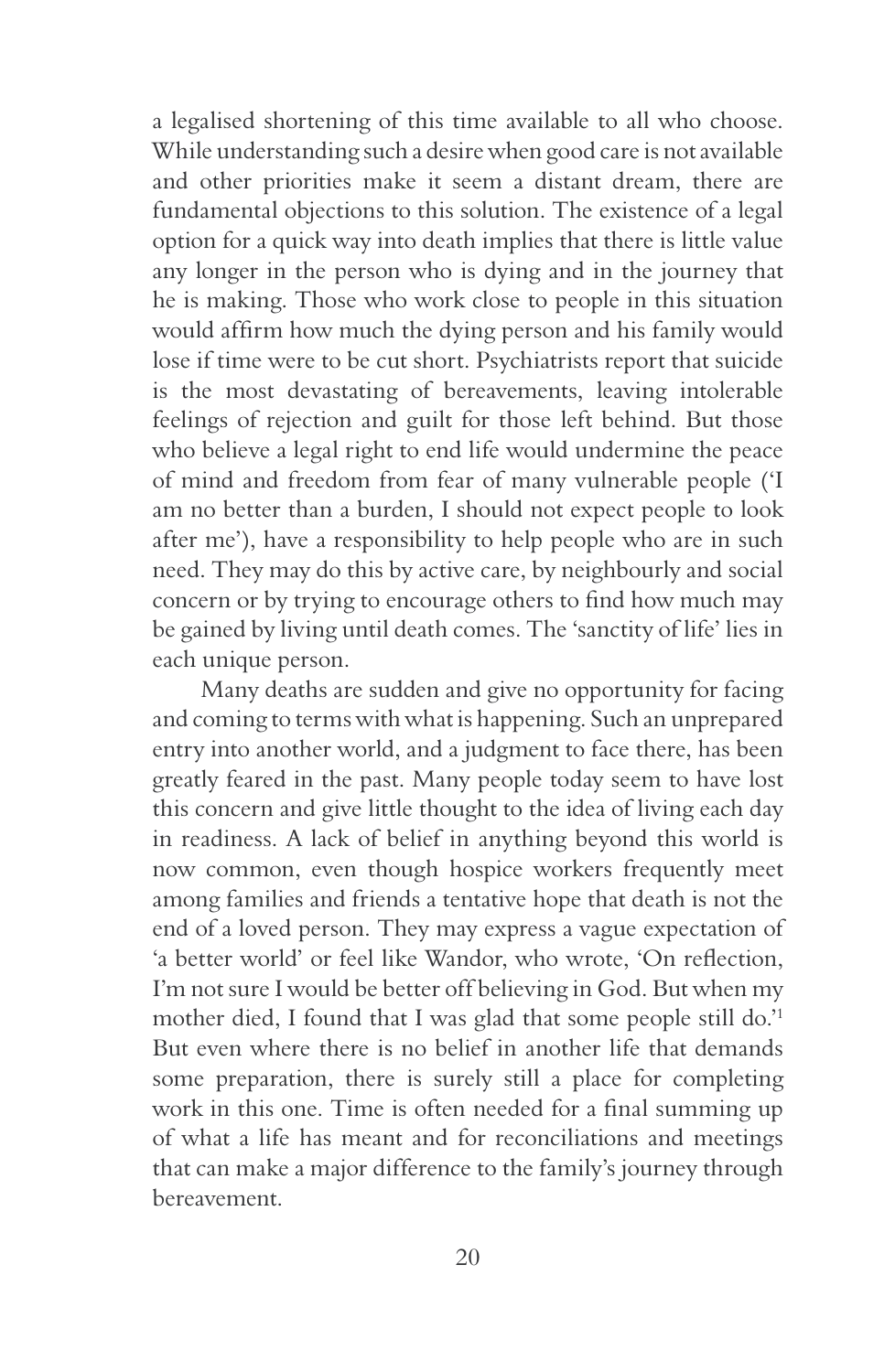Violent deaths are sadly common, and shock and the absence of any time in which to begin to come to terms with loss make for difficult bereavements, especially when a child is killed by accident or even murder. The poignant contributions of the parents who share their experiences in the *Compassionate Friends Newsletter* show how much they need each other's understanding and help in a world where they are so frequently avoided and isolated by those around. And what of torture, disappearance, starvation and the many deprivations of a world so full of 'darkness and cruel habitations' (Psalm 74:20)? Suffering and death face us with much sorrow and many questions.

Death from cancer still seems to arouse a unique fear. Some consideration of its process and the ways of handling it that are seen in the hospices may be a helpful starting point from which to consider facing death more generally. Physical pain and other symptoms, decisions concerning appropriate aims of treatment, the frequently vexed question of whether to tell a patient the truth of his condition, the emotional responses of the family and even of some professionals to this particular diagnosis show many common problems in particularly sharp focus. Alongside the special threat of cancer we may consider the effects of some other progressive illness, the paralysis and loss of communication coupled with an alert mind of motor neurone disease and some strokes, the gradual loss of faculties of the organic dementias and of movement and independence in some rheumatic and similar painful disorders. In all these situations, the person concerned is facing a whole series of endings, of physical independence, of relationships, of hopes and future plans and of confidence in the meaning of his life. How can he be helped to endure them and to use the time that is left?

The progress of cancer is not as inexorable as some of the other diseases mentioned above. The development of treatments that may halt its progress or palliate its symptoms will lead the patient to 'hope against hope'. This may be tantalisingly unrealistic and merely bring the pain of hope deferred and it also poses the dilemma of when to cease fighting for life and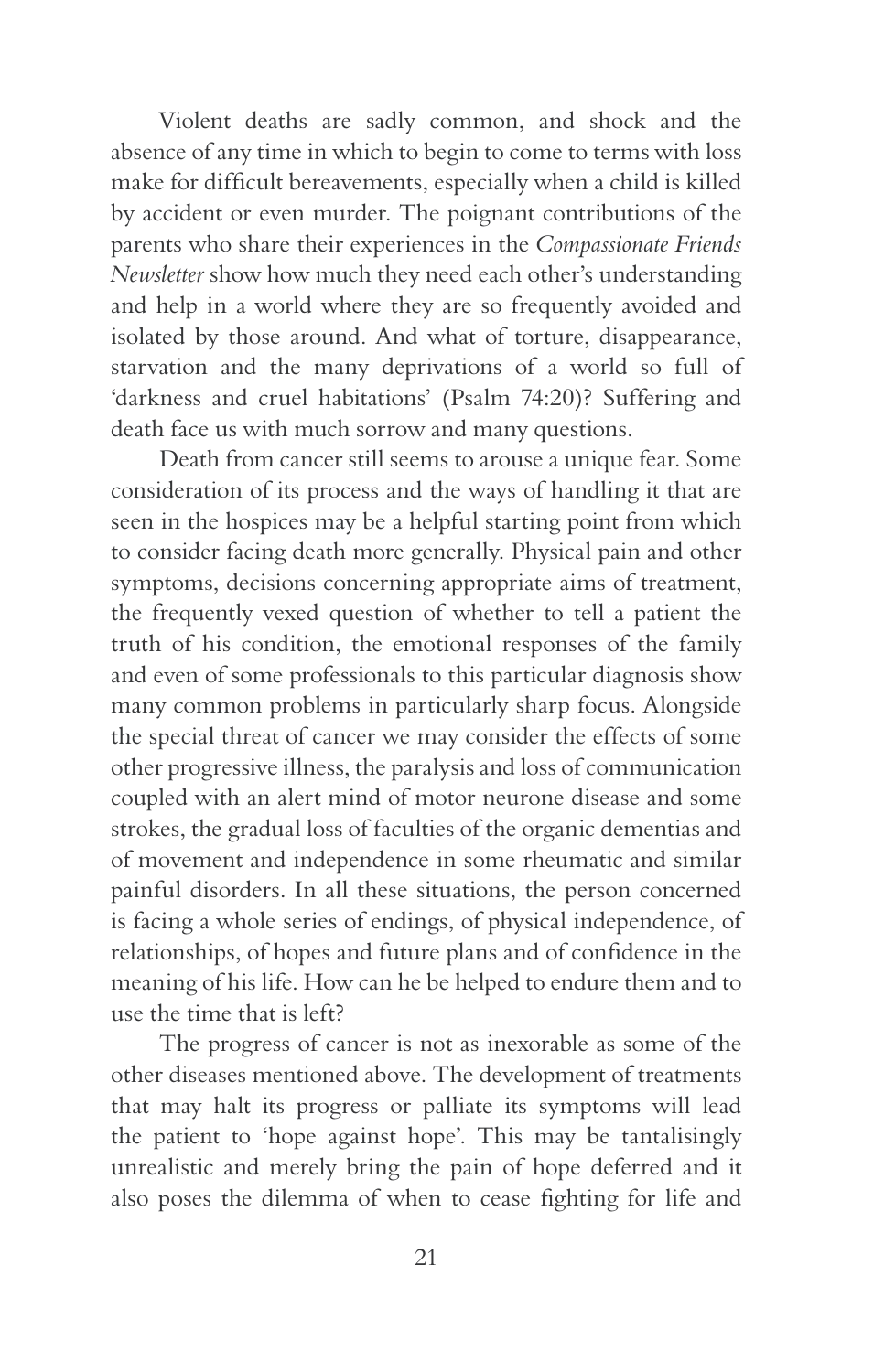accept the approach of death. Teilhard de Chardin presents this dilemma from a Christian point of view:

We have come a long way, christianly speaking, from the justly criticised notion of 'submission to the will of God' which is in danger of weakening and softening the fine steel of the human will, brandished against all the powers of darkness and diminishment … I can only unite myself to the will of God (as endured passively) when all my strength is spent … Unless I do everything I can to advance or resist, I shall not find myself at the required point—I shall not submit to God as much as I might have done or as much as He wishes. If on the contrary, I persevere courageously, I shall rejoin God across evil, deeper down than evil; I shall draw close to Him.2

Many are afraid that the side effects of treatment will be worse than the disease itself, but yet feel guilty if they refuse it. Such decisions are never easy and patients do not always have the support they need in facing them. But once it has been decided that nothing more can be done to halt the progress of the disease there is a great deal that can be offered to ease its physical manifestations. The aim of pain control and the relief of other symptoms is that the patient should find his body and its needs less obtrusive, even when his activities are more and more curtailed by disease. Our bodies can have their essential integrity affirmed even in weakness and dependence and when careful attention is given to the analysis and treatment of its problems we can still feel that it is well regarded by others. A changing body image can be faced and accepted and a sense of personal worth be maintained even in the face of great physical loss.<sup>3</sup>

The successful control of terminal pain and other symptoms achieved during the past two decades, largely by the members of the hospice movement, has proved to be transferable to different settings, including the patient's own home. 'No patient should be allowed to die suffering, for pain can be relieved entirely in the majority and controlled satisfactorily in the rest.'4 The public's preconceptions that all strong pain-killing drugs will lose their effect after inevitable increases in dose, and that at best patients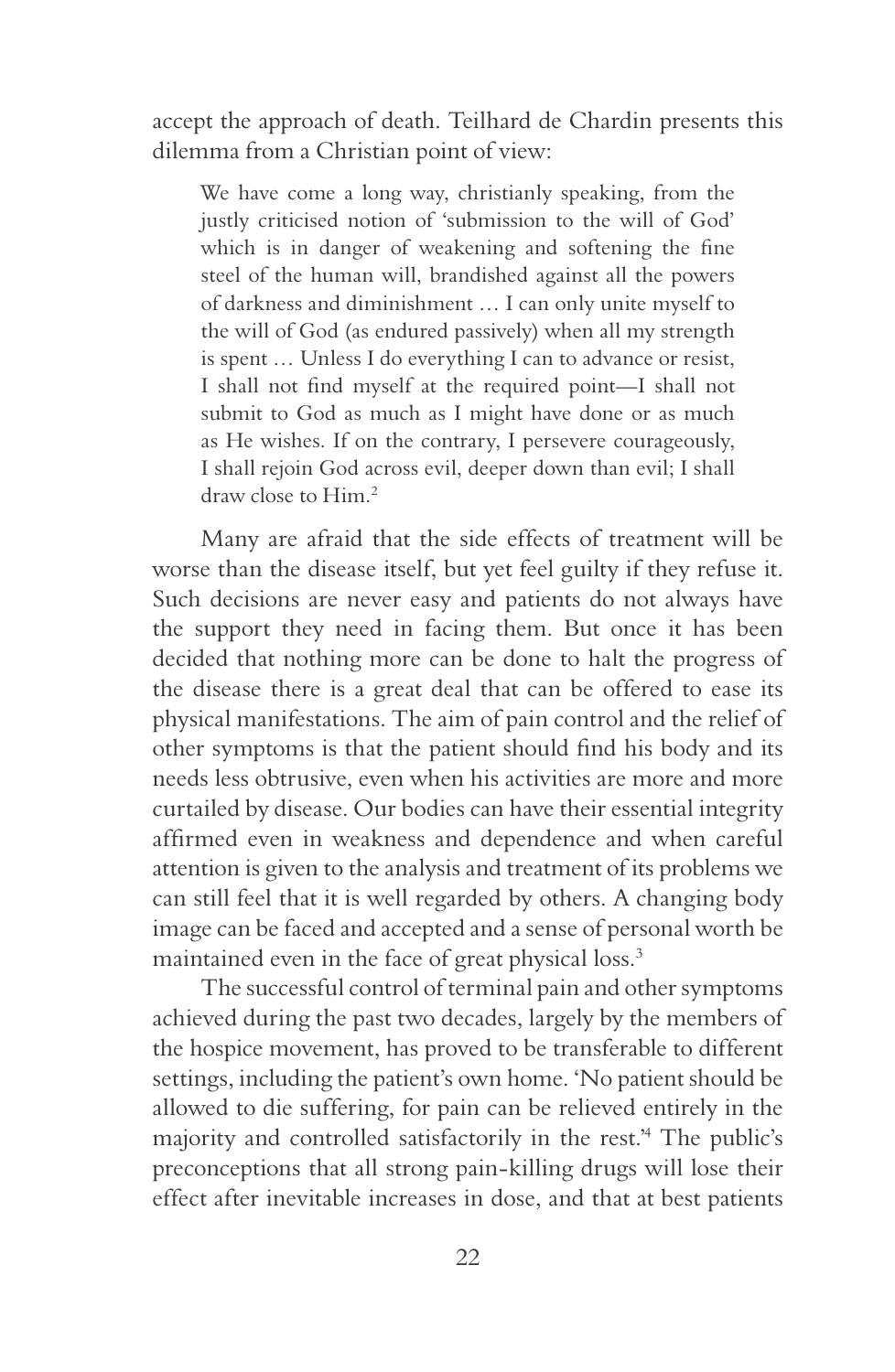will be sleepy and confused if pain is to be eased, have been shown to be untrue; and the teaching on how to use such drugs effectively is finally spreading widely into the general field.

The greatest sorrow of a dying patient is the ending of relationships and responsibilities. We live in our interchange with others and as encroaching weakness leads to the change of roles, as the wage earner can no longer work or the housewife has to hand all her activities in caring for the family to others, it is hard not to feel useless and humiliated. The family often takes readily the opportunity to repay debts of love and care but it is not easy to be perpetually at the receiving end of other people's concern and this must be given with sensitivity. This time can be used to heal bitterness and find reconciliation and, as at any time of crisis, this may take place at surprising speed. ('We lived a lifetime in three weeks.') But in order to do this well at least some of the truth of the situation has to be shared. Families often feel they must protect the dying person, but this is almost always misguided. The patient comes to know by other means and is then left even more isolated, unable to share his concern for others as well as for himself. To dissemble continually is inhibiting and exhausting for both sides.

However hard it may be to face the approaching parting it helps to stay with as much truth as possible to work through the anxiety and grief it brings. Some families have shared little during their life together, some people have spent their lives avoiding unpleasant realities and not every group will be successful. No one should be hurried through stark disclosures and we may have to wait while partial truths are gradually absorbed, but some shared awareness has again and again been seen to facilitate often surprising family growth.

Patients (and families) may continue to hope against hope, to take a 'day off' from truth by concentrating on a trip or a celebration, and still meet in depth at one and the same time. Nearly all of the many families who leave St Christopher's Hospice with new strengths after a patient's death are those who have been able to face their parting together. Bereavement will still be hard to come to terms with, but such memories will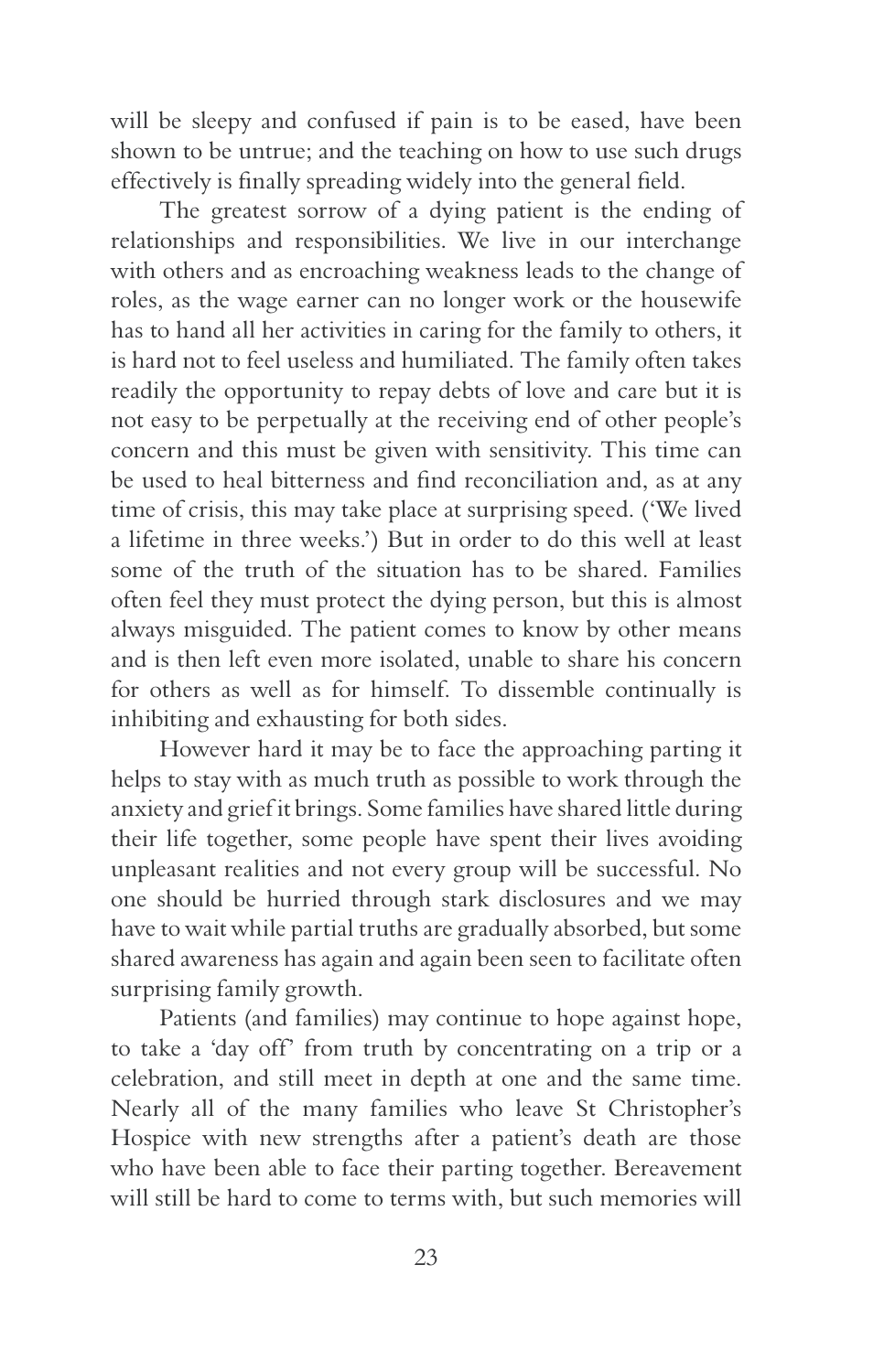help to make this a creative process. The hospice team is ready to work singly or in groups with those who need special help for this long journey of sorrow.

To face death means to face the ending of hopes and plans. Pain is not only physical and social, it is also deeply emotional. Indeed, mental pain may be the most intractable of all. The anxiety over the disease and its treatments merges with the depression evoked by dwindling capacities. Most of us have reason to feel shame as we look back over our lives, but this is often confused and confounded with vague and irrational feelings of guilt among the very ill. Some people find themselves attacked by bouts of understandable anger or devastating despair. Yet clinical depression is comparatively rare among cancer patients and suicide uncommon.

Sadness is appropriate and should be faced and shared. It calls for a listener, rather than for drugs, although a combination of the two may help to lift an inhibiting load and enable a patient to tackle problems that had seemed unmanageable. When such treatment is carefully assessed and reviewed, this is not to manipulate the mind but to give it greater freedom and strength in facing reality. Sacraments announcing God's forgiveness may bring peace, or the acceptance of those around confirm this without words.

The greatest fear is of loss of control; yet even with an encroaching brain tumour or with failing mental powers the person may be helped to focus his attention and to respond in character to reality as he sees it. A daughter who described her father's slow disintegration of mind with loving yet scientific perception ended her moving description of his final achievement, 'Mind and body are inseparable, so far as we can tell, but experience suggests that they are no more than tools, and of much less account than the spirit whose purposes they serve.' The ending of that story was peaceful and once her father, in a remarkable moment of lucidity, had committed to others the welfare of the wife he loved 'he subsided afterwards into a quiet dementia which was like a rambling dream; vivid consciousness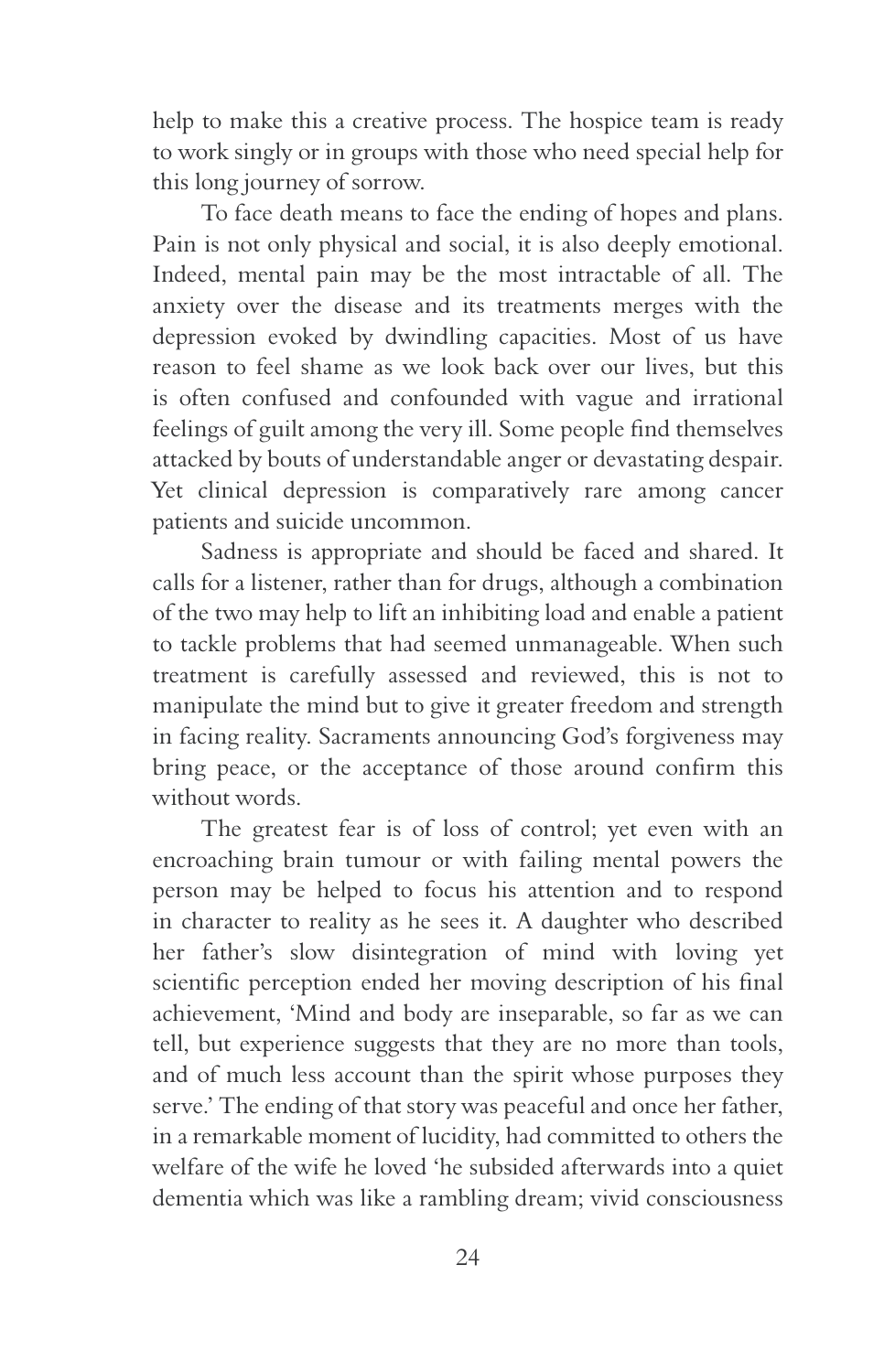and depth of feeling were no longer present and I never felt another pang on his behalf'.5

To face the increasing dementia of one much loved, often over years, is one of the hardest ways of facing their deaths. The carer, when the patient is at home, as so many are, or the relative who has handed care to often hurried and overworked professionals, faces a long, slow loss and frequently fails to receive needed support.

Anxiety, depression, anger and despair will also attack them and be exacerbated by exhaustion. The loss can gradually be accepted intellectually, emotionally and socially, and the agony of separation gradually lessened, but when death finally comes there will almost certainly still be much 'grief work' to do. Like the patient who is losing control and feels he is no longer his accustomed self, the bereaved have a new world to discover and accept. They cannot be hurried through the numbness, the emotional pain, the gradual realisation of the emptiness of loss and the final learning to live again. Some need much help in expressing their feelings all through this time and may finally need permission to stop grieving and allow other commitments to come around the gap.

Coming to terms with loss intensifies the ever present search for meaning.<sup>6</sup> The following extract from a diary dictated by Ramsey, who became blind and inhibited in speech from an inoperable brain tumour, shows how new vistas and even new faith can open up in the accepting surroundings of a hospice and how dying, like bereavement, can finally lead to new growth:

26.8.78: Amazingly enough, I believe I'm going to find a God. I don't know how it will happen precisely, but the sense that Jesus will find me and make me all that I am and more is not too far away, and the fact that He is coming at the time that I need Him most is amazing. To think that in such a short time and in my own way is coming to me Jesus Christ, that is, I hope, going to look after me, seems a most important thing, but I know it's going to be true. Annie is writing again, Jill is writing, people who know me love me and will stay with me forever, all will amaze me. Only now am I beginning to realise by thinking of God, what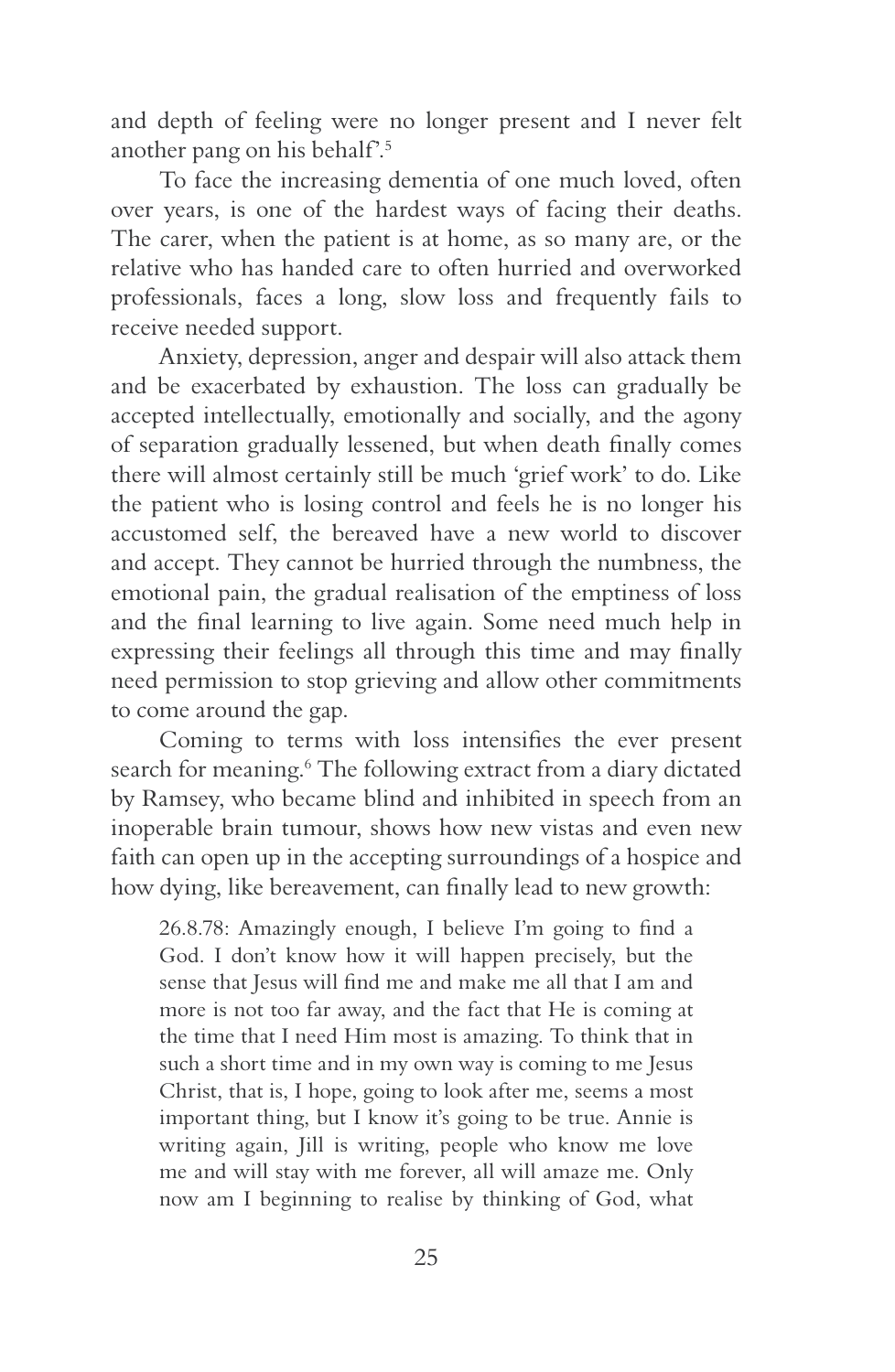He must know and think of how significant I am. I find it quite exciting to think of my future and to realise that Jesus is going to somehow make my life work and I wish I could have done it before, what does make me excited is the possibility of extending my life in this world or the next in all the ways that I now can.

Living of life and living of death was, I thought, to be a strange thing. I still think it's a strange thing. I want to try and make it a place where I am with everyone else when I am dead or alive, where it becomes a place that's not going to change. I don't know how it's going to happen, but I know it will happen. I don't know whether I'm going to die forever, but I know it doesn't really matter, because I'm going to be looked after, and everything that God wants me to do I will do to the best of my ability, and that is all that matters. I seem to be at the beginning of my life with God and that is amazing.7

Ramsey's syntax has gone but what he intended to say is clear. He died two weeks later, very peacefully.

We all need meaning in our lives, and to face death seems at first to face the loss of that meaning. Most people think of themselves in terms of what they do and find in that their place in the world. As their role is lost, as Ramsey lost his as a television producer, much of the integrity of the self seems to go too. Like many others, in his response to a totally new and extremely dependent situation, Ramsey found a new self. The body seems to have a wisdom of its own. If we follow its dictates, as its powers diminish so those of the spirit can find new strength and creativity. Those who search for a new and lasting truth in their lives find as Ramsey did that life can be laid down in hope, not of something indestructible in the self, but in trust in the God whose hands hold them in death as in life. For those who feel they can no longer pray from sheer weakness there is the holding by the prayer and love of others, 'where I am with everyone else' and above all, trust in the God who knows our ability. His judgment here and hereafter is a 'setting things right', and as we believe we will live on in the memories of those who love us so we can trust that our soul is safe to live on in the invincible love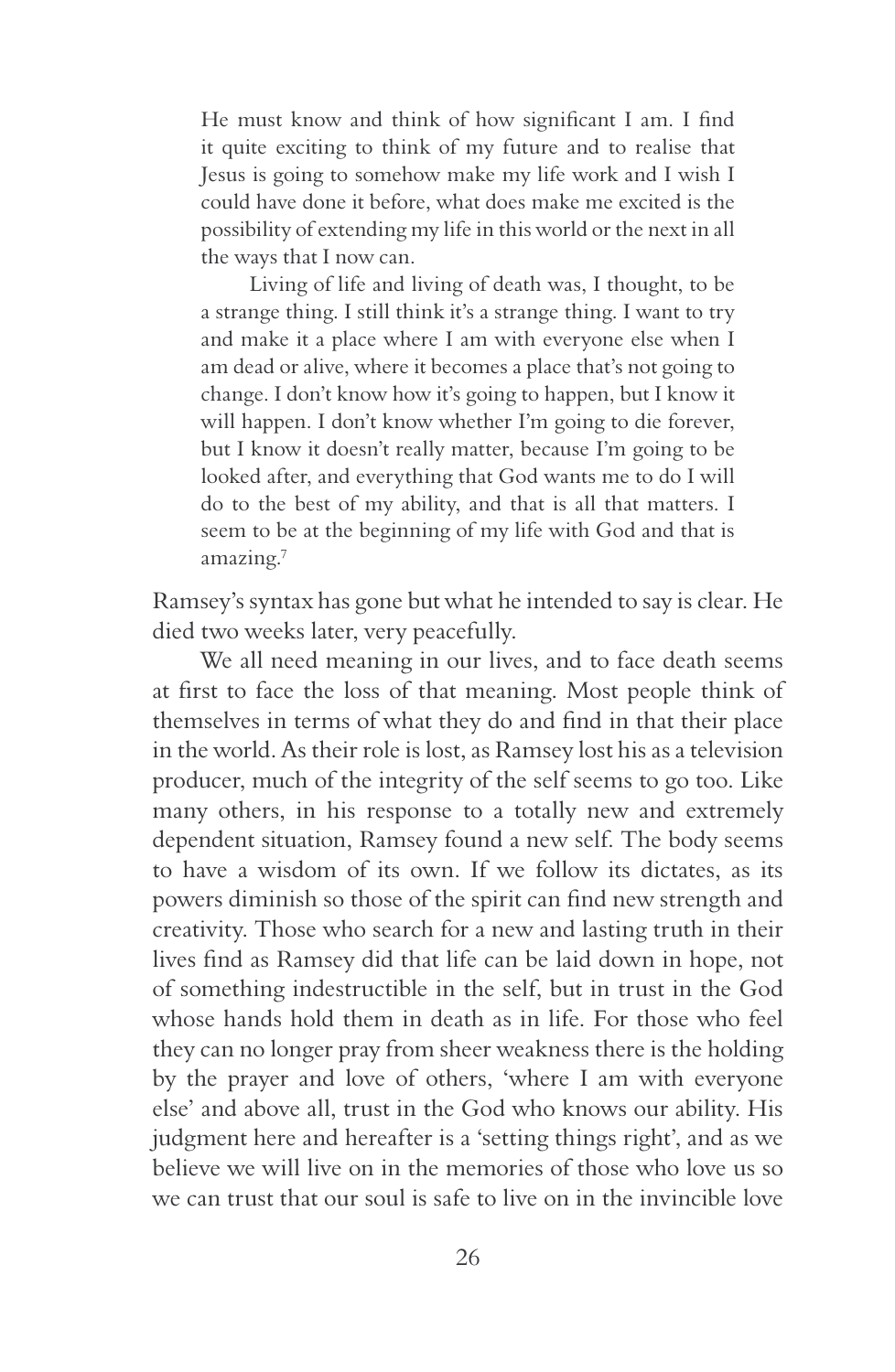of God. And so we reach trust in the whole communion of saints, the household of God.

Ramsey was unusual in being able to express this in his late discovery of God. Many who have no words, or at least none of the traditional phrases, show by their attitude, their gestures and their response to those around them that they are reaching out trustfully to what they see as true. We believe that this reaching out brings them to 'The Truth'.

Paula, young, blonde and beautiful, had the cross removed from the niche in her room and put a horny little red devil in its place. She gave friendship and entertainment to us all for weeks but had apparently no time for spiritual questions. On her last night she asked a nurse what *she* believed. On being given a simple statement of faith in Christ, Paula said, 'I couldn't say I believed like that, not now, but would it be all right if I said that I hoped?' At that she took off the false eyelashes she wore night and day and gave them to the nurse to put away: 'I won't want these any more.'

But what of those who either do not have or do not take this opportunity? What of those who feel only the absence of God in their weakness or feel that they have lost their faith? Some can take Our Lord's words in the passion, the 'if it be possible' of Gethsemane and the 'why has Thou forsaken me?' from the cross and hold to them in darkness. Others who find no light in life will surely meet him in death:

In His fourth word from the cross Christ went into the lowest depths to which man comes. There He laid himself as a foundation by which we may pass over—like a man laying concrete across a swamp … However great the depth of sorrow or shame you or I may be in, it is not bottomless. He went lower still—so that we might pass over.<sup>8</sup>

And surely we can hope that such love will be fully revealed to all as they die and pass into the Presence.

For those around, both family and staff, comes the other phrase of Gethsemane: 'Watch with me'. When first uttered by Jesus it could not have meant 'take away', 'explain' or even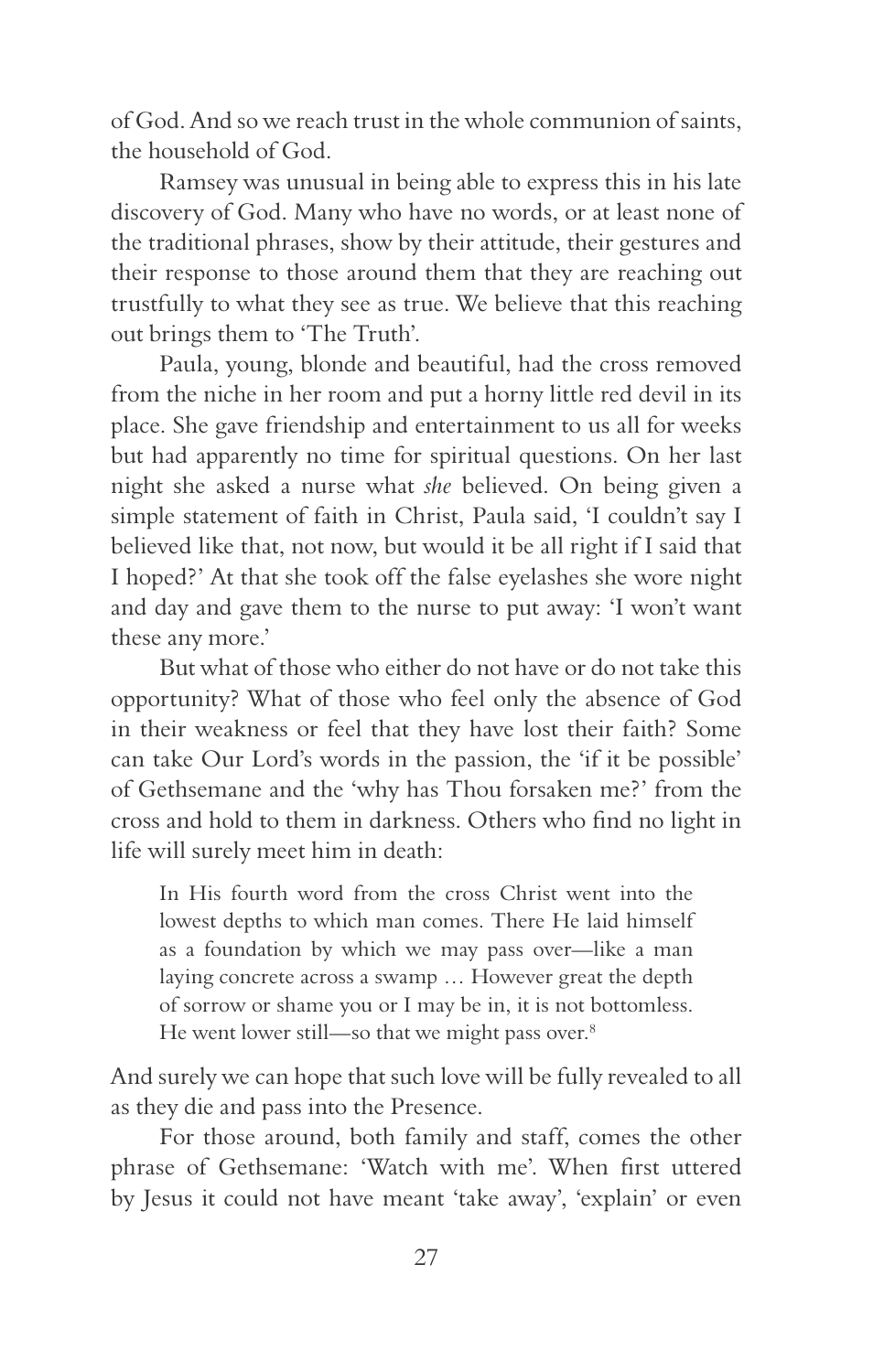understand'. Its simple but costly demand was plainly no more than just 'be there':

Our most important foundation for St Christopher's is the hope that in watching we should learn not only how to free patients from pain and distress, how to understand them and never let them down, but also how to be silent, how to listen and how just to be there. As we learn this we will also learn that the real work is not ours at all.<sup>9</sup>

During the two decades since that was written the hospice movement, a movement facing death and long-term illness and bereavement, has come a long way, and has seen its basic principles interpreted in many settings and begin to move into the general hospital and community field. It has endeavoured to remove the fact and the fear of terminal distress by a combination of tough clinical science and personal attention to detail. It has seen the whole family as the unit of care and tried to help each group to discover their own strengths as they try to share as much of the truth of the situation as they can. Its workers have opened themselves to the angers and fears that make up the anguish of some of the dying and the bereaved. They have watched many people come along the journey from disbelief through gradual realisation to acceptance and offered what hospitality they could. In so doing they have often found themselves receivers rather than givers, gaining new strengths and insights from those they set out to help. To face death is to face life and to come to terms with one is to learn much about the other. In doing this the group have learnt also how much they need to share together their own experience of loss and change in this work. A hospice team needs to be some kind of a community. They have watched many people find that the God who Himself died is beside them and ready to give them courage and have seen Him more clearly for themselves:

When He was born a man … He put on the leaden shroud that's man's dying body. And on the Cross it bore Him down, sore heavy, dragging against the great nails, muffling God, blinding Him to the blindness of a man. But there, darkened within that shroud of mortal lead, beyond the furthest edge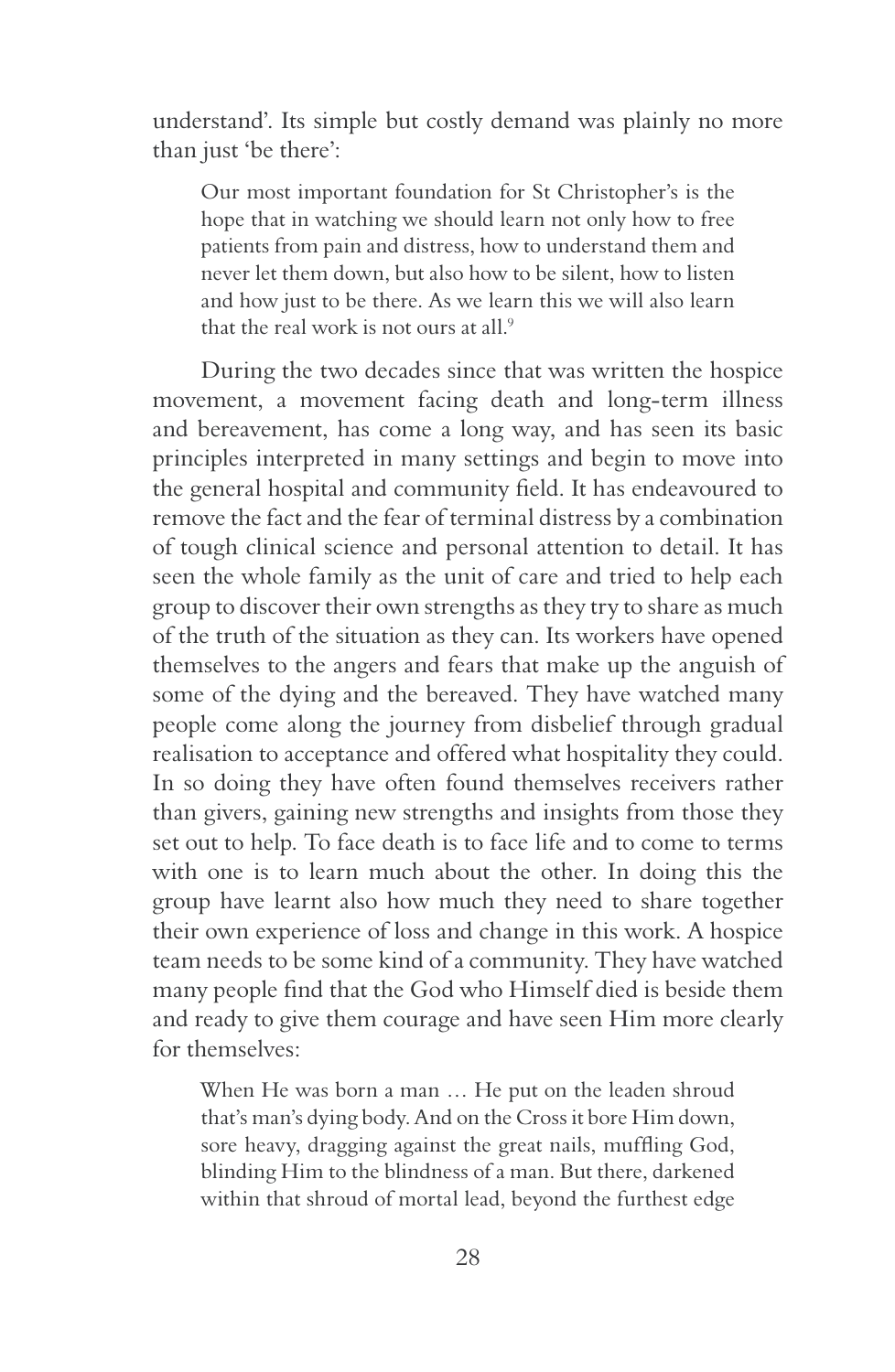of hope, God had courage to trust yet in hopeless, helpless things, in gentle mercy, holiness, love crucified.

And that courage, it was too rare and keen and quick a thing for sullen lead to prison, but instead it broke through, thinning lead, fining it to purest shining glass, to be a lamp for God to burn in. So men may have courage… Then they will see how bright God shines.<sup>10</sup>

The Christian answer to the mystery of suffering and death is not an explanation but a Presence. Alfred the Great translated Boethius as he cried out from the suffering of the Dark Ages. Our own cry today echoes his, and the answer is the same: 'Why has thou made me thus?' He will translate it, and after many days he will translate the answer, which is no answer in logic, but in excess of light.

O Father, give the spirit power to climb To the fountain of all light, and be purified Break through the mists of earth, the weight of the clod, Shine forth in splendour, Thou that art calm weather, And quiet resting place for faithful souls. To see Thee is the end and the beginning, Thou carriest us, and Thou dost go before, Thou art the journey, and the journey's end.<sup>11</sup>

## **Notes**

- 1. M. Wandor, 'Only half the story', in J. Garcia and S. Maitland (eds.), *Walking on the water: women talk about spirituality* (London: Virago, 1983), p. 103.
- 2. P. Teilhard de Chardin, *Le milieu divin. An essay on the interior life* (London: Collins, 1960), pp. 72–73.
- 3. H.Y. Vanderpool, 'The ethics of terminal care', *Journal of the American Medical Association*, vol. 239 (1978), pp. 850–52.
- 4. T.D. Walsh, 'Pain relief in cancer', *Medicine in practice*, vol. 1 (1983), pp. 684–89.
- 5. Anon., 'Death of a mind. A study in disintegration', *Lancet*, vol. 1, pp. 1012–15.
- 6. V. Frankl, *Man's search for meaning* (London: Hodder & Stoughton, 1962).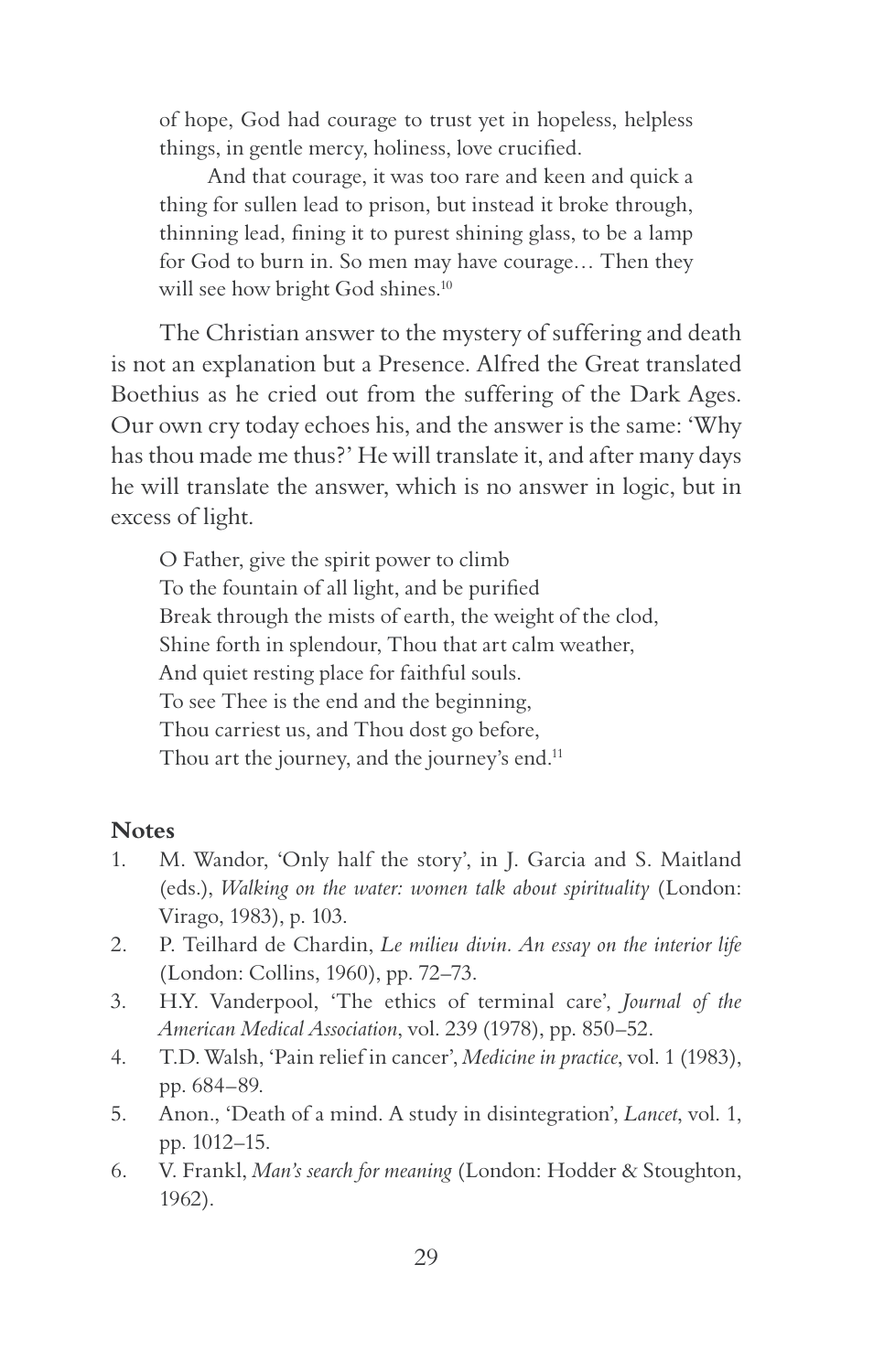- 7. S. Du Boulay, 'Ramsey's diary', in *Cicely Saunders, the founder of the modern hospice movement* (London: Hodder & Stoughton, 1984), pp. 204–05.
- 8. B. Clements, quoted in the *The unity book of prayers* (London: Geoffrey Chapman, 1969), p. 103.
- 9. C. Saunders, 'Watch with Me', *Nursing Times*, vol. 61, no. 48 (1965), pp. 1615–17.
- 10. H.F.M. Prescott, *The man on a donkey* (New York: Macmillan, 1952), p. 1537.
- 11. H. Waddell, *Poetry in the dark ages* (London: Constable, 1948), p. 26.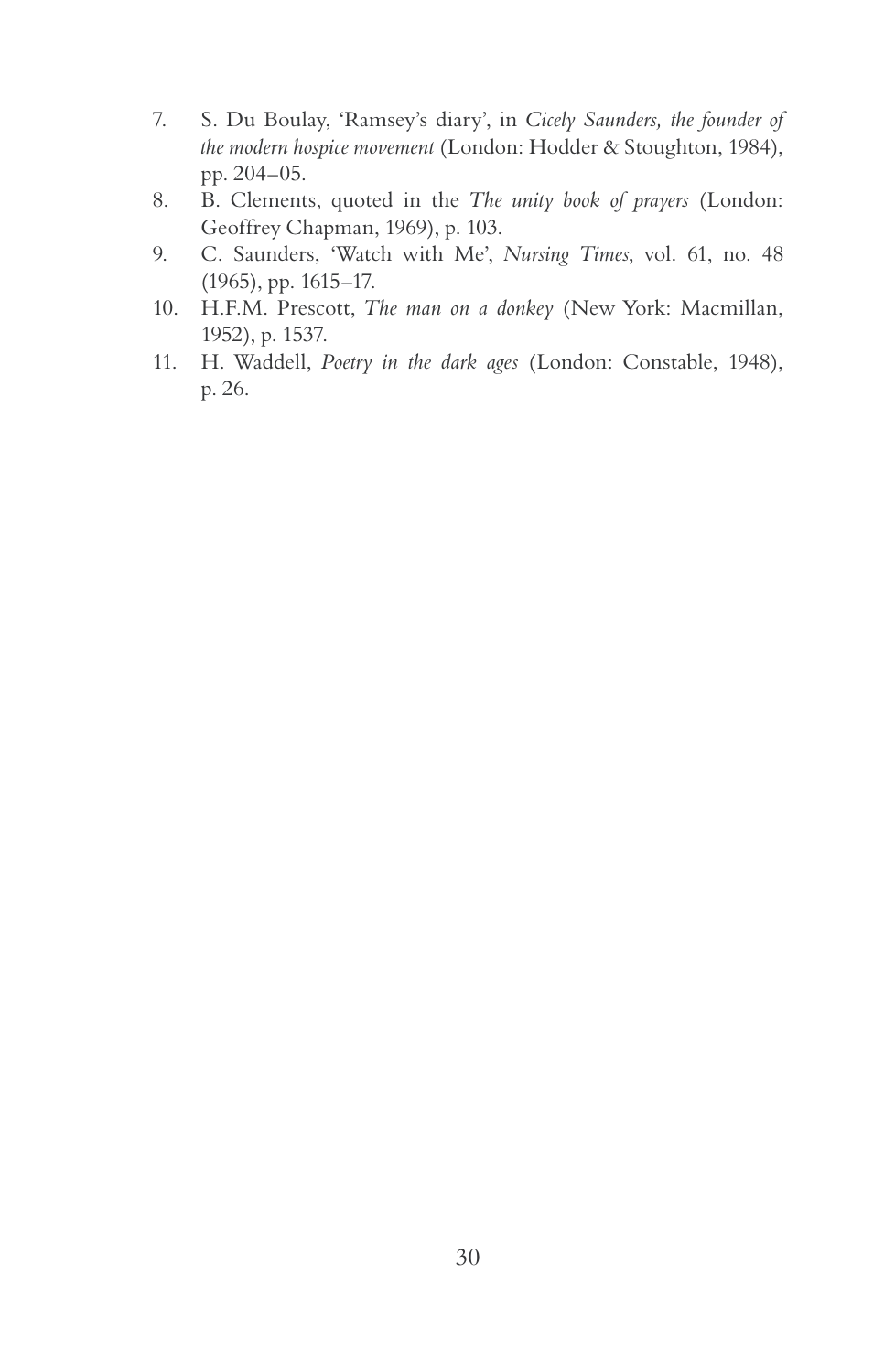## **A Personal Therapeutic Journey**

I began training as a ward nurse in 1941 at St Thomas's Hospital. We had a limited pharmacopoeia, which gradually included sulphonamides but no other antibiotics, and few of the other drugs that we now take for granted. There were no diuretics, antihypertensive drugs, antiemetics or any psychotropic drugs beyond barbiturates and chloral. Linctus, mistura expectorans or mistura potassium iodide, and the evil-tasting potassium citrate were regularly prescribed, and much of what we offered would today be dismissed as 'custodial care'. We boiled up our 'porringers' for lotions, folded our dressings for autoclaving and reused our needles after a period in spirit. Operation days were a nightmare of vomiting patients.

Young patients dying of tuberculosis and septicaemia from war wounds begged us to save them somehow, but we had little to offer except devoted nursing. Osteomyelitis led to amputation and gastric ulcers to a milk diet. Penicillin appeared after D-Day, when soldiers arrived saying that they could not face another blunt needle. We had morphine by injection but used it sparingly.

We worked a duty of 12 nights on, two nights off for three months, with split duties by day, and we had one day off a week from 5 PM the previous day. I was tired but deeply happy and satisfied. I have never lost touch with my set: the remaining members still meet regularly.

First published in the *British Medical Journal*, vol. 313 (21–28 December 1996), pp. 1599–1601, and appears here by kind permission of the BMJ Publishing Group.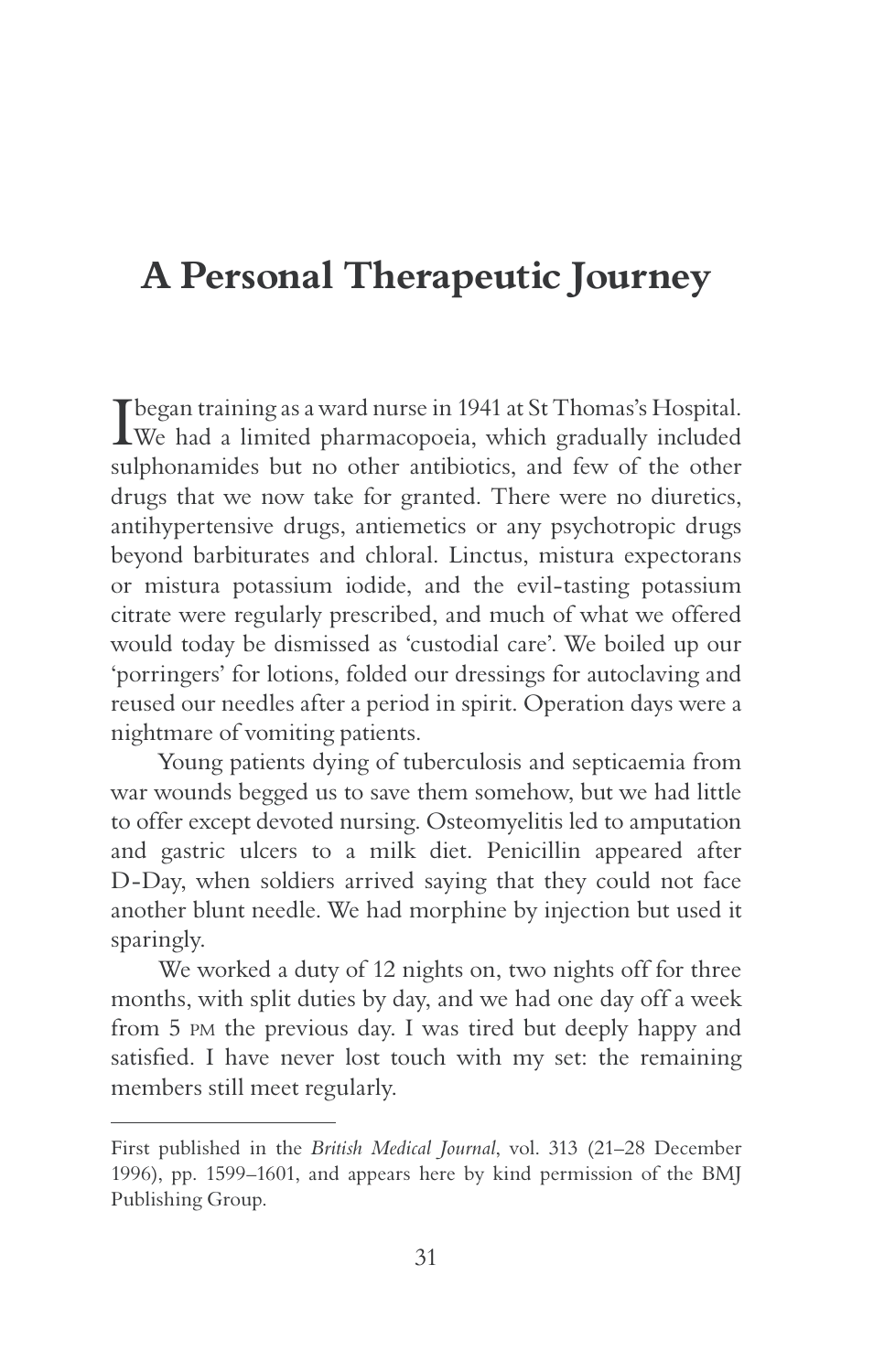Invalided out with back trouble, I returned to Oxford in 1944, completed a war degree, had a laminectomy, and became a lady almoner (now known as a medical social worker) back at St Thomas's.

### **Brompton cocktails**

In March 1948 I began working as a volunteer nurse once or<br>twice a week in one of the early homes for 'terminal care'. St **L**twice a week in one of the early homes for 'terminal care'. St Luke's Hospital had 48 beds for patients with advanced cancer. Here I met the regular administration of a modified 'Brompton cocktail' every four hours. The St Luke's version omitted the cannabis and, I think, the cocaine. They adjusted the morphine dose to the patient's need; if more than 60 mg was required the route was changed to injection. Hyoscine was used with morphine for terminal restlessness.

From 1951 to 1957 I was a medical student, yet again at St Thomas's. During that time there was a revolution in the drugs available for control of symptoms. The first phenothiazines, the antidepressants, the benzodiazepines, the synthetic steroids and the nonsteroidal anti-inflammatory drugs had all come into use by the time I arrived at St Joseph's Hospice in October 1958. A clinical research fellowship from the Department of Pharmacology at St Mary's Hospital Medical School under Professor Harold Stewart enabled me to begin work there to investigate terminal pain and its relief.

St Joseph's Irish Sisters of Charity had welcomed the local chest physician with the new antituberculosis drugs in the early 1950s and were ready for further innovations. The two visiting general practitioners were pleased to have help. They had already begun using chlorpromazine but they were not giving morphine orally or regularly, relying on injections as required and pethidine by mouth. Oral morphine together with alcohol and cocaine was introduced with cyclizine as the main antiemetic. The doses were nearly all as low as I had seen in St Luke's. The therapeutic advances and having the time to sit and listen to a patient's story, transformed the wards.

Gradually, we began to tackle the other symptoms. I tried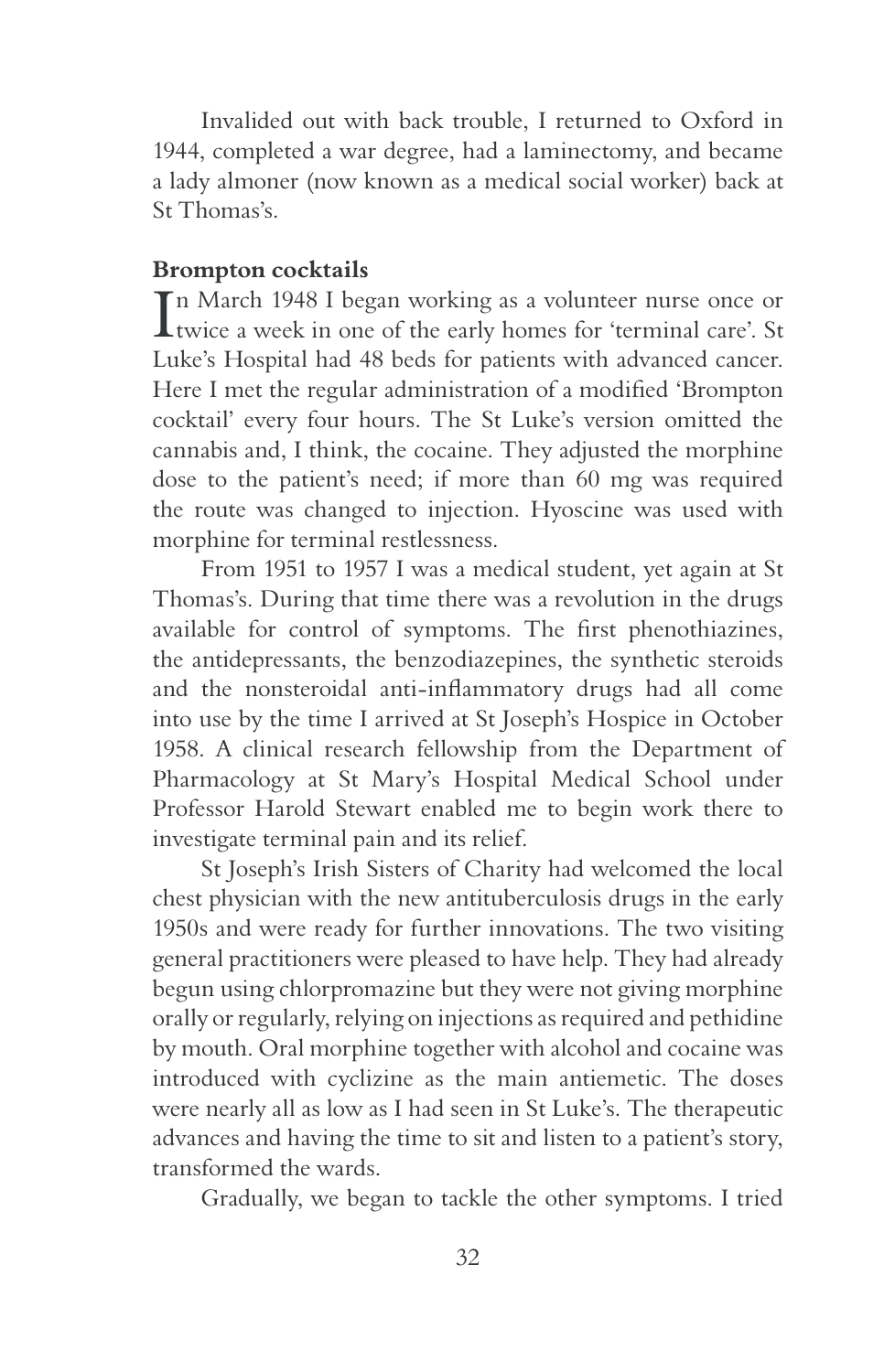to set up a trial of nepenthe (an oral opioid) with or without aspirin but found the almost solo clinical care of patients in 45 beds made completion impossible. Instead, I was able to report to the Royal Society of Medicine in November 1962 on analysed records of 900 patients showing that 'tolerance and addiction are not problems to us, even with those who stay longest.'1

## **Greater confidence**

We had by that time begun to use diamorphine. There were no controlled trials of this drug to be found, only some clinical reports that it had few side effects. We used it for 42 of our first 500 patients, in women with severe nausea and in a few patients with intolerable feelings of suffocation. By that time we believed that this was the drug of choice, but I realised two things. First, we were getting better and more confident in all that we were doing, secondly, that your own enthusiasms must be tested. The later work at St Christopher's Hospice by Twycross showed that there was no clinically observable difference between morphine and diamorphine given orally in our setting and with adjuvant treatment.<sup>2</sup>

During the seven years at St Joseph's between 1958 and 1965 we increased our pharmacopoeia, our patients' activities, their discharges and referrals back for radiotherapy. Gautier Smith came occasionally to perform nerve blocks. I wrote and lectured widely and produced a handout of the drugs in common use at St Joseph's and at St Christopher's Hospice, which opened in 1967. The handout has been updated, enlarged and reproduced widely. It has, of course, been joined by books and pamphlets from Twycross and others. We now have the *Oxford textbook of palliative medicine*. The fundamentals of therapeutics I believe remain as I wrote in 1963:

We believe that there are a few cardinal rules in the treatment of intractable pain at this stage. First, we have to make as careful an assessment as possible of the symptoms that trouble the patient. This is not in order to make a diagnosis and give specific treatment, because that has already been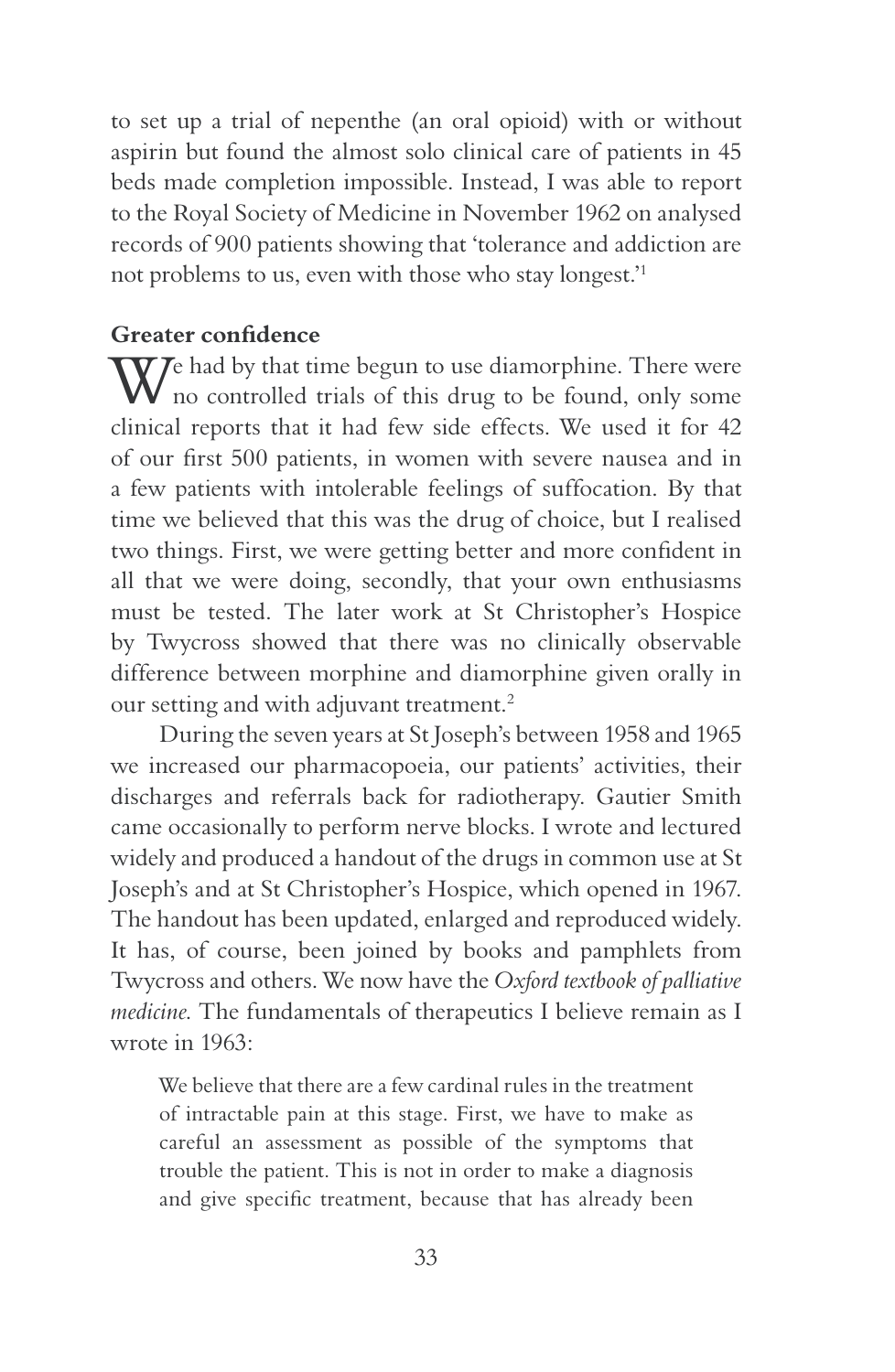done, but in order to treat pain and all the other things that can add up to a general state of misery as a disease in itself.<sup>3</sup>

It soon became clear that each death was as individual as the life that preceded it and that the whole experience of that life was reflected in a patient's dying. This led to the concept of 'total pain', which was presented as a complex of physical, emotional, social and spiritual elements. The whole experience for a patient includes anxiety, depression and fear; concern for the family who will become bereaved; and often a need to find some meaning in the situation, some deeper reality in which to trust. This became the major emphasis of much lecturing and writing on subjects such as the nature and management of terminal pain and the family as the unit of care.4

#### **Importance of active total care**

It was recognised that support was needed both before and after a patient's death, particularly in home care, when the  $\mathsf{T}$ t was recognised that support was needed both before and family are the central carers. The World Health Organisation has published the following definition:

Palliative care is the active total care of patients whose disease is not responsive to curative treatment. Control of pain, of other symptoms and of psychological, social and spiritual problems is paramount. The goal of palliative care is achievement of the best possible quality of life for patients and their families.5

The basic and clinical researchers, together with many clinicians—doctors, nurses and many in auxiliary services have enlarged our detailed knowledge of physical pain since that was written. The emphasis on regular giving has been accepted widely and also features as an essential element in relieving the pain of cancer. It is one of the cardinal principles of the WHO booklet *Cancer pain relief*, available in many languages and now in a second edition.6 Over 33 years later, these basic principles have not changed, although symptomatic treatment is far more complex and specialists in palliative care have to keep abreast of developments in all relevant disciplines.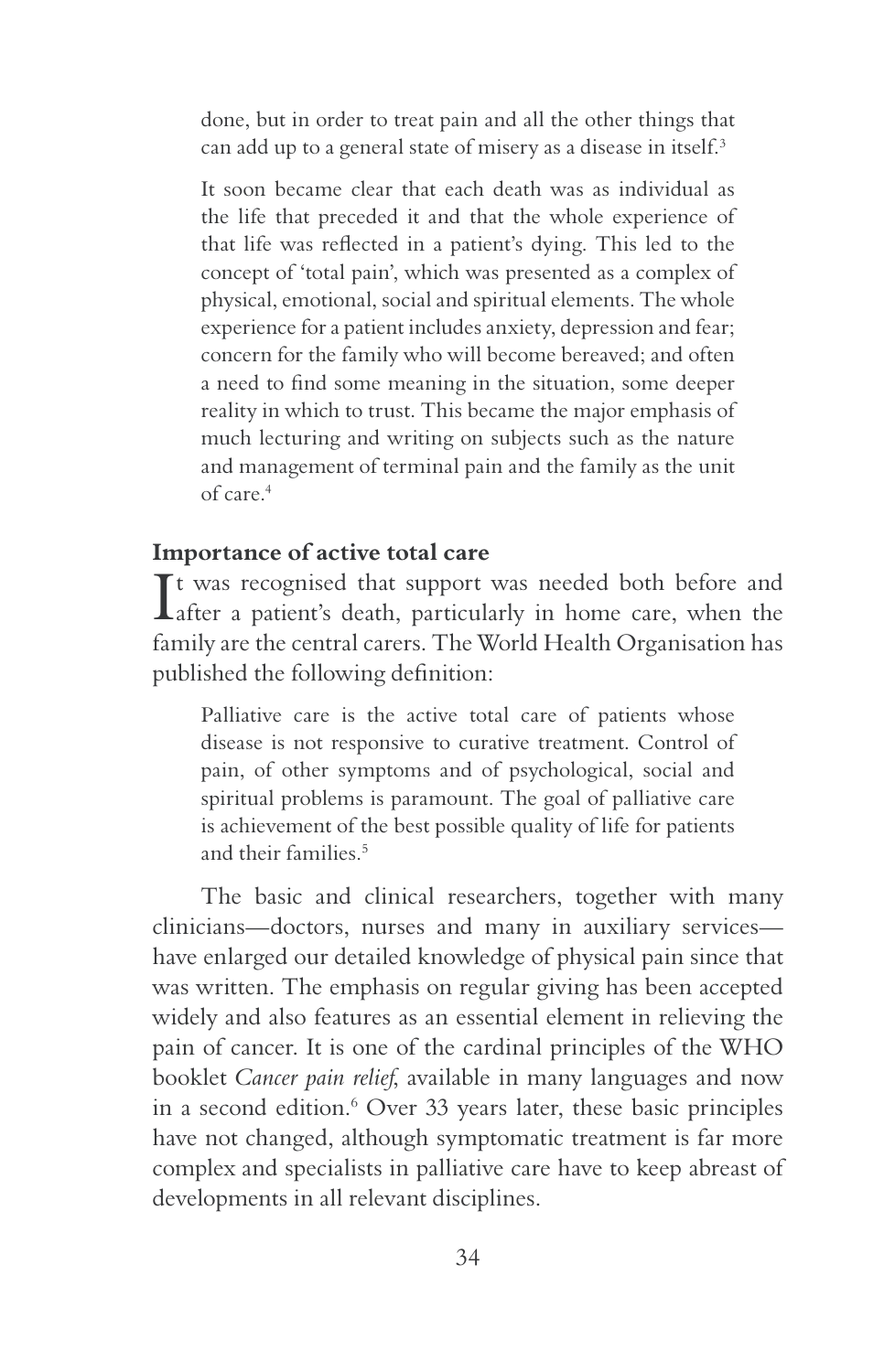Many therapeutic discoveries of recent years have been relevant to palliative care. For example, the pharmacological management of terminal bowel obstruction has been improved with the use of octreotide. Hypercalcaemia is now identified and treated with bisphosphonates. In the drive to question received wisdom, investigations continue into the best and appropriate ways of treating dyspnoea and the problems arising from dehydration (not always symptomatic). Neuropathic pain is better managed but still needs further work. Looking ahead, I sometimes wonder that if we are not careful we may see a postantibiotic era. Whatever happens, it will still matter that we go on listening and that we continue our questioning. Above all, my experience emphasises that the practice of medicine includes more than specific treatments.

### **We were the hosts**

The advances in pharmacology and the new technologies are  $\perp$  not the whole story. At our preliminary training school we were taught that we were host to our patients and their visiting families. It was also taken for granted that we would join in ward prayers morning and evening and carry out 'last offices' with reverence and respect. Life has changed greatly in over 55 years, but people's needs, though expressed differently, remain beyond the strictly physical. Palliative care physicians are not to be merely 'symptomologists', as Kearney has expressed it.7

Now that palliative care is spreading worldwide it has still, as in the WHO definition, kept a concern for the spiritual needs of its patients and their families. The whole approach has been based on the understanding that a person is an indivisible entity, a physical and a spiritual being. 'The only proper response to a person is respect; a way of seeing and listening to each one in the whole context of their culture and relationships, thereby giving each his or her intrinsic value'.<sup>8</sup> The search for meaning, for something in which to trust, may be expressed in many ways, direct and indirect, in metaphor or silence, in gesture or symbol or, perhaps most of all, in art and the unexpected potential for creativity at the end of life.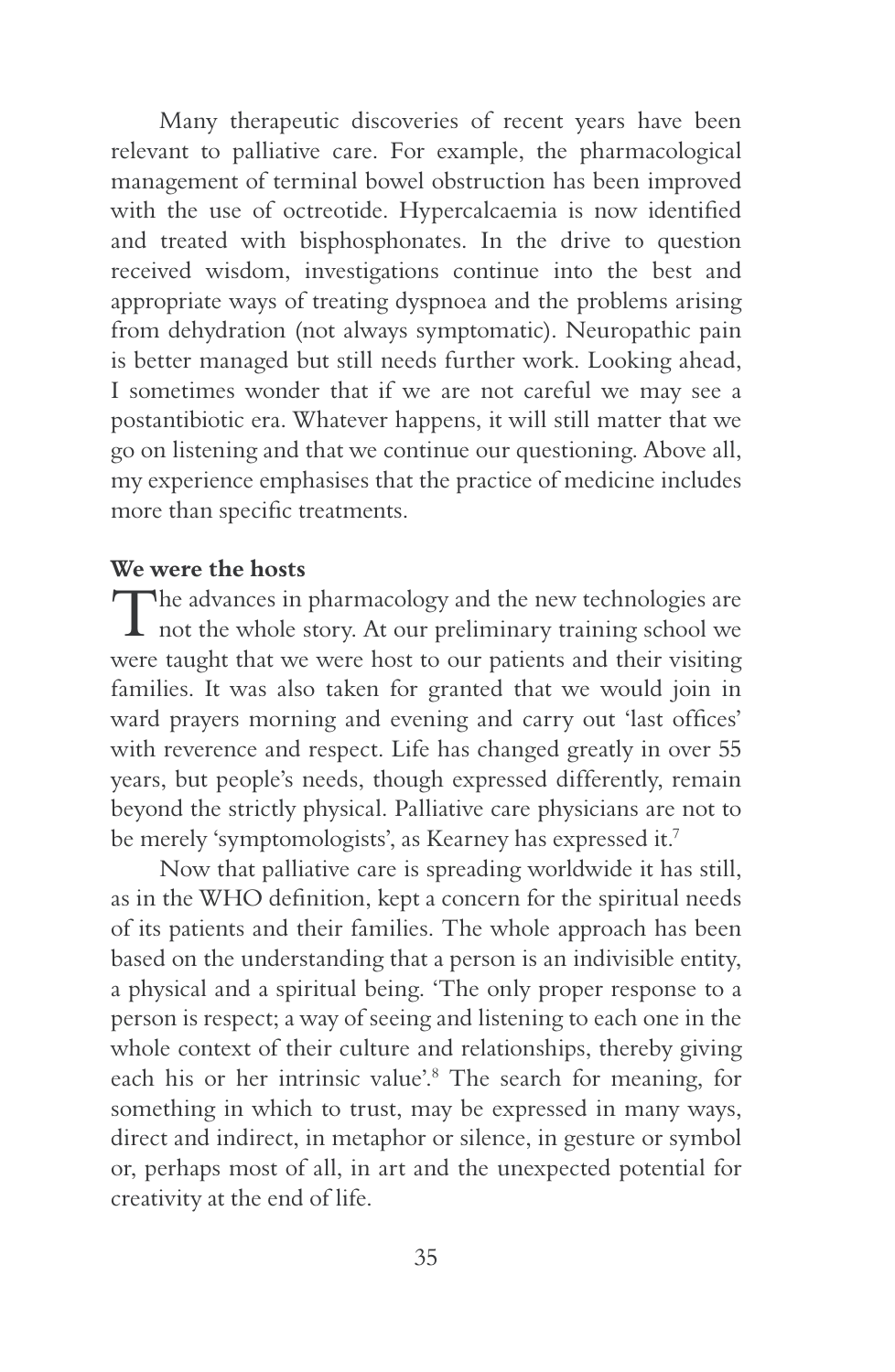Those who work in palliative care may have to realise that they, too, are being challenged to face this dimension for themselves. Many, both helper and patient, live in a secularised society and have no religious language. Some will, of course, still be in touch with their religious roots and find a familiar practice, liturgy, or sacrament to help their need. Others, however, will not. For them, insensitive suggestions by well-meaning practitioners will be unwelcome. However, if we can come not only in our professional capacity but in our common, vulnerable humanity there may be no need of words on our part, only of concerned listening. For those who do not wish to share their deepest needs, the way care is given can reach the most hidden places. Feelings of fear and guilt may seem inconsolable, but many of us have sensed that an inner journey has taken place and that a person nearing the end of life has found peace. Important relationships may be developed or reconciled at this time and a new sense of self worth develop. A recent study shows how this may happen in late modern social conditions.<sup>9</sup>

My personal therapeutic journey has witnessed an extraordinary growth in drug treatments for pain and other symptoms. The challenge of educating others on their use remains. However, there has always been a human as well as a professional basis that is fundamental to the work that we do. Everyone meeting these patients and their families is challenged to have some awareness of this dimension. Professionals' own search for meaning can create a climate, as we tried often helplessly to do all those years ago, in which patients and families can reach out in trust towards what they see as true and find courage and acceptance of what is happening to them.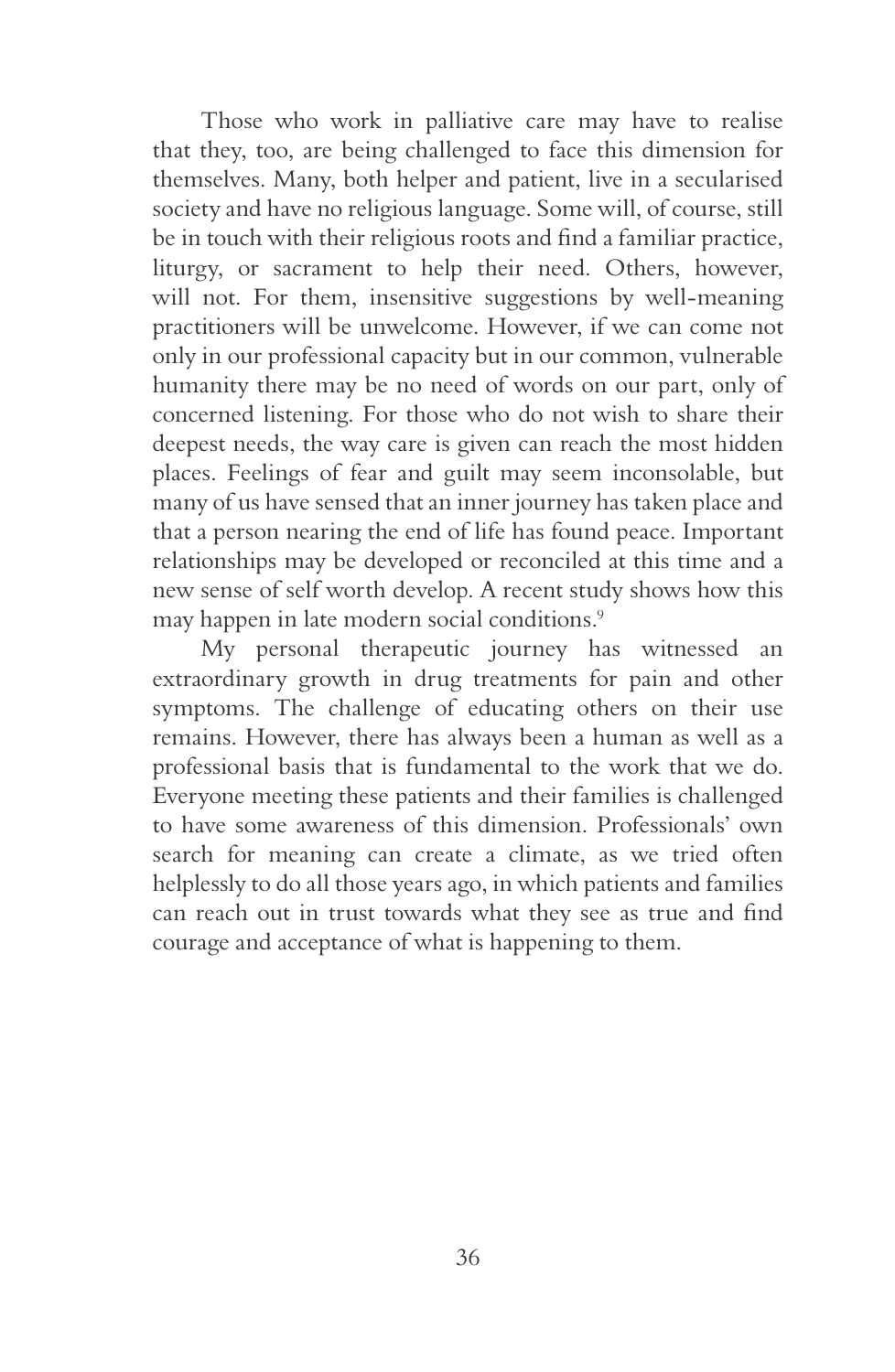## **Notes**

- 1. C. Saunders, 'The treatment of intractable pain in terminal cancer', *Proceedings of the Royal Society of Medicine*, vol. 56 (1963), pp. 195–97.
- 2. R. Twycross, 'Choice of strong analgesic in terminal cancer care: morphine or diamorphine?', *Pain*, vol. 3 (1977), pp. 93–104.
- 3. C. Saunders, 'The challenge of terminal care', in T. Symington and R.L. Carter (eds.), *Scientific foundations of oncology* (London: Heinemann Medical Books, 1976), pp. 673–79.
- 4. C. Saunders, 'The care of the dying patient and his family', *Contact*, vol. 38 (1972), pp. 12–18.
- 5. World Health Organisation, *Cancer pain relief* (Geneva: WHO, 1996).
- 6. World Health Organisation Expert Committee, *Report. Cancer pain relief and palliative care* (Geneva: WHO, 1990), p. 11.
- 7. M. Kearney, 'Palliative medicine—just another specialty?', *Palliative Medicine*, vol. 6 (1992), pp. 39–46.
- 8. M. Mayne, personal communication (1992).
- 9. C. Seale, 'Heroic death', *Sociology*, vol. 29 (1995), pp. 597–613.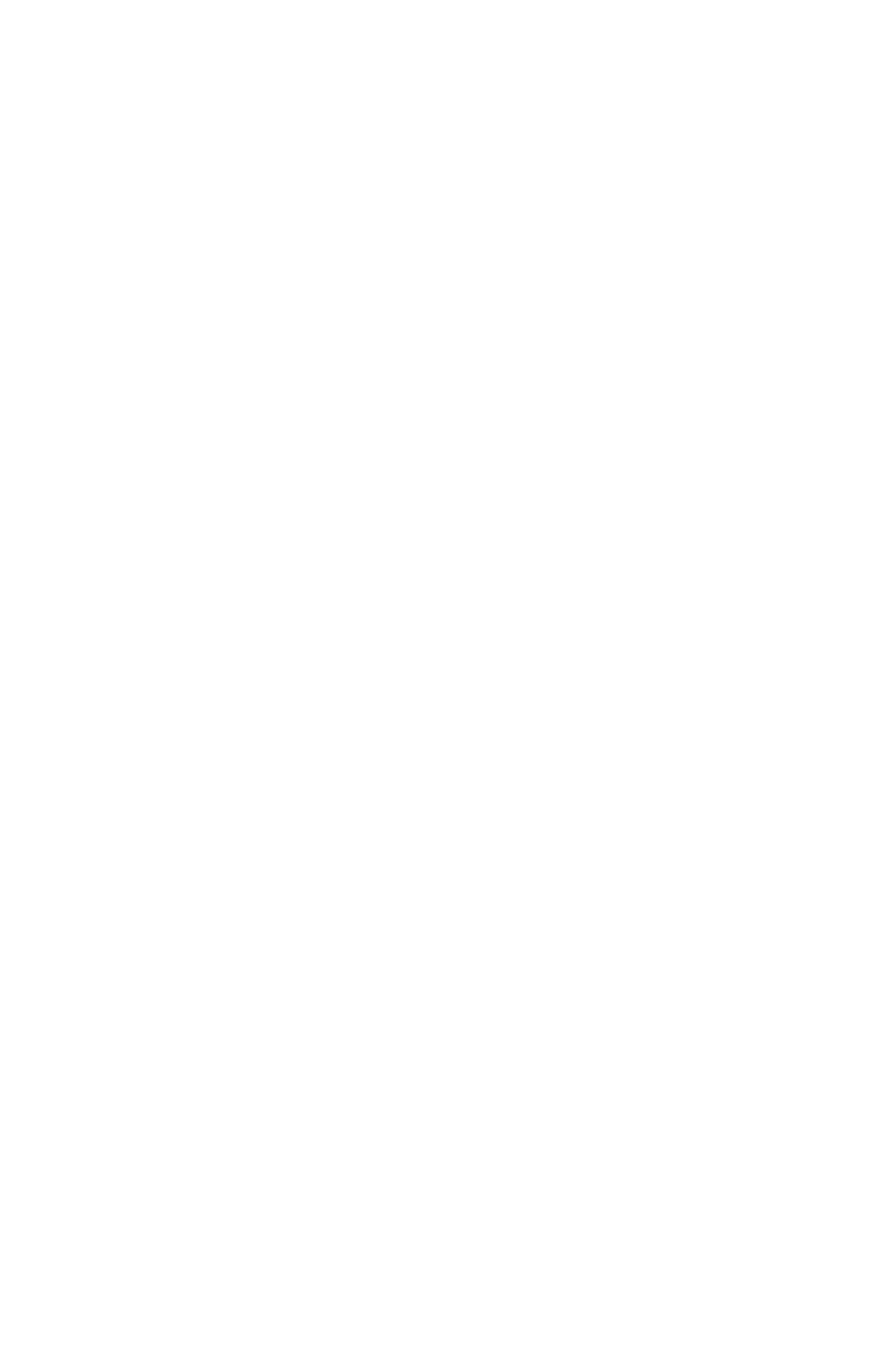## **Consider Him**

On my desk I have a framed photograph of a crucifix from the rebuilt cathedral of Warsaw, razed to the ground at the end of the Resistance. The crucifix was burned, bombed and shot at and the twisted metal figure hangs by one arm from the charred cross. It continually says to me, 'This is what Warsaw did to God' and, 'This is what God endlessly shares with us.' It echoes Dietrich Bonhoeffer, writing from prison 'only a suffering God can help'.1

It also pictures the God of daily hospice work. As our chaplain says, 'There may be a Good Friday here, but this is also an Easter place.' I personally do not see much of the patients and families at St Christopher's now, but what I do see still lifts my heart (last week it was a hug from the grateful wife of a patient). I was waiting recently in our reception area when a man called in to light a candle in our chapel. As he thanked me for the care of the hospice, he added, 'my wife was very happy here.' A place where the sacraments of the cup of cold water and the feet washing go on continually (often by people whose service is simply to care without any acknowledged spiritual commitment) gives such a welcome to all.

My journey to that wait in reception began as I searched for God during my wartime nursing. The work of C.S. Lewis, Dorothy Sayers's *The man born to be king*<sup>2</sup> and Helen Waddell's

Given as a lecture in Westminster Cathedral Hall in June 2003 as part of a series arranged by Christian Life Community on 'The spiritual exercises of St Ignatius in the varieties of human experience'.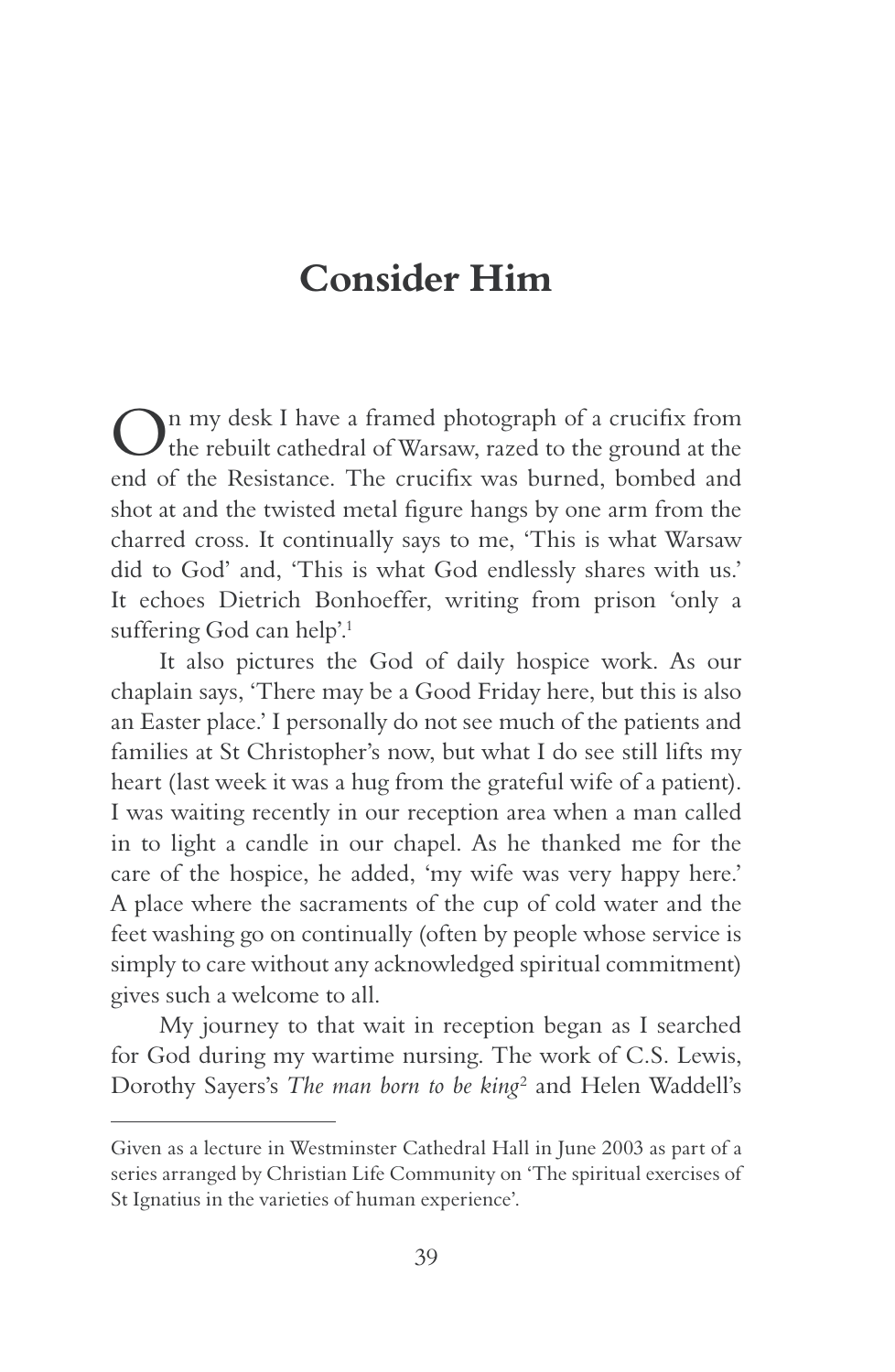Peter Abelard,<sup>3</sup> together with the faith of members of my training set, led eventually in 1945 to a moment of coming to God 'without one plea'. I was told in my heart just to accept. I believed God said 'I've done it all' and I felt as I turned round—or was turned?—that the wind that had been so long in my face was now at my back.

The next three years were spent in training and hospital social work, as I had been invalided out from nursing. Joining All Souls and an evangelical group, I was steeped in Bible study (for which I remain deeply grateful). I did not, however, know what else was expected of me until July 1947, when I met David Tasma, a Jew from Warsaw who had advanced cancer. After his discharge from hospital, I followed him up in Outpatients as I knew that, as a solitary man in digs, he was bound to run into trouble. In January 1948 he was admitted to another hospital and during the next two months I was his constant and virtually only visitor. We talked around his life of only 40 years and his lost faith, together with his feeling that he had done nothing for which the world would remember him. We discussed a Home I might found to meet the needs of symptom control and individual recognition at the end of life. He talked of his legacy he left me £500 saying, 'I will be a window in your Home.' On another evening he suddenly said, 'Can't you say something to comfort me?' Respecting his Jewishness, I repeated Psalm 23 and then the Venite and 'I will lift up mine eyes'. Although much choir singing had enabled me to remember these by heart, I then suggested reading from a book in my bag of Psalms and the New Testament. 'No,' he said, 'I only want what is in your mind and in your heart.' I learned the De Profundis that night for him and he later said to his ward sister, 'I have made my peace with the God of my fathers.' He died a few days later. His employer and I were the only mourners as we said Psalm 91 for him at his funeral.

Two days later I went to an All Souls prayer meeting. We began to sing 'How sweet the name of Jesus sounds' and I said to myself, 'But it didn't to him' and I felt myself as it were, tapped on the shoulder, and told, 'He knows me now far better than you do.' That message of assurance for all who would pass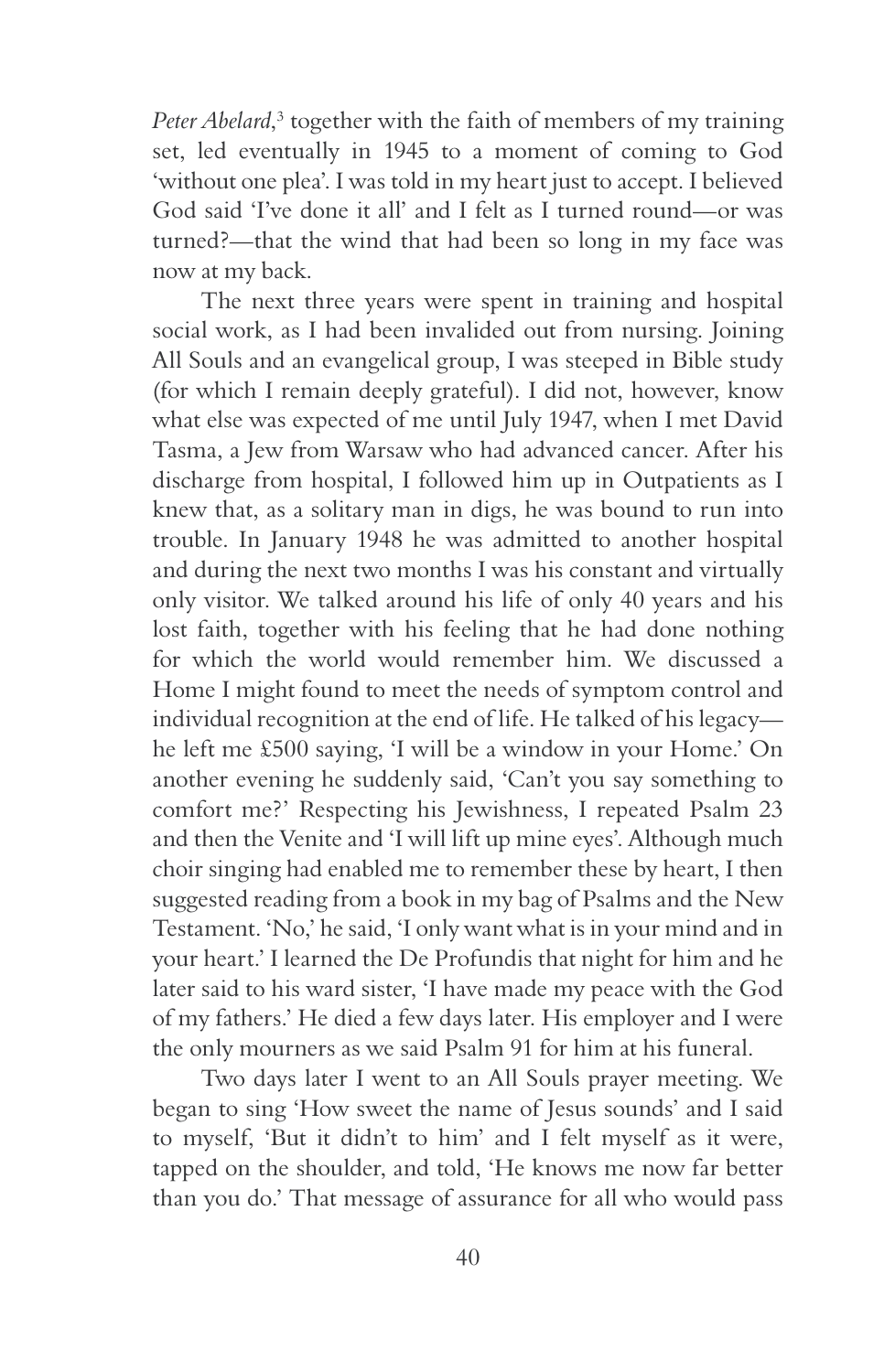into Paradise, however unbelieving, has remained with me ever since. David had found his way in the freedom of the spirit. This with the challenge of openness from the symbol of the window, the match of all the diligence of the mind together with the vulnerability of the heart, these were the founding principles of hospice and palliative care and, I believe, still stand today. David's window is part of the main reception at St Christopher's Hospice and is a wonderful heritage that sends a message around the world.

It took me 19 years to build the Home around the window. I went through medical training and much research and exploration. Working in an early Protestant home for end of life care as a volunteer evening nurse, I was assured that indeed this was my calling. I also saw how the nurses had instituted the regular giving of oral morphine with far better pain relief than I had ever seen before. After three years I was impelled into medicine by the surgeon I was working for 'because there's so much more to be learned about pain and you'll only be frustrated if you don't do it properly—and they won't listen to you'.4

Arriving at St Joseph's Hospice in October 1958, I found few patient records and drugs being given on demand, patients (as elsewhere) having to earn their morphine by experiencing pain first. Marvellously loving care was being given by the Irish Sisters of Charity who welcomed me, as a Protestant, before Vatican II. The years spent there in detailed care and research, where I gradually introduced the regular giving of medication that I had witnessed previously, are the first scientific foundations of care for dying people. During the war, we had so often nothing to offer but ourselves, now we had new resources to add to our compassion.

I was helped through my student years by my fellows (all much younger) but also by Mrs G, a patient. Barbara Galton was a young, blind and increasingly paralysed patient who was in branches of St Thomas' Hospital for the seven years I knew her. Her story is one of triumph and a precious friendship full of laughter. She came to believe through her illness. She once said to a medical student, 'Some people can read their Bibles and get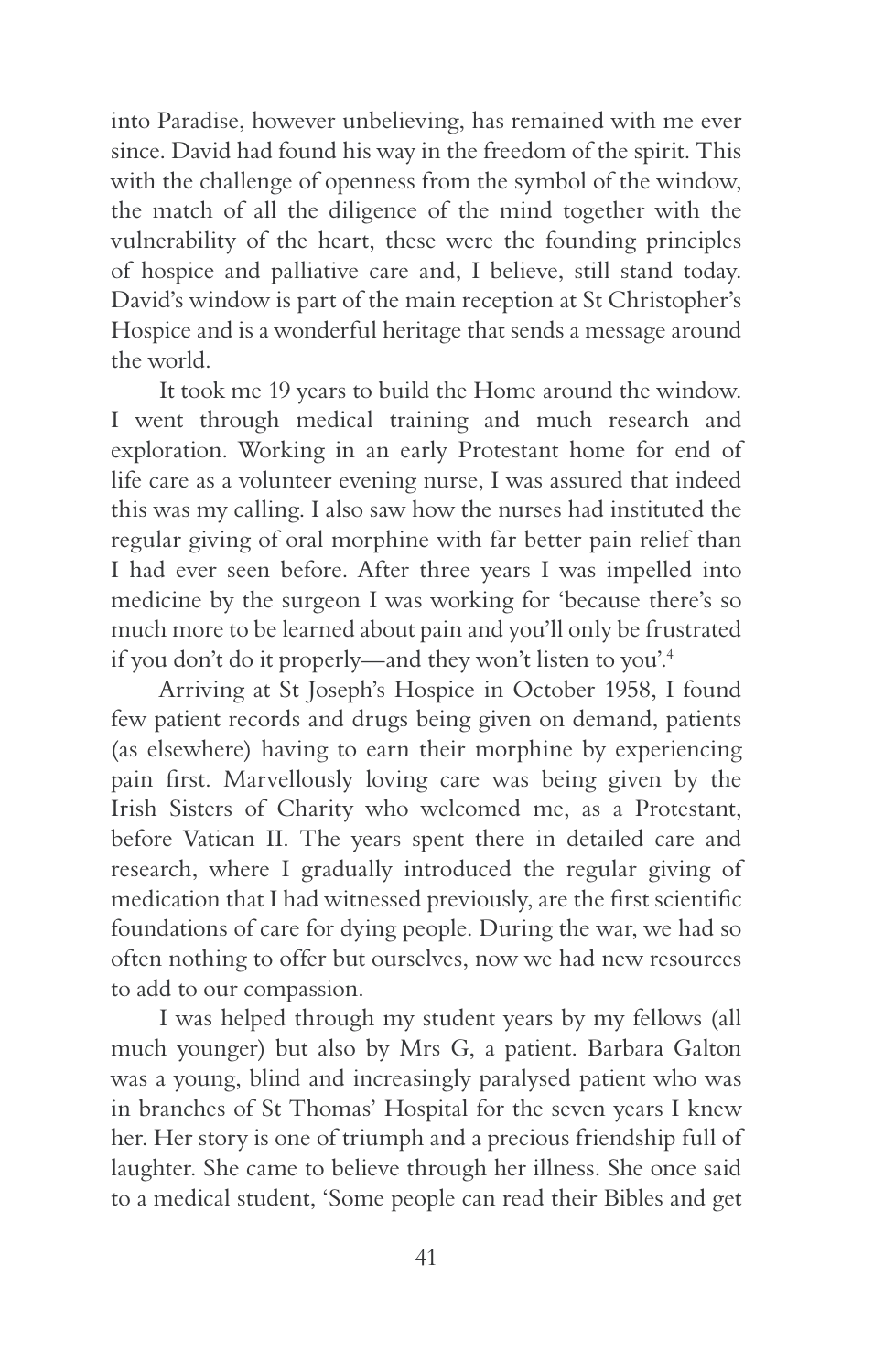their help there, some people go to Church and get their help there—but He deals with me differently, He sends me people.' Many of these were members of an extremely open and relaxed Christian Union and her influence spread widely. Among other gifts, she gave St Christopher's its name. 'Hospice? A stopping place for travellers? Well, you'll have to call it St Christopher's, won't you.' Thousands, even millions, around the world have been helped on their personal journey since then.

On 24 June 1959 my daily Bible reading said, 'Commit thy way unto the Lord and He shall bring it to pass.' Once again God tapped me on the shoulder—'Now you must get on with it.' After a personal retreat, I wrote the first Scheme of the need and the project and, with the help of a gathering of personal friends, we were underway.

In 1960 I met Olive Wyon, our ecumenical theologian and Bishop Evered Lunt of Stepney, our spiritual director. We looked at how an open Christian Foundation should be expressed and how to establish a community that would have some of the underpinning strength I had seen at St Joseph's Hospice. Two or three of the nuns there, with no trace of jealousy, became as excited as we were as the interest and funds began to come in. As for a community, after much heart-searching it was laid aside—'we will know when we get there'—and we have gone on learning together. My letters and daily prayer diary of these years reveal the intensity of the search and the many setbacks.

We began meeting as a steering committee in 1960 and, two years later, drew together a larger group to meet with the Bishop and Dr Wyon and to get to know each other as we discussed the foundations of the future hospice. We began before we had the land. A group of current staff inherits the discussion and debate begun by that group and meets regularly to talk about the spiritual needs of patients today. This group is I have to say, as we share our experiences, often merry and exhilarating. The hospice's original Aim and Basis of 1965 refers to the development as 'group work, open to further light and expansion, as the Holy Spirit may lead'. A revised and shortened draft in 1992 added, 'The wider spiritual dimension at St Christopher's has been built up from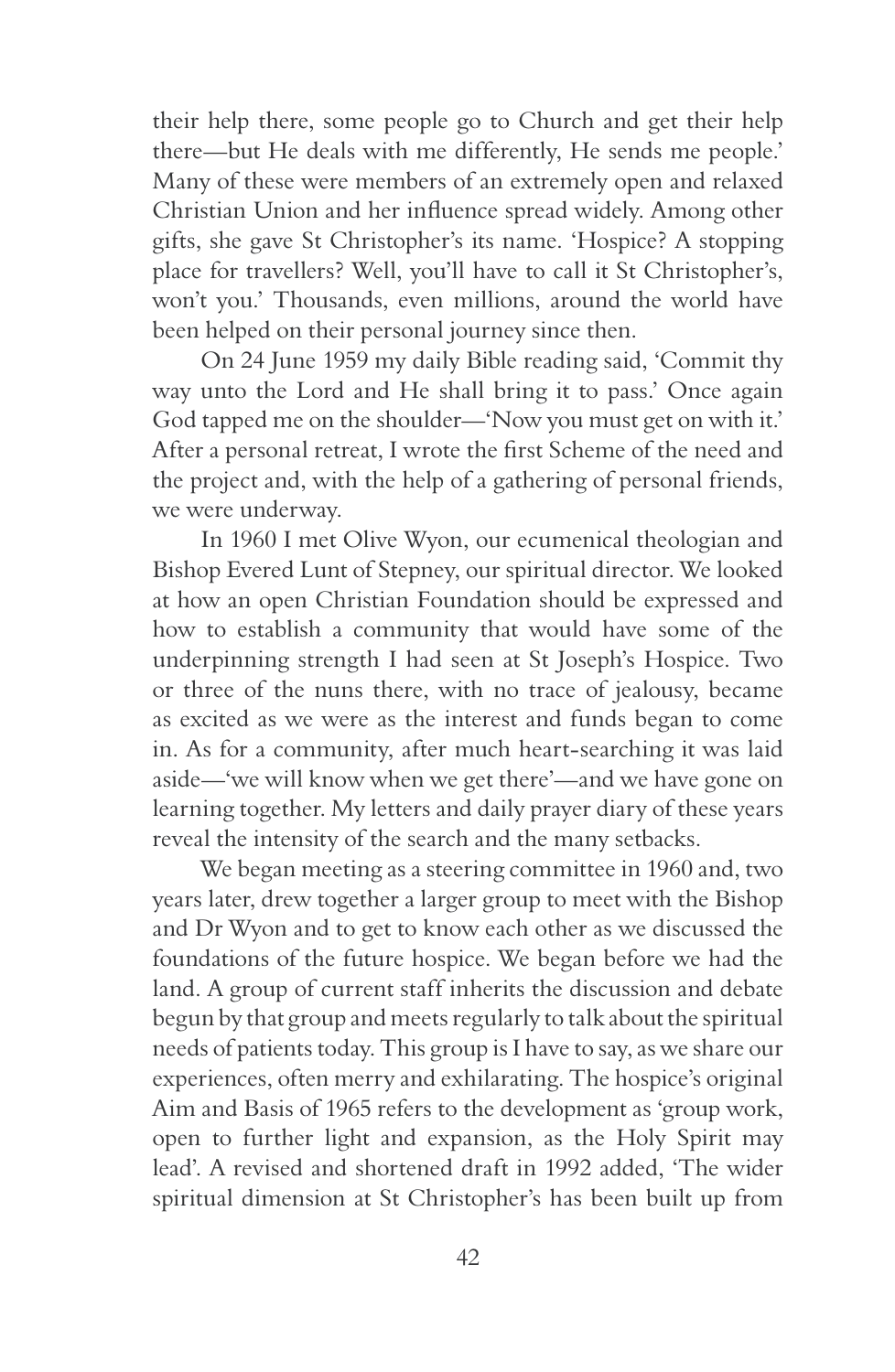the creativity and growth of many of its patients and witnesses to the discovery of their own strengths by countless families; it has also developed through the experience of the staff, a community of the unlike.' It adds that 'it was established and has grown as a Christian Foundation, not simply in terms of its care but from a belief that the God revealed in Christ shared and shares in the darkness of suffering and dying and has transformed the reality of death'. Many now working here would not subscribe to the latter statement but the foundations are there, even if hidden. The Chapel is below the four wards and is frequently visited by family members and friends, who light candles, take cards and leave requests for prayer. The current chaplaincy team responds to countless referrals and demands and over and over again people remark on the hospice as being a place of spiritual peace. It is also a place of laughter, with much of the humour coming from the patients themselves.

God had an unexpected way of giving authenticity to this search. In February 1960 I admitted to St Joseph's an ex-Eighth Army Polish refugee, Antoni Michniewicz, aged 60, suffering from sarcoma. For five months he was a challenging, courteous patient. I was making tape recordings of patients talking of their pain and their feelings as part of my research. The only one I have of him is of him laughing about English cooking. But in July when his daughter (he was a widower) passed her exams, she said something about his feelings for me that suddenly unmade my world. During the next few weeks we lived a lifetime, all in a six-bed patient bay. What came next is recorded both in my prayer diary and an evening record of each day until he died three-and-a-half weeks later.

His journey went from 'I do not *want* to die, I do not *want* to die' to 'I only want what is right'. I travelled that journey with him, a journey of physical diminishment and growing love. Olive Wyon had set me to read Teilhard de Chardin's *Le milieu divin*<sup>5</sup> early in 1960. His writing of life's passivities was underlined in our intense, private yet public experience. It is not an easy story to tell or for you to understand. Reading my diary I see again the humiliations of Antoni's dependence and my rigorous discipline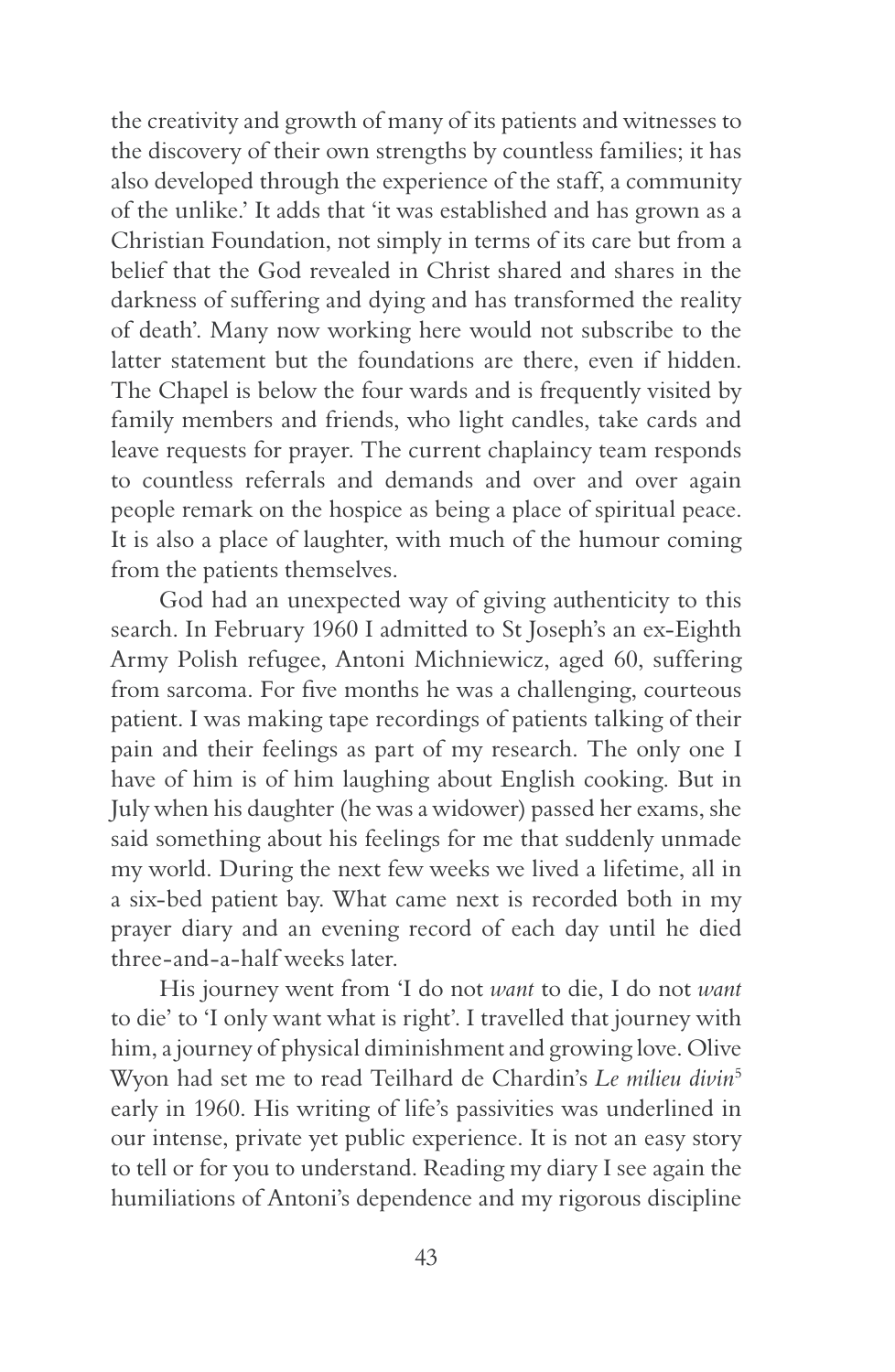(curtains only pulled as for any other patient). I wrote of some precious hours from 5 to 6 PM when we could talk, knowing that the silence for which we longed would have been impossible. We both tried to talk of this to the wonderfully kind ward sister, but she didn't realise what we were experiencing and just said, 'Nothing can come between Mr M and God.' One day, on looking at the crucifix on the wall opposite, he suddenly said, 'I can see my Saviour' and I replied, 'He is my Saviour too, so wherever we are we will be together. When you are gone He will still be here and it will be alright.' I went to the hospice every day, but could never telephone first to see if he was still there. 'I am waiting till you come, but I can give you nothing, nothing but sorrow,' he said. Ten days before he died I stopped asking God for a little more time and took my hands off. God then gave us quiet hearts and a timeless moment when Antoni finally believed he was the giver too. I was there all his last day, although not at the moment he died. It was the Feast of the Assumption, a wonderful day for a devout Polish Catholic to die. I lifted him up once to see the crucifix—the only time I had held him. Just before he finally lost consciousness he gave me what I described that evening in my diary as a 'really heavenly smile. And as I think of it I am not certain of all that was in it. Not sorrow at all, it looked so happy and there was certainly a gleam of amusement and somehow strong. And then that look of pure love I have had so often.' He died with his daughter and ward sister beside him an hour later (they had not been able to be there throughout the day).

Next day I went in as usual but I remember standing at the door and seeing another patient in his bed and thinking 'I can't go in, it hurts too much.' Then I looked at the crucifix and let it hold me. But I found I couldn't really think and stayed for the next five days with a wonderfully understanding widowed friend who knew of my need. Much of what I read afterwards on my journey are gathered together in a little anthology *Beyond the horizon* which also includes many poems written by St Christopher's patients. It is a search for meaning in suffering.6

The prayer diary records the next bleak two-and-a-half years of a walk through a cold and dark tunnel and endless work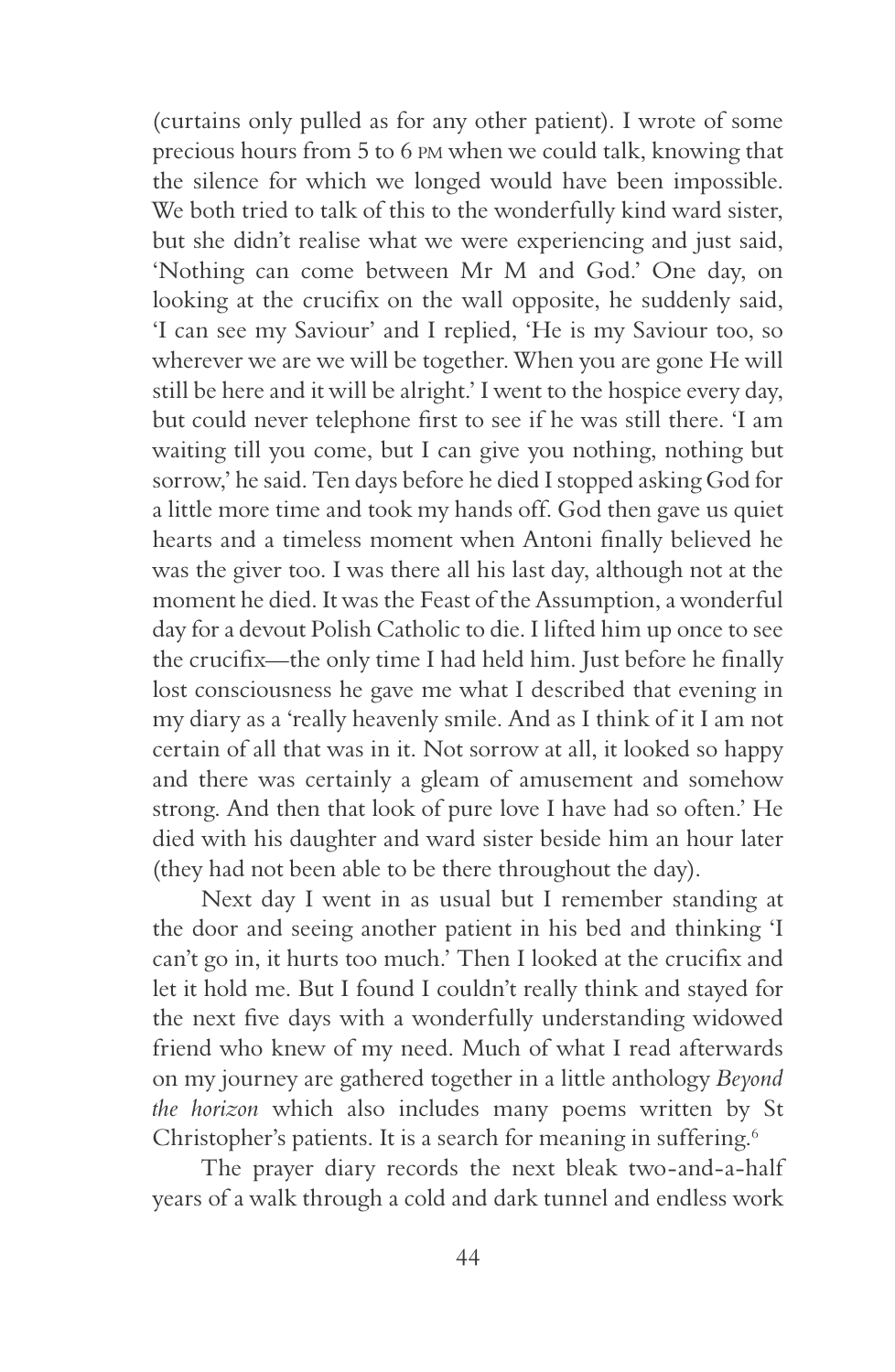at St Joseph's and planning for St Christopher's. Mrs G died five months later and my father six months after that. I see now that I got my bereavements muddled up but my most vivid memories are of learning hymns, mystical poems and Psalms by heart and of using a rosary for the Orthodox Jesus Prayer to steady my thoughts. Above all I found a kind of a ladder out of the dark hole of grief. The two uprights were 'Oh my love how happy you are' and 'O God I am so grateful', and each time I reached this I came back to find that there was another rung to climb on to.

After all these years, countless visits to St Julian's (now St Cuthmans) in Sussex for quiet reading and peaceful bird watching, much music and many exciting trips to visit new pioneers of hospice worldwide, as well as a late but deeply happy marriage to yet another Pole, I still sometimes need that ladder to help with an abiding sense of loss. However, I have no regrets about a meeting that could have happened in no other time or place and am certain that bereavement can bring gifts of creative energy. We see this so often in the parents who have lost a child and who then dedicate their lives to charities in that child's name.

One patient in St Joseph's summed it up for me when she showed me a poem about suffering with the words, 'Tell me about this doctor, I know you know.' The patients of those next years were, one by one, founders of the modern hospice movement<sup>7</sup>

Alongside David, Antoni and Mrs G, I place another patient, Louie, as a key teacher. In bed all her life with fragile bones, she reached St Joseph's just before I did and she and two companions in her bay joined in every detail of the planning of St Christopher's. Like me she was an Anglican, happily welcomed to that Catholic milieu. Once in one of our many conversations, I found myself saying 'What's the first thing you will say to Him, Louie?' Without any hesitation she said simply 'I know You.' I believe that she speaks for all who will wake to His light and that the desperate, wounded unbelievers will also say in wonder, 'I know You, You were there.' We cannot go beyond the reach of His self-giving love. People may say, 'But what about free will,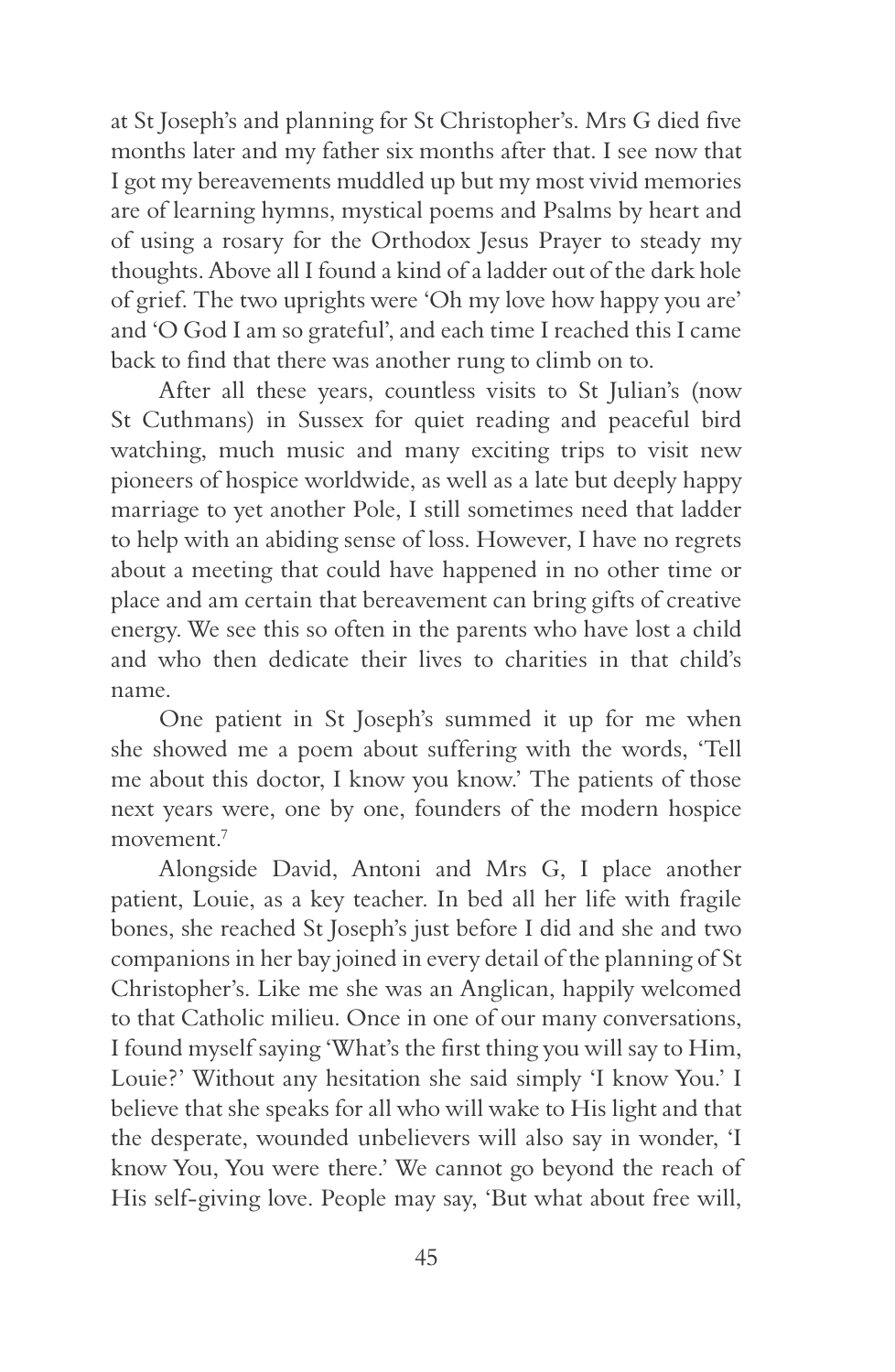a free rejection?' and I can only say that I believe the true vision will lead to a final turning towards Him. When we fall in love we feel we cannot help it and yet looking back, it is a moment of true freedom. So, I believe, it is with God.

One of my pillars of wisdom is Mother Julian's book *Revelations of divine love*. 8 I have read and re-read it in every new translation I could find, even the original with a crib. She saw no wrath in God, but that He sees us with pity, not with blame. Julian questioned with much heartache how all shall be well as God told her, and He promised a Great Deed at the end. While keeping to the teachings of Holy Church, she yet edges towards a hopeful universal vision as she talks of all who will be saved.

As Bishop John Austin Baker wrote in his formative book *The faith of a Christian*:

The traditional picture of judgement is shot through with anomalies and contradictions—it asks us to believe that God's attitude towards us changes radically the moment we die. While we are in this life, forgiveness and reconciliation are available whenever we are truly sorry and forgive others. But it would seem that as soon as we die, love and mercy are out. From then on unrepented sin committed in this life excludes us forever from the joy of life in the family of  $God<sup>9</sup>$ 

In *The foolishness of God* he also writes 'the crucified Jesus is the only accurate picture of God the world has ever seen, and the hands that hold us in existence are pierced with unimaginable nails.'10 Such desperately vulnerable love can surely never finally be defeated.

The simple statement to Antoni, 'I love you because you are you', became translated, during the years of listening to countless patients, to the watchwords, 'You matter because you are you and you matter to the end of your life. We will do all we can not only to help you die peacefully, but also to live until you die.'

This welcome has been founded on the research begun at St Joseph's, where I summarised 1,100 patient notes on punch cards (this was before computers). I was able to show that the textbook teaching that morphine by mouth had little effect, that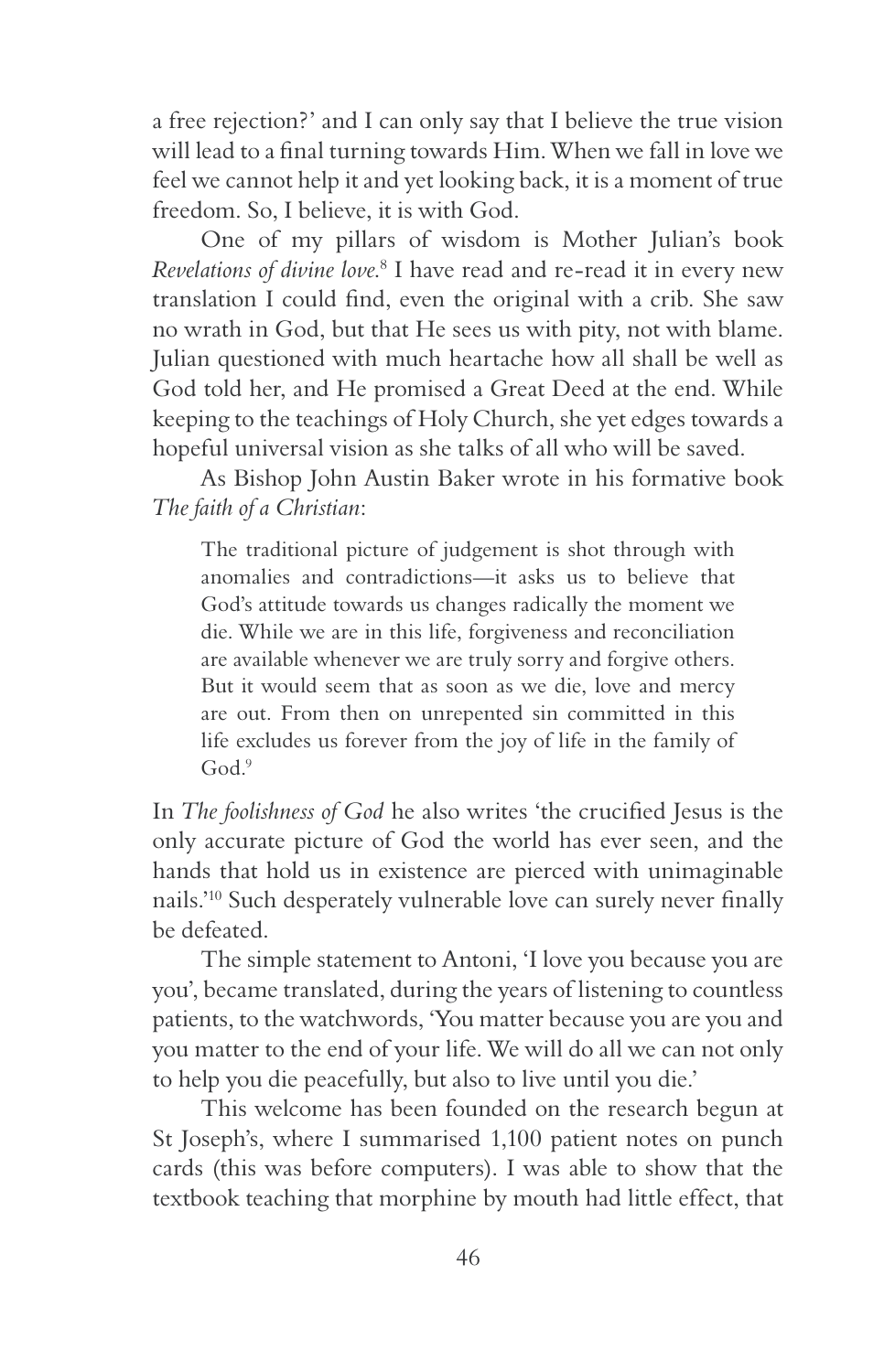doses inevitably escalated as tolerance and drug dependence developed and that patients therefore had inevitably to wait until the very end, was completely wrong. We showed then, and continue to demonstrate, that patients with advanced cancer can be relieved of pain and able to live as themselves in their homes, in day centres, as well as inpatients. There are the complexities of total pain that I first described in 1964.11 These are the physical, emotional/mental, social/family and spiritual aspects that combine to give the complex pain so many suffer. Staff pain was added some years later. We are continually learning but all suffering cannot be wished or medicated away. There is still 'much to be learned about pain' but it can be transmuted into the treasures of darkness. One never becomes used to the pain in peoples' eyes and I am sure that parting is the worst pain of all and that in many ways, dying is easier to face than bereavement.

Spiritual pain is a challenging reality. Viktor Frankl's book *Man's search for meaning* was written about experiences in the death camp he survived. His assurance that the last freedom is to choose one's attitude in any given set of circumstances, to choose one's own way,12 is also recognised and met in hospice care. A report from a qualitative study of the existential experience reached me as I began work on this talk. It confirms Viktor Frankl's assertion, but goes on to say that meaning is not an end in itself, but a catalyst for an enhanced sense of connectedness and on into the present moment when healing occurs. I have often said that we see the healing of wholeness and of many little resurrections. I recall the man with motor neurone disease who looked at another patient who was further along that path of diminishment and commented, 'If I ever get like that chap I'll do something to myself.' When he did get to that point, he said simply, 'I can't see round the next bend but I know it will be alright.' While many people express a deep sense of accountability to the chaplain, few patients today use overtly religious language. Like this patient, they employ metaphors to express their personal spiritual journey (he had called his a 'coming together illness'), and we often see reconciliation and peace come without any words.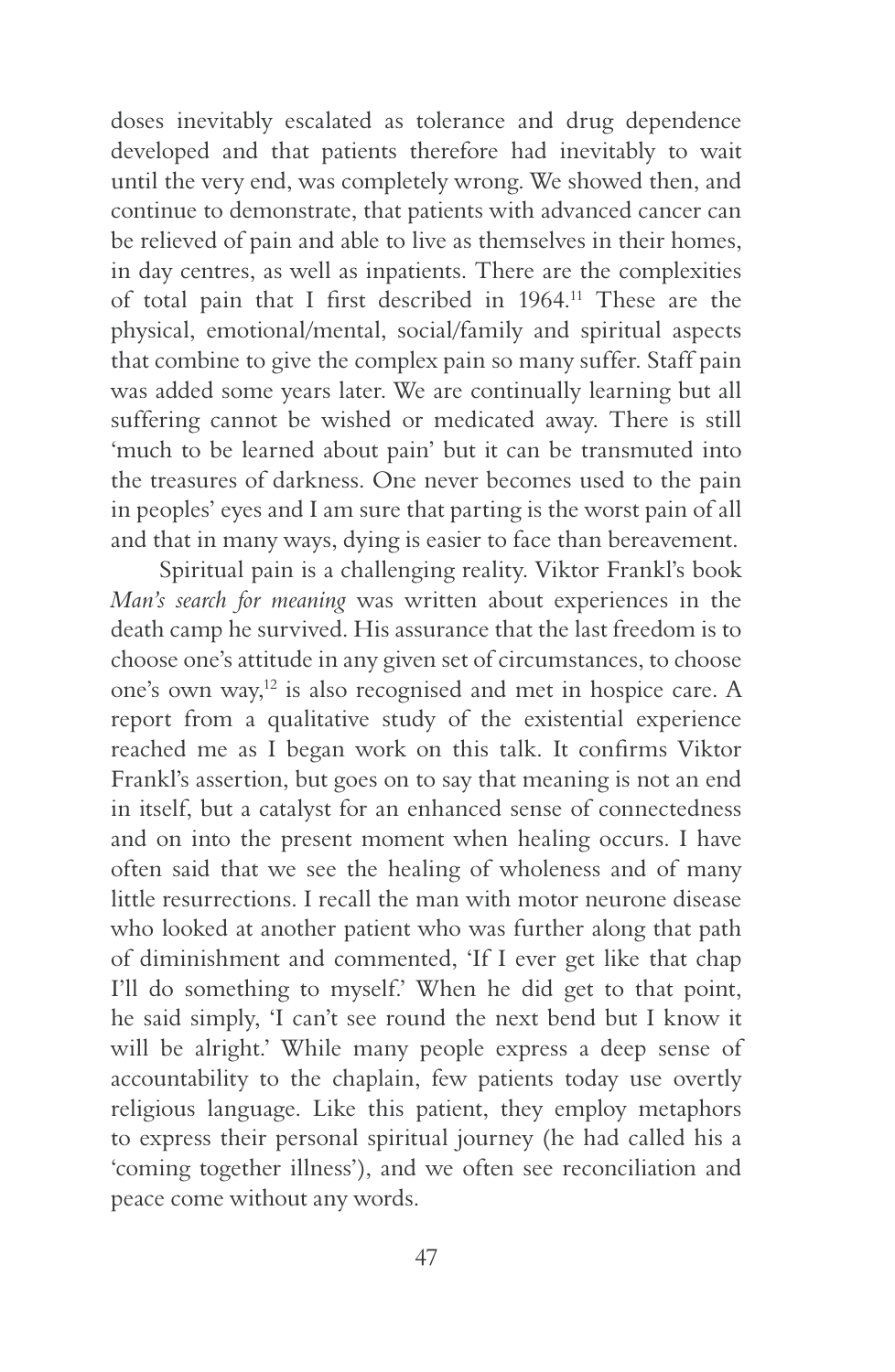Coming together—with all those remembered in Paradise (who are all so much part of my often wandering daily prayers) but above all, with 'the creative suffering of God'. As the Baptist theologian Paul Fiddes has presented it in his powerful book of that title, 'Death becomes a place where we trust God to preserve our relationship with Him and others—the sign of the resurrection of Jesus affirms that God does something new for His creation in face of the finality of death.'13 Words are my way into prayer. My Psalter is marked with many names and dates but none are remembered so vividly as a few weeks after Antoni died when Psalm 132 said to me, 'We will go into his tabernacle and fall low on our knees before his footstool.' Each month I reach it with thanks.

There are no easy answers—there are many times when only a crucifix can hold you, when the only prayer is 'Jesus— Saviour' and 'Thou knowest', when the only response is not words but a presence. Hospice and palliative care today is carried out by many people who find religious answers do not speak to them. Nevertheless they give much spiritual help. When I asked our chaplain what was the real foundation for his work, he said simply 'brokenness'. He meant having nothing to say but the giving of a listening presence. Surely 'Watch with me' could not have meant to take away or explain or even understand—it simply meant 'be there'. Alongside this, the way care is given can reach the most hidden places. You do not have to be brokenhearted as I was and for which I am so grateful, but you do have to face all the little deaths of living in this free and very dangerous world. You may feel helpless and only able to share the pain—but that is the connectedness in which the helpless Christ comes incognito to meet those dying members of his family. As Father Congreve wrote:

Christ by his sacrifice for us, by the self-emptying of the Incarnation, acquired a new power of stealing into wounded and sorrowful hearts in their extremest dejection and dryness. He comes by His saving death to dying people … The mystery of Christ's love in death can steal into that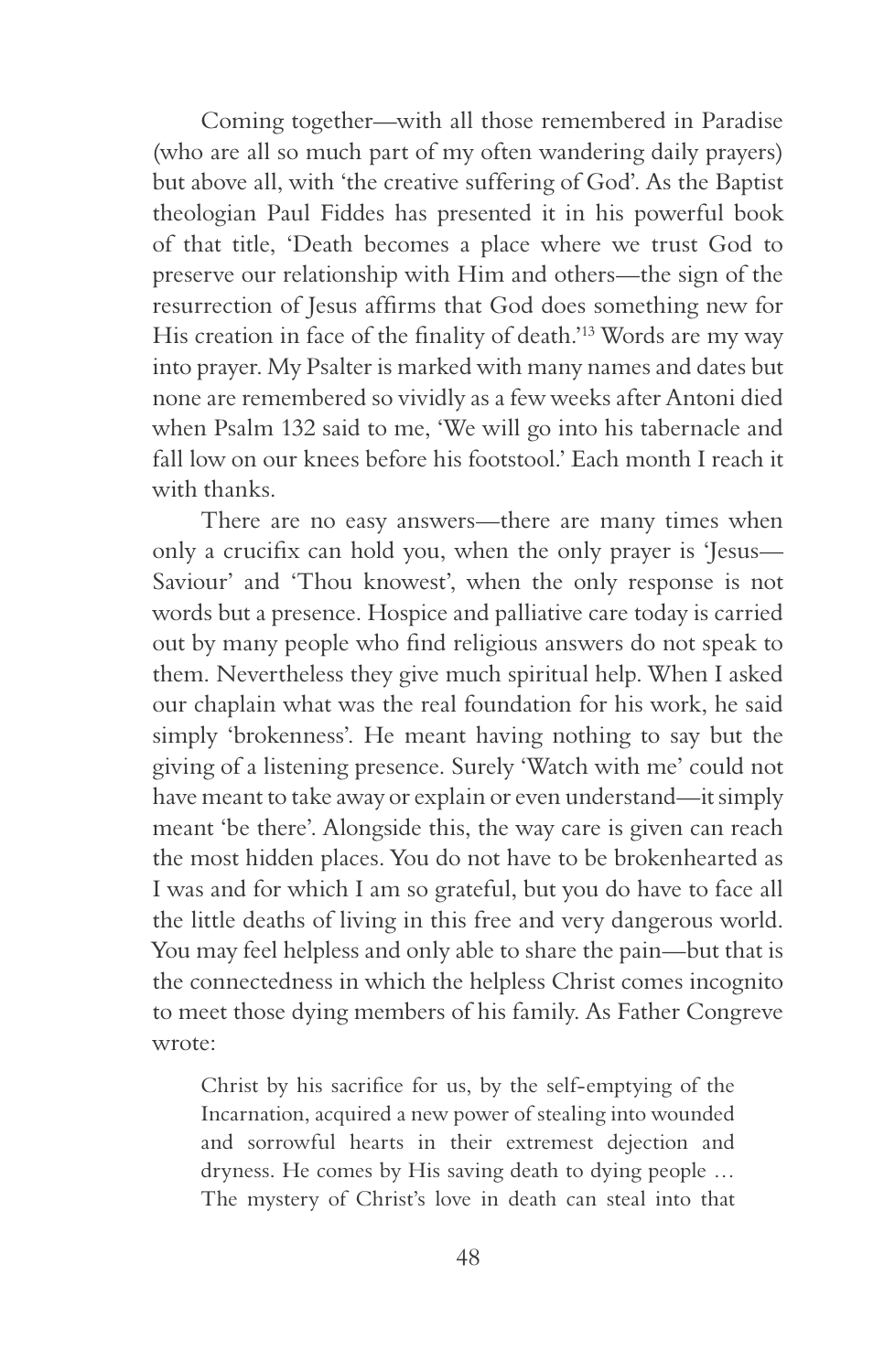silence, and fill that supreme emptiness … In the hour of death and the day of judgement, Good Lord, deliver us.14

Many years ago I took some photographs of a patient at a party. He wanted to pay, I wanted to give them to him. We both wanted to give, not to receive. I put my hand out next to his, palm upright and said, 'I suppose that is what life is about, learning to receive.' He put both his hands out next to mine. 'That's what life is about, four hands held out together.' As we hold out our hands together, it is to the crucified but risen Christ.

Among the many who pray for us daily are the nuns of the contemplative Anglican convent at Tymawr, Monmouth. From them comes the poem 'Fresh Springs' from my anthology with which I end:

> That perfect balance Between agony and joy Given Through His Cross and Resurrection. The loving touch Of His hands Heals Our wounded hearts and spirits Making them whole. His loving patience With us. His compassion for us Blesses us With fresh springs of love: Unutterable joy.15

#### **Notes**

- 1. D. Bonhoffer, *Letters and papers from prison* (London: Fontana Books, 1959), p. 122.
- 2. D.L. Sayers, *The man born to be king* (London: Victor Gollancz, 1943).
- 3. H. Waddell, *Peter Abelard* (London: Constable, 1933).
- 4. N.R. Barrett, personal communication (1951).
- 5. P. Teilhard de Chardin, *Le milieu divin. An essay on the interior life* (London: Collins, 1960).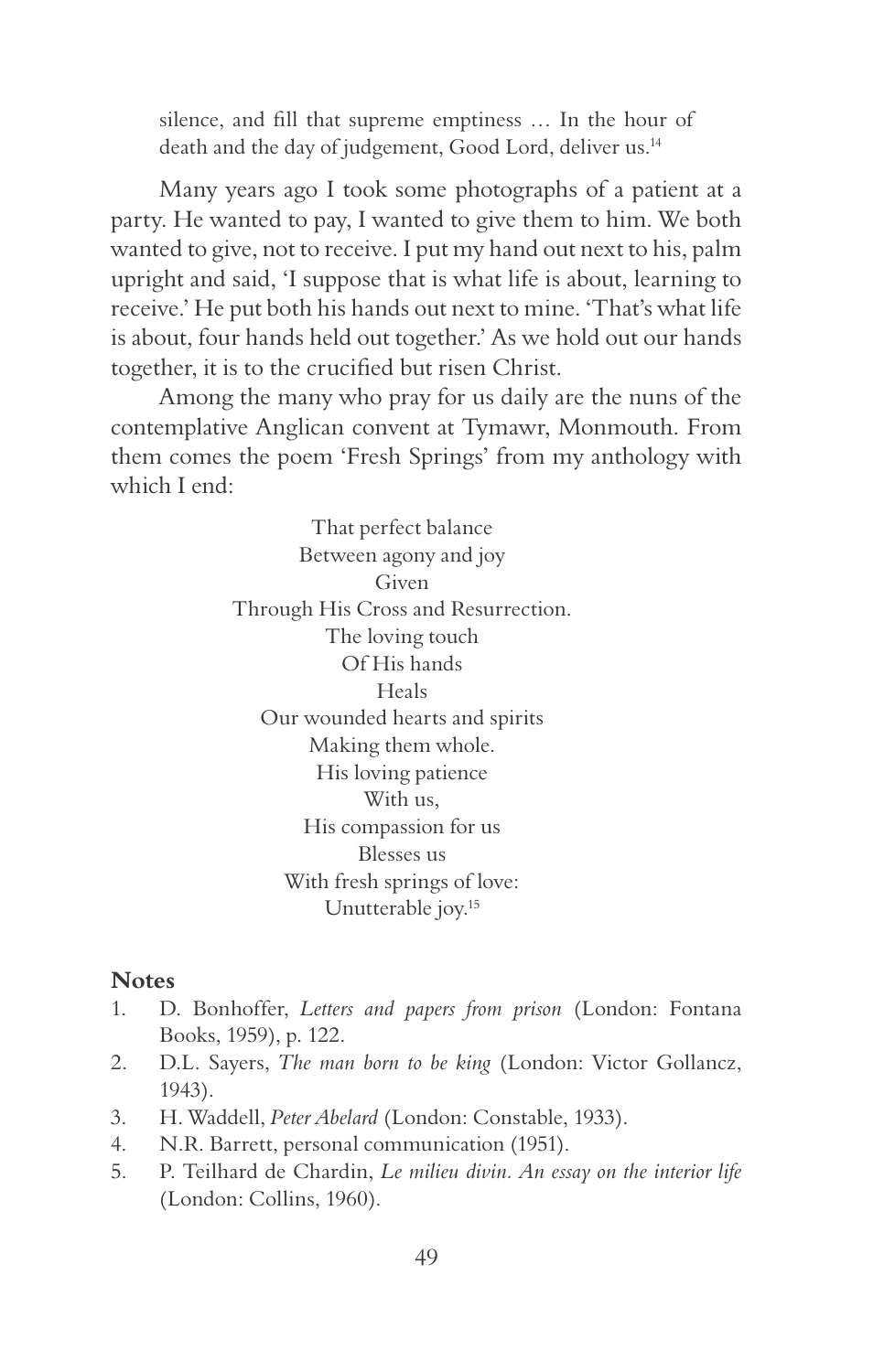- 6. C. Saunders, *Beyond the horizon* (London: Darton, Longman & Todd, 1990).
- 7. D. Clark, 'Originating a Movement: Cicely Saunders and the development of St Christopher's Hospice 1957–67', *Mortality*, vol. 3, no. 1 (1998), pp. 43–63.
- 8. Julian of Norwich, *Revelations of Divine Love* (New York: Doubleday, 1997, trans. J. Skinner).
- 9. J.A. Baker, *The faith of a Christian* (London: Darton, Longman & Todd, 1996), p. 125.
- 10. J.A. Baker, *The foolishness of God* (London: Darton, Longman & Todd, 1970), p. 406.
- 11. C. Saunders, 'The symptomatic treatment of incurable malignant disease', *Prescribers Journal*, vol. 4 (1964), pp. 68–73.
- 12. V.E. Frankl, *Man's search for meaning* (London: Hodder & Stoughton, 1962), p. 66.
- 13. P.S. Fiddes, *The creative suffering of God* (Oxford, Clarendon Press, 1988, p. 267).
- 14. Fr. Congreve, quoted in O. Wyon, *Consider Him: three meditations on the Passion Story* (London: SCM Press, 1956), quoted in Saunders, *Beyond the horizon*, p. 45.
- 15. Sr Gillian Mary S.S.C. (Society of the Sacred Cross), 'Fresh Springs', in Saunders, *Beyond the horizon*, p. 79.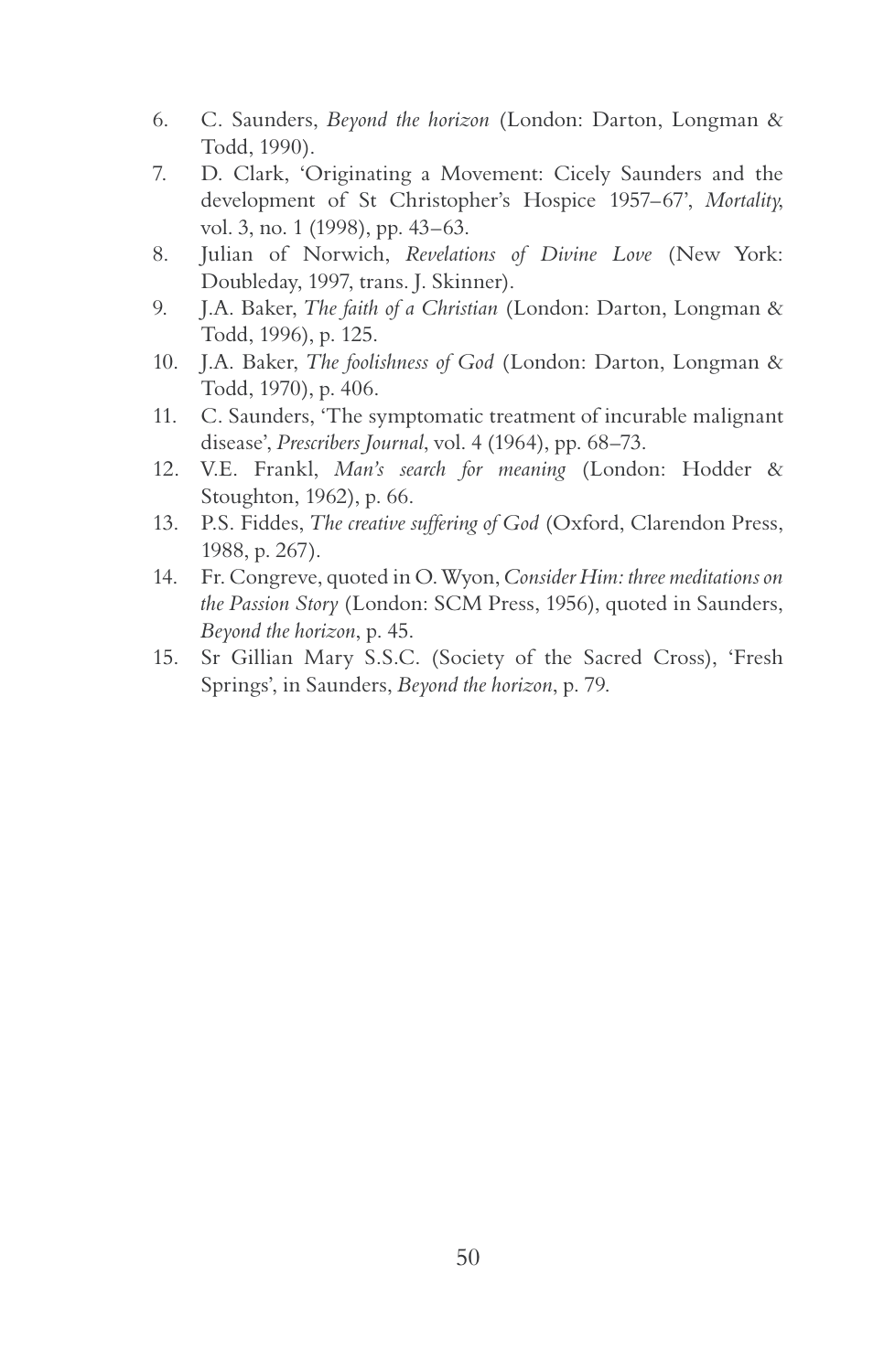**Also available from Observatory Publications**

## A Bit of Heaven For The Few?

An oral history of the modern hospice movement in the United Kingdom

David Clark, Neil Small, Michael Wright, Michelle Winslow and Nic Hughes ISBN 0-9544192-0-0

In the final third of the twentieth century, care of the dying in the United Kingdom was transformed by the work of a new wave of modern hospices. Building on the foundations of earlier homes for the dying, they developed new approaches to patient care and the organisation of services, as well as to research, education and training for staff. After the opening of St Christopher's Hospice in South London in 1967, others quickly followed, both as independent charities and as services within the National Health Service.

The influence of the hospice movement came to be something wider than service delivery alone, representing an important social movement within society that promoted better awareness of end of life care and a positive approach to the care of those facing death. Drawing on an extensive archive of interviews with hospice professionals and volunteers from settings across the United Kingdom, this book provides the first detailed oral history of this remarkable development.

As its challenging title suggests, *A Bit of Heaven for the Few?* explores how hospice ideas were quickly taken up in many places, how provision came to be expanded to numerous areas, and the challenges that still remain if all in need are to receive the care they require. Written in a clear, accessible style and richly illustrated by the oral testimony of those involved, as well as with photographs from the period, this book makes essential reading for anyone with an interest in hospice and end of life care.